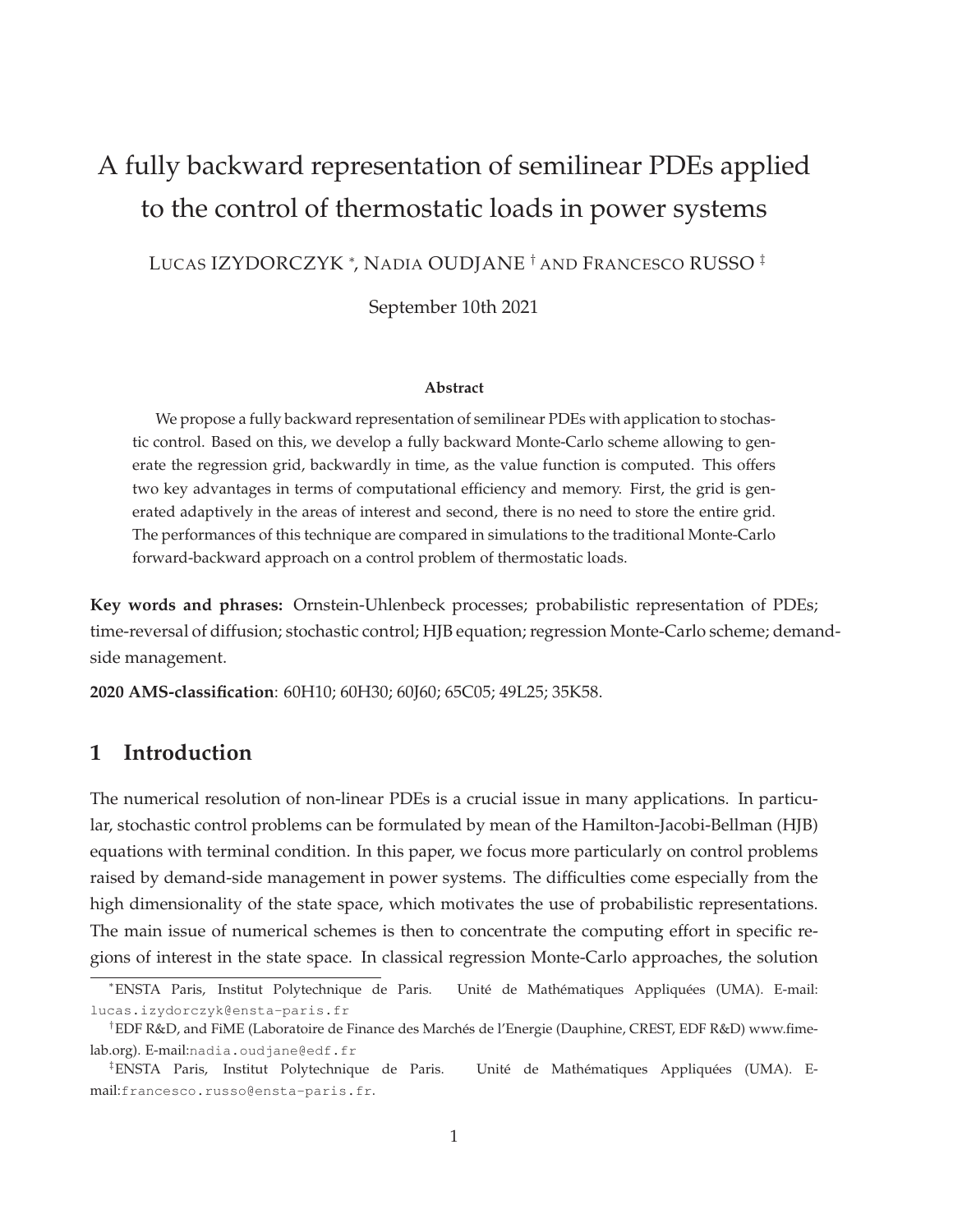is evaluated backwardly in time from the final time to the initial time, while the regression grid is generated forwardly from the initial time to the final one. In this paper, we propose a fully backward probabilistic approach which allows to generate adaptively the regression grid, as the solution is evaluated, taking advantage of the calculations already performed. Besides, there is no need to store the entire grid, since the points are generated as they are used for calculations. Our grid will be indeed simulated according to the time-reversal of some diffusion starting from a judicious terminal distribution.

We are interested in semilinear PDEs of the type

<span id="page-1-0"></span>
$$
\begin{cases}\n\partial_t v(t,x) + H(t,x,v(t,x), \nabla_x v(t,x)) + \frac{1}{2} Tr[\sigma \sigma^\top(t) \nabla_x^2 v(t,x)] = 0, \ (t,x) \in [0,T[ \times \mathbb{R}^d \quad (1.1) \quad \boxed{\text{eq:PD}}\n\end{cases}
$$

where in particular  $\sigma$  is a deterministic non-degenerate matrix-valued function. Under suitable conditions, there exists a unique viscosity solution v of  $(\overline{1.1})$  in the class of continuous functions with polynomial growth. One classical probabilistic representation of  $v$  is provided by Forward-Backward SDEs (FBSDEs), see e.g. pardouxgeilo [\[30\]](#page-32-0). First a forward diffusion is fixed, with an arbitrary drift  $\tilde{b}$ 

<span id="page-1-1"></span>
$$
dX_t = \tilde{b}(t, X_t)dt + \sigma(t)dW_t.
$$
\n(1.2)  $\boxed{\text{Fourier}}$ 

Intro

Then the solution of  $(\overline{1.1})$  is represented by  $v(s, x) = Y_s^{s,x}$ , where  $(Y, Z) = (Y^{s,x}, Z^{s,x})$  is the unique solution of the BSDE

$$
Y_t = g(X_T) + \int_t^T F(r, X_r, Y_r, Z_r) dr - \int_t^T Z_r dW_r,
$$
\n(1.3) BSDEIntro

with  $X = X^{s,x}$  being the solution of  $(\overline{1.2})$  starting at time s with value x and F being related to H by

$$
F(t, x, y, z) := H(t, x, y, (\sigma^{-1}(t))^{\top} z) - \langle \widetilde{b}(t, x), (\sigma^{-1}(t))^{\top} z \rangle.
$$
 (1.4) Eq\_F

Considering a time discretization mesh  $t_k = k \delta t$ , with  $\delta t = \frac{T}{n}$  $\frac{T}{n}$  and  $k = 0, \cdots, n$ , for a given positive integer n,  $\prod_{i=1}^{\lfloor \frac{n}{2}\rfloor}$  proved that one can approximate  $(Y_{t_k}, Z_{t_k})$  by  $(\hat{Y}_k, \hat{Z}_k)$  such that  $\hat{Y}_n = g(X_T)$  and for  $k = 0, \cdots, n-1$ 

<span id="page-1-2"></span>
$$
\begin{cases}\n\hat{Y}_k = \mathbb{E}\left(\sum_{\ell=k+1}^n F(t_\ell, X_{t_\ell}, \hat{Y}_\ell, \hat{Z}_{\ell-1})\delta t + g(X_T)\middle|X_{t_k}\right) \\
\hat{Z}_k = \frac{1}{\delta t} \mathbb{E}\left(\hat{Y}_{k+1}(W_{t_{k+1}} - W_{t_k})\middle|X_{t_k}\right).\n\end{cases}
$$
\n(1.5)  $\boxed{\text{CondExp}}$ 

Most of probabilistic numerical schemes (see e.g. regression Monte-Carlo GobetWarin,bender12 [\[15,](#page-31-0) [3\]](#page-30-1), Kernel Monte-Carlo  $\beta$ <sub>OuchardTouzi</sub> DelarueMenozzi<br>Carlo (4), Quantization (8)) rely on that representation. The common idea is then articulated in two steps. First, one generates a grid discretizing the forward process ([1.2\)](#page-1-1) in space and time on  $[0, T]$ , (by Monte-Carlo simulations or Quantization, etc.). Then, one calculates the conditional expectations (I.5) on the grid points in order to estimate  $(\hat{Y}, \hat{Z})$ . These techniques have generally two limitations.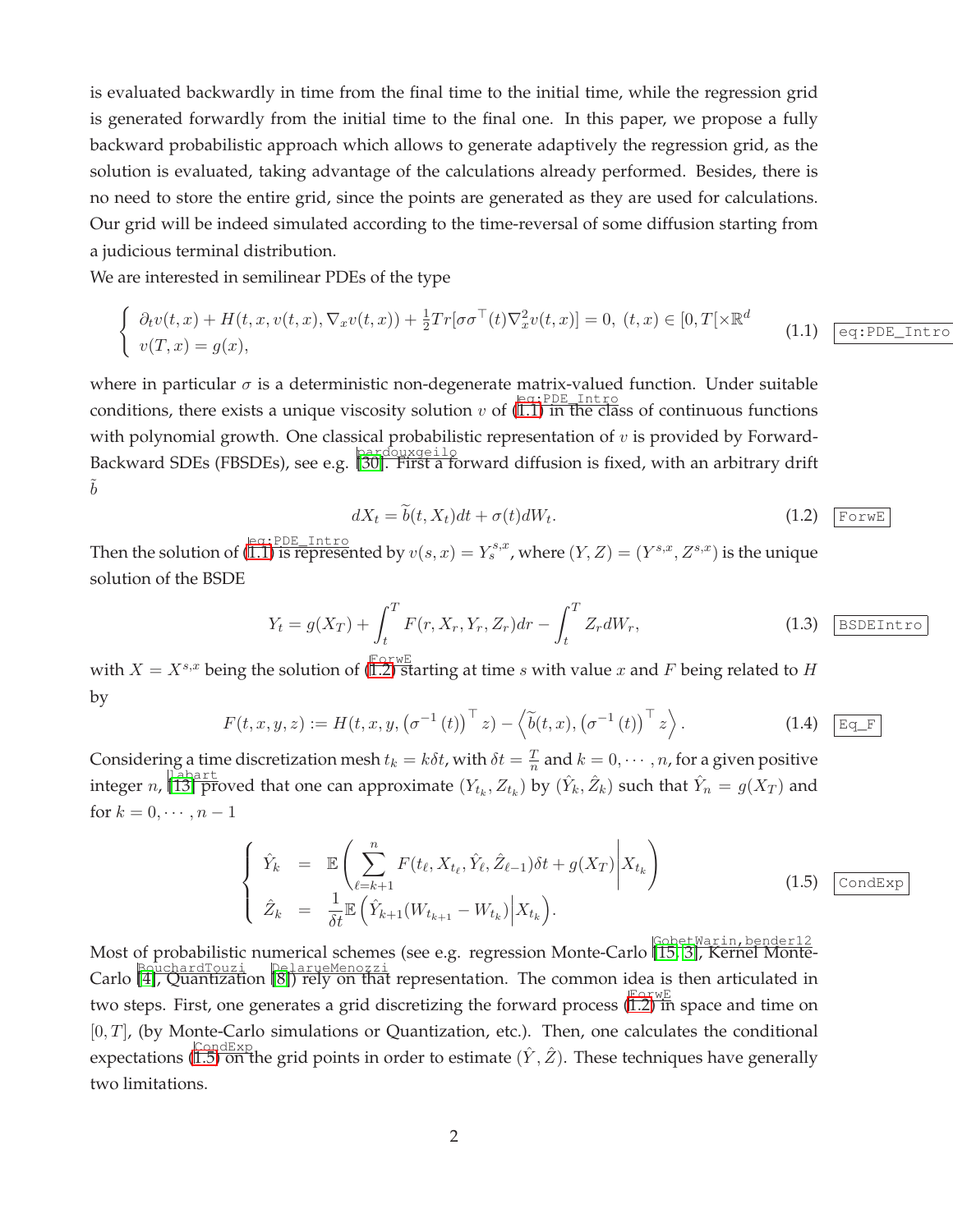- 1. The degree of freedom in the choice of the forward diffusion  $X$  is difficult to exploit although it has a major impact on the numerical scheme efficiency: how to chose a reasonable drift  $b$ without a priori information on  $v$ ?
- 2. The entire grid discretizing the forward process has to be stored in memory to be revisited backwardly in time in order to compute the solution process  $(Y, Z)$ . This approach naturally raises some huge memory issues which in general limit drastically the number of Monte-Carlo runs and time steps, hence the accuracy of the procedure.

To overcome such limitations some approaches were proposed in the domain of mathematical finance, in particular for the evaluation of American style options. One technique, intended to deal with the memory problem, relies on bridge simulation, see e.g. [\[34,](#page-32-1) [35\]](#page-32-2). However, this approach requires specific developments for each price model (based for instance on the Brownian bridge for Brownian prices or on the gamma bridge for variance gamma prices) and remains difficult to generalize to a wide class of models. To address the efficiency issue, [\[1\]](#page-30-4) developed a scheme based on Picard's type iterations that avoids the use of nested conditional expectations backwardly in time, which are replaced by nested conditional expectations along the iterations. In the same line, gobet10bis<br>[\[14\]](#page-30-5) proposes an adaptive variance reduction technique which combines Picard's iterations and control variate to solve the BSDE. A parallel version of that algorithm was proposed in [\[27\]](#page-31-1). However, those approaches require, at each iteration, to approximate the solution on the whole time horizon. Similarly, importance sampling and Girsanov's theorem, were considered to force the ex-ploration of the space towards areas of interest [\[2\]](#page-30-6). In particular, this type of approach was derived in the case of stochastic control in [\[10\]](#page-30-7) providing an iterative scheme that is capable of learning the optimally controlled drift. Here again, that method requires several estimations of the value function on the whole time horizon. Besides  $\frac{17}{17}$  proposed an adaptive importance sampling scheme for FBSDEs allowing to select the drift adaptively, as the calculations are performed backwardly. Unfortunately, that approach is limited to situations where the driver  $F$  does not depend on  $Z$ . In the present paper, we introduce a new adaptive approach to address both the memory problem and the efficiency issue (related to the drift selection) in the general case where the driver may depend on  $X, Y$  and  $Z$ .

We propose to choose adaptively the drift b at the same time as we discover the function  $v$  such that

$$
v(t, X_t) = \mathbb{E}\left(\int_t^T H\left(s, X_s, v\left(s, X_s\right), \nabla_x v\left(s, X_s\right)\right) - \left\langle \widetilde{b}\left(s, X_s\right), \nabla_x v\left(s, X_s\right) \right\rangle ds + g\left(X_T\right) \middle| X_t \right),\tag{1.6}
$$

by simulating the time-reversal of a solution X of  $(\overline{1.2})^{\text{newE}}$  from the distribution of  $X_T$ . More specifically, to take advantage of the Ornstein-Uhlenbeck setting, we choose the drift  $b$  to be affine w.r.t. the space variable. We fix a Gaussian distribution  $\nu$  and look for solutions  $\xi$  of the McKean

RepFormulaIn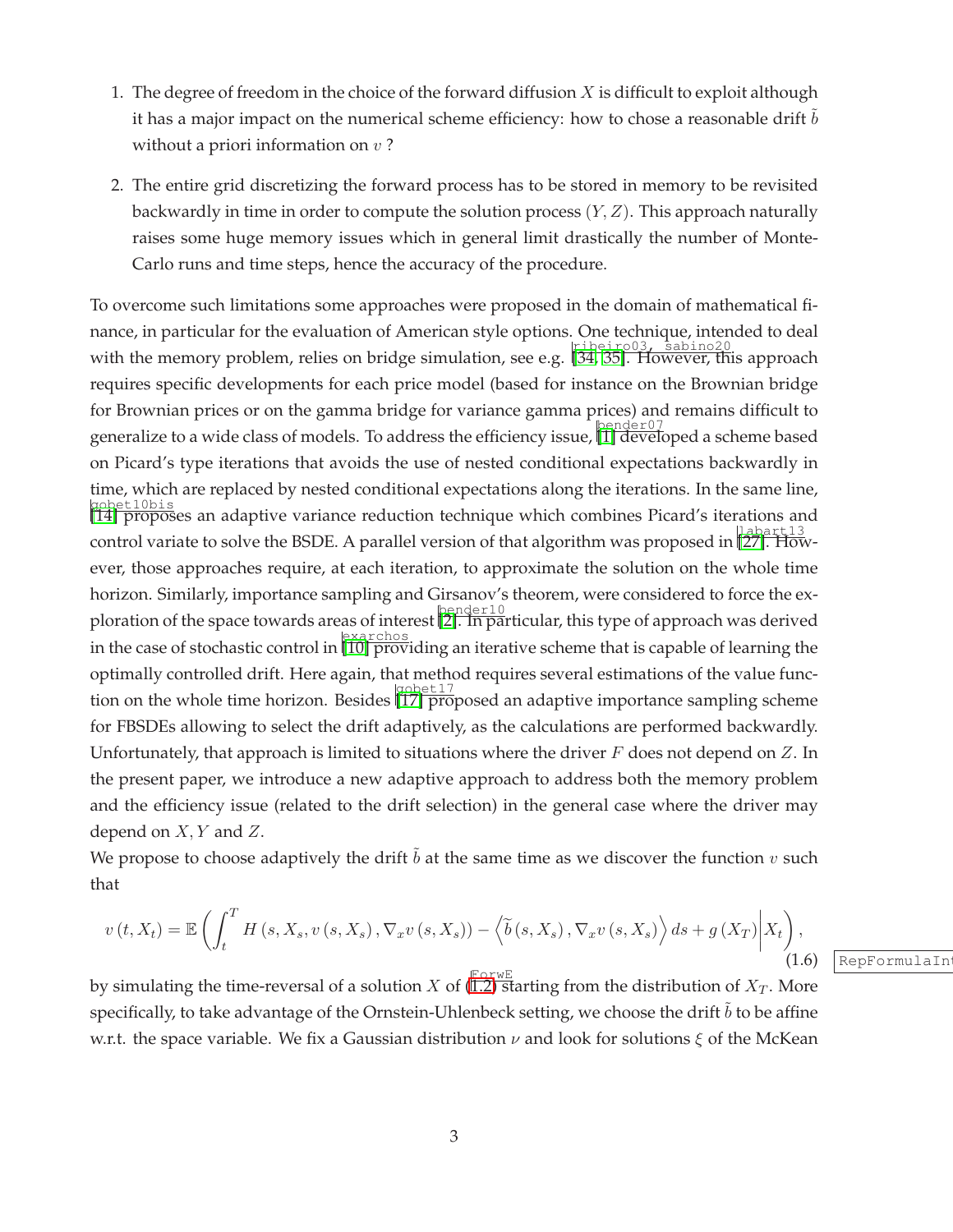SDE

<span id="page-3-0"></span>
$$
\begin{cases} \xi_0 \sim \nu, \\ \xi_t = \xi_0 - \int_0^t \widetilde{b}(T - s, \xi_s) + \sigma \sigma^\top (T - s) Q (T - s)^{-1} (\xi_s - m (T - s)) ds + \int_0^t \sigma (T - s) d\beta_s, \\ m(T - t) = \mathbb{E} (\xi_t), \\ Q(T - t) = \text{Cov} (\xi_t) \quad \text{for } t \in ]0, T]. \end{cases}
$$

(1.7) Rev-SDEIntro By Proposition 3.7, (II.7) admits exactly one solution ξ, provided Assumption II in Section 3.[1](#page-5-0) is verified. That assumption depends on the covariance matrix of  $\nu$ , the drift  $b$  and the volatility  $\sigma$ . Indeed, one important limitation is that the covariance matrix should be chosen carefully to ensure that the process is well-defined until T. Point 2. of Proposition 3.7 and Lemma 3.6 say that the time-reversal process  $\hat{\xi}$ , i.e.  $\hat{\xi}_t := \xi_{T-t}$ , is an Ornstein-Uhlenbeck process solution of  $(\overline{1.2})$ ForwE such that the law of  $X_0$  is Gaussian with mean  $m(0)$  and covariance  $Q(0)$ . This leads to the first result of this paper which consists of the fully backward representation stated in Theorem 6.10. )E-Rep The proof is based on Feynman-Kac type formula instead of BSDEs and it does not require explicitly the uniqueness of viscosity solution of the PDE  $(\overline{1.1})$ . The second contribution of the paper is RepFormulaControl<br>Corollary [4.4](#page-17-0) which is the "instantiation" of Theorem [3.10](#page-12-0) in the framework of stochastic control, i.e. the representation of its value function (solution of a Hamilton-Jacobi-Bellman equation). This holds when the running and terminal cost have polynomial growth with respect to the state space variable. We also suppose that the value function is of class  $C^{0,1}$  whose gradient has polynomial growth. In particular, we derive in Corollary [4.6,](#page-19-0) a representation involving the gap between the optimally controlled drift and the instrumental drift  $\tilde{b}$ . In Section  $\overline{5}$ , we present a fully backward Monte-Carlo regression scheme, where the instrumental drift is adaptively updated in order to mimic the optimally controlled dynamics, see Algorithm  $\prod_{i=1}^{\lfloor \frac{n}{2}\rfloor}$ . We expect that this approach is particularly well-suited when the final cost has a strong impact on the global cost and when the terminal cost function is localized in a small region of the space, so that the initial distribution  $\nu$  can be chosen in an appropriate way. Finally, in Section  $\frac{S\ddot{e}xamp\ddot{e}xamp\ddot{e}}{S\ddot{e}xamp\ddot{e}}$  the interest of this new algorithm applied to the problem of controlling the consumption of a large number of thermostatic loads in order to minimize an aggregative cost. We compare our approach to the classical regression Monte-Carlo scheme based on a forward grid.

### **2 Notations**

SNotat

Let us fix  $T > 0$ ,  $d, k \in \mathbb{N}^*$ . For a given  $p \in \mathbb{N}^*$ ,  $[1, p]$  denotes the set of all integers between 1 and p included.  $\langle \cdot, \cdot \rangle$  denotes the usual scalar product on  $\mathbb{R}^d$  and  $|\cdot|$  the associated norm. Elements of  $\mathbb{R}^d$  are supposed to be column vectors.  $M_d(\mathbb{R})$  stands for the set of  $d \times d$  matrices,  $S_d(\mathbb{R})$  for the subset of symmetric matrices,  $S_d^+(\mathbb{R})$  the subset of symmetric positive semi-definite matrices (in particular with non-negative eigenvalues) and  $S_d^{++}(\mathbb{R})$  for the subset of strictly pos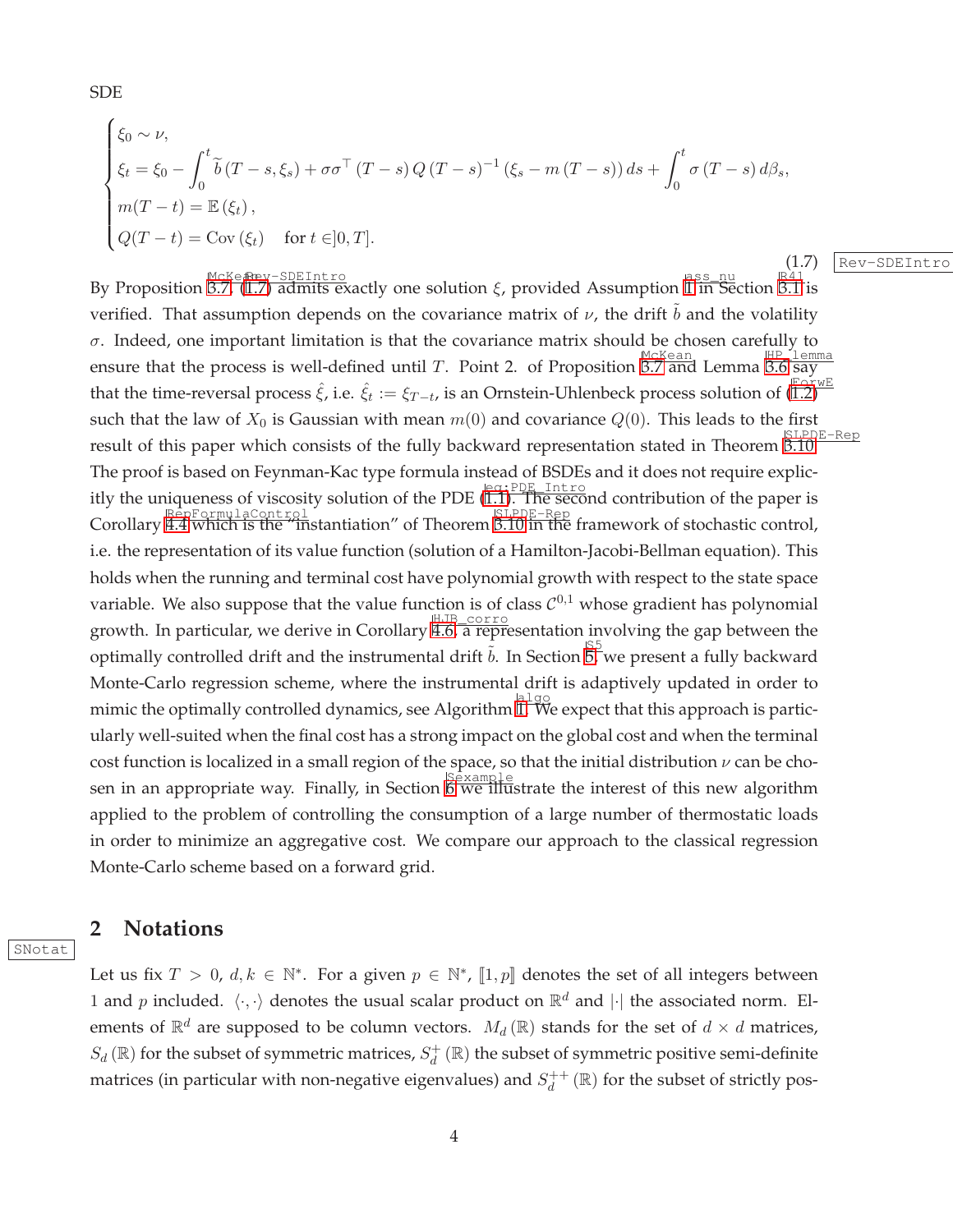itive definite symmetric matrices. For a given  $A \in M_d(\mathbb{R})$ ,  $A^{\top}$  will denote its transpose,  $Tr(A)$ its trace,  $Sp\left( A \right)$  its spectrum, i.e. the set of its eigenvalues,  $e^{A} := \sum_{k=0}^{\infty} \frac{A^{k}}{k!}$  $\frac{A^{\kappa}}{k!}$  its exponential and  $||A|| := \sup_{x \in \mathbb{R}^d, |x|=1} |Ax|$ . For a given  $A \in S_d^+(\mathbb{R})$ ,  $\sqrt{A}$  denotes the unique element of  $S_d^+(\mathbb{R})$  such that  $(\sqrt{A})^2 = A$ .

For a given continuous function  $f : [0,T] \mapsto \mathbb{R}^d$  (resp.  $g : [0,T] \mapsto M_d(\mathbb{R})$ ), we set  $||f||_{\infty} :=$  $\sup_{t\in[0,T]}|f\left(t\right)|$  (resp.  $\left|\left|g\right|\right|_{\infty}:=\sup_{t\in[0,T]}||g\left(t\right)||$ ).  $\mathcal{C}^{1,2}\left([0,T],\mathbb{R}^{d}\right)$  (resp.  $\mathcal{C}^{0,1}\left([0,T],\mathbb{R}^{d}\right))$  denotes the set of real-valued functions defined on  $[0,T] \times \mathbb{R}^d$  being continuously differentiable in time and twice continuously differentiable in space (resp. continuous in time and continuously differentiable in space).  $\mathcal{C}^0\left([0,T]\times\mathbb{R}^d\right)$  (resp  $\mathcal{C}^1\left(\mathbb{R}^d\right))$  denotes the set of continuous (resp continuously differentiable) real-valued functions defined on  $[0,T] \times \mathbb{R}^d$  (resp.  $\mathbb{R}^d$ ).  $\nabla_x$  will denote the gradient operator and  $\nabla_x^2$  the Hessian matrix. For each  $p \in \mathbb{N}$ ,  $P_p(\mathbb{R}^d)$  denotes the set of polynomial functions on  $\mathbb{R}^d$  with degree  $p$ .

In the whole paper, we say that a function  $v:[0,T]\times\mathbb{R}^d\mapsto\mathbb{R}$  has *polynomial growth* if there exists  $q, K > 0$  such that for all  $(t, x) \in [0, T] \times \mathbb{R}^d$ 

$$
|v(t,x)| \le K (1+|x|^q).
$$

When *v* verifies previous property with  $q = 1$ , we say that it has *linear growth*.

For a given random vector X defined on a probability space  $(\Omega, \mathcal{F}, \mathbb{P})$ ,  $\mathbb{E}_{\mathbb{P}}(X)$  (resp.  $\text{Cov}_{\mathbb{P}}(X) :=$  $\mathbb{E}_{\mathbb{P}}\left(\left(X-\mathbb{E}_{\mathbb{P}}\left(X\right)\right)\left(X-\mathbb{E}_{\mathbb{P}}\left(X\right)\right)^{\top}\right)$ ) will denote its expectation (resp. its covariance matrix) under  $\mathbb P$ . When self-explanatory, the subscript will be omitted in the sequel. For a given  $(m,Q)\in\mathbb R^d\times\mathbb R^d$  $S_d^+(\mathbb{R})$ ,  $\mathcal{N}(m,Q)$  denotes the Gaussian probability on  $\mathbb{R}^d$  with mean  $m$  and covariance matrix  $Q$ . For any stochastic process X,  $\mathcal{F}^X$  will denote its canonical filtration.  $\hat{X}$  will denote the timereversal process  $X_{T}$  –  $\ldots$ 

# <span id="page-4-0"></span>**3 Representation of semilinear PDEs**

### **3.1 Around two backward ODEs**

**Section** 

R41

Let  $a$  (resp.  $c$ ) be Borel bounded functions from  $[0,T]$  to  $M_d(\mathbb{R})$  (resp.  $\mathbb{R}^d$ ).

In the sequel we will fix a Gaussian Borel probability  $\nu$  on  $\mathbb{R}^d$  with mean  $\bar{m}^\nu$  and covariance matrix  $\bar{Q}^{\nu}$ . We consider the functions  $m^{\nu}:[0,T]\mapsto\mathbb{R}^{d}$  and  $Q^{\nu}:[0,T]\mapsto S_{d}(\mathbb{R})$  denoting respectively the unique solutions of the backward ODEs

<span id="page-4-1"></span>
$$
\begin{cases} \frac{d}{dt}m^{\nu}(t) = a(t)m^{\nu}(t) + c(t), \quad t \in [0, T] \\ m^{\nu}(T) = \bar{m}^{\nu}, \end{cases}
$$
\n(3.1) 
$$
\boxed{\text{ODE\_m}}
$$

<span id="page-4-2"></span>
$$
\begin{cases}\n\frac{d}{dt}Q^{\nu}(t) = Q^{\nu}(t) a(t)^{\top} + a(t) Q^{\nu}(t) + \Sigma(t), t \in [0, T] \\
Q^{\nu}(T) = \bar{Q}^{\nu},\n\end{cases}
$$
\n(3.2) [ODE\_0]

for which existence and uniqueness hold since they are linear.

5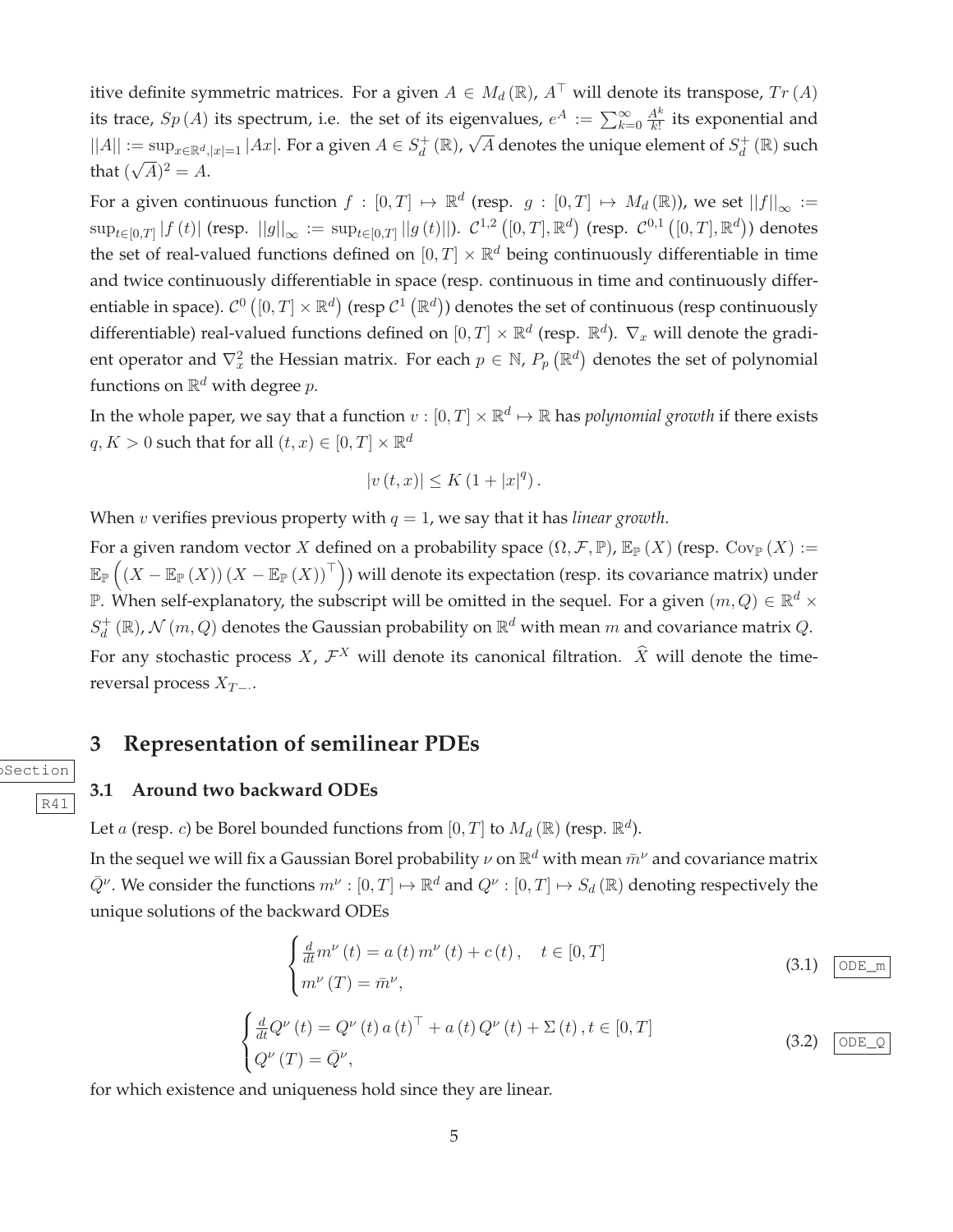We introduce an hypothesis on  $\nu$  which will be used in the sequel.

ass\_nu

<span id="page-5-0"></span>
$$
Assumption 1. Q^{\nu}(0) \in \mathcal{S}_d^+(\mathbb{R}).
$$

Easy computations imply for all  $t \in [0, T]$ 

<span id="page-5-1"></span>
$$
m^{\nu}(t) = \mathcal{A}(t) \left( \mathcal{A}(T)^{-1} \,\bar{m}^{\nu} - \int_{t}^{T} \mathcal{A}(s)^{-1} \,c(s) \,ds \right),\tag{3.3}
$$

<span id="page-5-2"></span>
$$
Q^{\nu}(t) = \mathcal{A}(t) \left( \mathcal{A}(T)^{-1} \bar{Q}^{\nu} \left( \mathcal{A}(T)^{-1} \right)^{\top} - \int_{t}^{T} \mathcal{A}(s)^{-1} \Sigma(s) \left( \mathcal{A}(s)^{-1} \right)^{\top} ds \right) \mathcal{A}(t)^{\top}, \quad (3.4) \boxed{\mathcal{Q}\text{-explicit}}
$$

where  $A(t)$ ,  $t \in [0, T]$  is the unique solution of the matrix ODE

$$
\begin{cases}\n\frac{d}{dt}\mathcal{A}(t) = a(t)\mathcal{A}(t), t \in [0, T] \\
\mathcal{A}(0) = I_d.\n\end{cases}
$$
\n(3.5)  $\overline{\text{ODE\_funda}}$ 

We recall that for all  $t \in [0,T]$ ,  $\mathcal{A}(t)$  is invertible and the matrix valued function  $t \mapsto \mathcal{A}(t)^{-1}$  solves the ODE

$$
\begin{cases}\n\frac{d}{dt}\mathcal{A}(t)^{-1} = -\mathcal{A}(t)^{-1} a(t), t \in [0, T] \\
\mathcal{A}(0)^{-1} = I_d,\n\end{cases}
$$
\n(3.6)  $\boxed{\text{ODE\_funda\_in}}$ 

see Chapter 8 in  $\boxed{\frac{5 \text{ pronon}}{5}$  for similar and further properties.

Note that in the case  $a(t) = a$ ,  $t \in [0, T]$  for a given  $a \in M_d(\mathbb{R})$ , then  $\mathcal{A}: t \to e^{at}$  and identities m\_expl<u>icit</u><br>([3.3\)](#page-5-1), ([3.4\)](#page-5-2) simplify as follows:

$$
m^{\nu}(t) = e^{-a(T-t)} \bar{m}^{\nu} - \int_{t}^{T} e^{-a(s-t)} c(s) ds,
$$
 (3.7)  $\boxed{\text{m\_explicit\_s}}$ 

$$
Q^{\nu}(t) = e^{-a(T-t)} \bar{Q}^{\nu} e^{-a^{\top}(T-t)} - \int_{t}^{T} e^{-a(s-t)} \Sigma(s) e^{-a^{\top}(s-t)} ds,
$$
 (3.8) Q-explicit\_s

<span id="page-5-6"></span>for all  $t \in [0, T]$ .

 $\frac{1}{2}$  **Remark 3.1.** *Suppose that*  $Q^{\nu}(0)$  *belongs to*  $S_d^+(\mathbb{R})$ *. Identity*  $\frac{0}{(3.4)}$  $\frac{0}{(3.4)}$  $\frac{0}{(3.4)}$  *gives in particular* 

<span id="page-5-3"></span>
$$
Q^{\nu}(t) = \mathcal{A}(t) \left( Q^{\nu}(0) + \int_0^t \mathcal{A}(s)^{-1} \Sigma(s) \left( \mathcal{A}(s)^{-1} \right)^{\top} ds \right) \mathcal{A}(t)^{\top}, \ t \in [0, T]. \tag{3.9}
$$

 $\mathcal{L}_{\text{combining}}\left(\stackrel{\mathbb{Q}}{\mathcal{S}},\stackrel{\mathbb{Q}}{\mathcal{S}}\right)$  *and the fact*  $\sigma$   $(t)$  *is invertible for all*  $t\in[0,T]$ *, we remark that*  $Q^\nu\left(t\right)$  *belongs to*  $S_d^{++}(\mathbb{R})$ *for all*  $t \in ]0, T]$ *.* 

Finally we give a condition depending on  $A, \sigma, \bar{Q}^{\nu}$  and T to ensure the measure  $\nu$  fulfills Assump- $\lim_{n \to \infty}$ 

Q\_pos\_cond **Proposition 3.2.** *Suppose that*

<span id="page-5-5"></span>
$$
\min Sp\left(\bar{Q}^{\nu}\right) \ge \int_{0}^{T} \left| \left|\sigma\left(s\right)\right| \right|^{2} \left| \left| \left(\mathcal{A}\left(T\right)\mathcal{A}\left(s\right)^{-1}\right)^{\top} \right| \right|^{2} ds. \tag{3.10} \quad \text{\underline{cond\_pos}}
$$

*Then,*

<span id="page-5-4"></span>
$$
Q^{\nu}\left(0\right) \in S_d^+\left(\mathbb{R}\right). \tag{3.11}
$$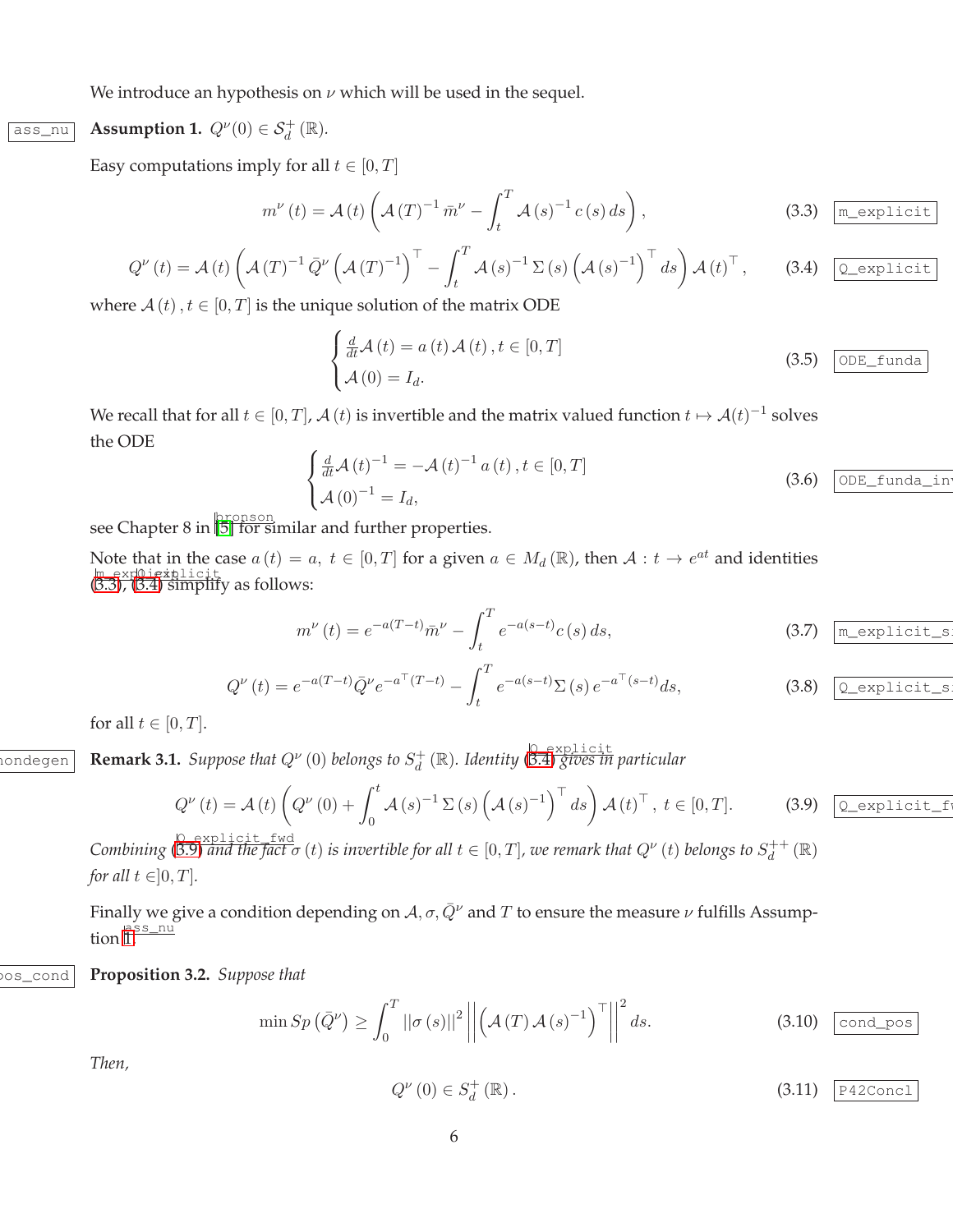*Proof.* Since  $\mathcal{A}(T)$  is invertible and  $Q^{\nu}(0)$  belongs to  $S_d(\mathbb{R})$ ,  $(\overline{3.11})$  is equivalent to

<span id="page-6-0"></span>
$$
\mathcal{A}(T) Q^{\nu}(0) \mathcal{A}(T)^{\top} \in S_d^+(\mathbb{R}). \tag{3.12}
$$

To prove  $\overline{(\text{S.12})}$ , taking into account  $(\overline{\text{S.4}})$ , it suffices to show that the matrix

$$
\overline{Q}^{\nu} - \int_0^T \mathcal{A}(T) \mathcal{A}(s)^{-1} \Sigma(s) \left( \mathcal{A}(T) \mathcal{A}(s)^{-1} \right)^{\top} ds \in S_d^+(\mathbb{R}),
$$

or, equivalently, that for all  $x\in\mathbb{R}^d$ 

$$
\lambda := x^{\top} \bar{Q}^{\nu} x - \int_0^T x^{\top} \mathcal{A}(T) \mathcal{A}(s)^{-1} \Sigma(s) \left( \mathcal{A}(T) \mathcal{A}(s)^{-1} \right)^{\top} x ds \ge 0.
$$
 (3.13)  $\boxed{\text{TxQx}}$ 

Let  $x \in \mathbb{R}^d$ ,

$$
\lambda \ge \min Sp\left(\bar{Q}^{\nu}\right)|x|^{2} - \int_{0}^{T} \left|\sigma\left(s\right)^{\top} \left(\mathcal{A}\left(T\right)\mathcal{A}\left(s\right)^{-1}\right)^{\top} x\right|^{2} ds, \ge \left(\min Sp\left(\bar{Q}^{\nu}\right) - \int_{0}^{T} \left|\left|\sigma\left(s\right)^{\top}\right|\right|^{2} \left|\left|\left(\mathcal{A}\left(T\right)\mathcal{A}\left(s\right)^{-1}\right)^{\top}\right|\right|^{2} ds\right) |x|^{2}, \ge 0,
$$

since (<sup>cond\_pos</sup>) since ([3.10\)](#page-5-5) holds. This ends the proof.

**Remark 3.3.** In the case  $a(t) = a, t \in [0,T]$  for a given  $a \in M_d(\mathbb{R})$ , Condition  $\left(\begin{array}{c} \text{cond } \text{pos} \\ \text{0.10} \end{array}\right)$  is satisfied in *particular if*

$$
\min Sp\left(\bar{Q}^{\nu}\right) \ge \left|\left|\sigma^{\top}\right|\right|_{\infty}^{2} \int_{0}^{T} \left|\left|e^{a^{\top}s}\right|\right|^{2} ds
$$
\n(3.14)  $\boxed{\text{cond\_pos\_sim}}$ 

<span id="page-6-2"></span>*is verified.*

RmCov **Remark 3.4.** *Let* X *be a solution of*

$$
X_t = X_0 + \int_0^t \widetilde{b}(s, X_s) ds + \int_0^t \sigma(s) dW_s, \ t \in [0, T[, \qquad (3.15) \quad \boxed{\text{EOUTntro}}
$$

*where*  $\sigma$  *is a deterministic matrix-valued function and*  $\tilde{b}$  *the piecewise affine function* 

$$
\widetilde{b}(t,x) = a(t)x + c(t), \ t \in [0,T],
$$

*and* X<sup>0</sup> *be a square integrable r.v. It is well-known that* X *is a square integrable process. Let, for every*  $t \in [0,T]$ ,  $m(t) = \mathbb{E}(X_t)$  and  $Q(t)$  the covariance matrix of  $X_t$ . Setting  $\bar{m}^{\nu} = \mathbb{E}(X_T)$  and  $\bar{Q}^{\nu}$  the *covariance matrix of*  $X_T$ *. Then* 

<span id="page-6-1"></span>
$$
m = m^{\nu}, \quad Q = Q^{\nu}.
$$
\n(3.16)  $\boxed{\text{EEnu}}$ 

*Indeed, by Problem 6.1 in Chapter 5 in* karatshreve *[\[25\]](#page-31-3)* m *(resp.* Q*) is solution of* ( ODE\_m [3.1\)](#page-4-1) *(resp.* ( ODE\_Q [3.2\)](#page-4-2)*).* ( EEnu [3.16\)](#page-6-1) *follows by uniqueness of previous ODEs.*

 $\Box$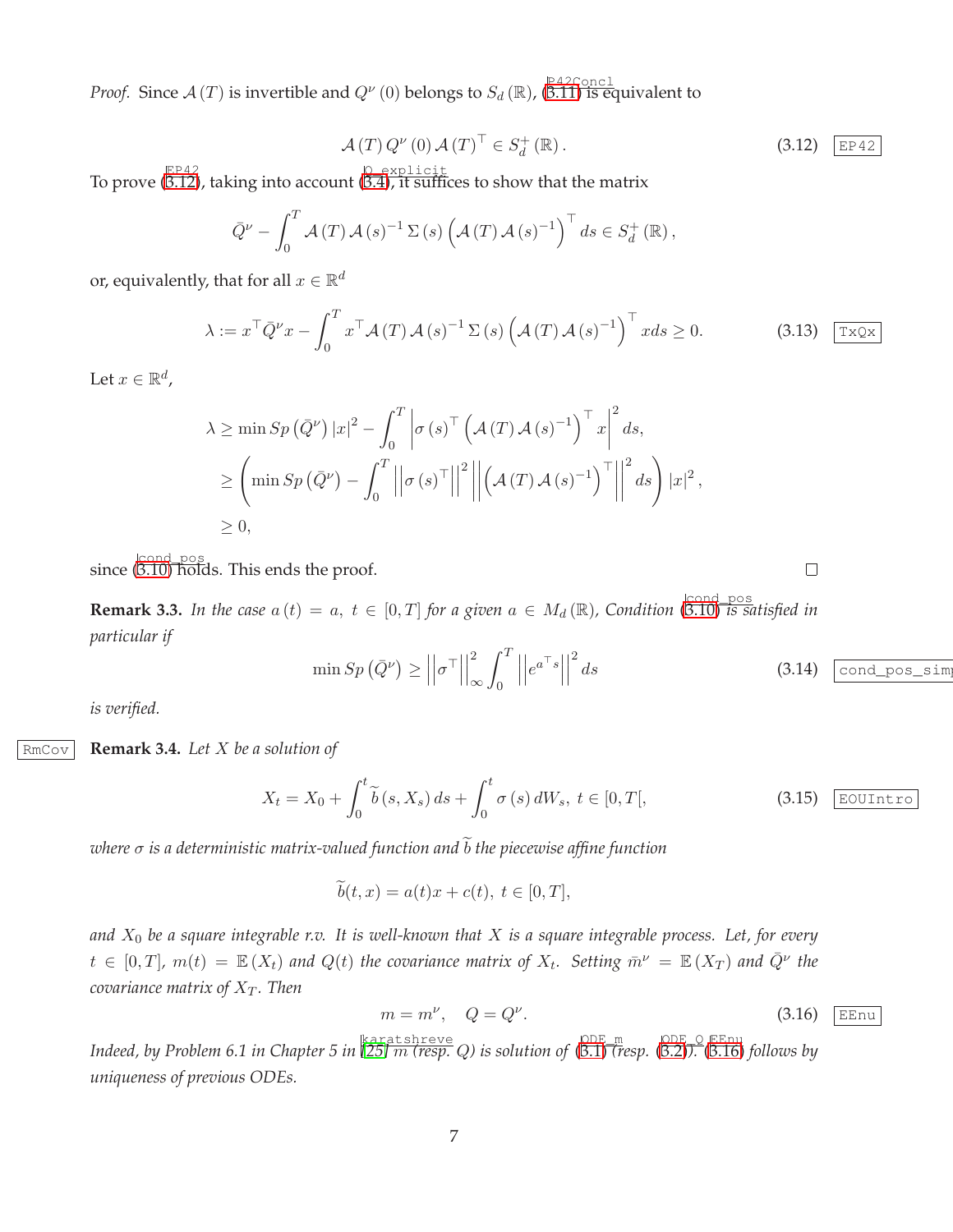#### **3.2 The representation formula for a general semilinear PDE**

In the whole paper  $\sigma$  will be a continuous function defined on [0, T] with values in  $M_d(\mathbb{R})$  such that for all  $t \in [0, T]$ ,  $\sigma(t)$  is invertible. We will set  $\Sigma := \sigma \sigma^{\top}$ . Let  $\widetilde{b}: [0,T] \times \mathbb{R}^d \mapsto \mathbb{R}^d$  and  $b_c : [0,T] \times \mathbb{R}^d \times \mathbb{R}^d \times S_d^{++}(\mathbb{R}) \mapsto \mathbb{R}^d$  defined by

<span id="page-7-5"></span>
$$
b_c: (t, x, m, Q) \mapsto \Sigma(t)Q^{-1}(x - m), \ \tilde{b}: (t, x) \mapsto a(t)x + c(t), \tag{3.17}
$$

where  $a,c$  were defined at Section  $\overline{\mathbb{S} .1}.$  Let  $H:[0,T]\times\mathbb{R}^d\times\mathbb{R}\times\mathbb{R}^d\to\mathbb{R}$  and  $g:\mathbb{R}^d\to\mathbb{R}.$  The goal of this subsection is to provide a probabilistic representation of viscosity solutions, being continuous in time and continuously differentiable in space, of the semilinear PDE

<span id="page-7-4"></span>
$$
\begin{cases}\n\partial_t v(t,x) + \frac{1}{2} Tr \left( \Sigma(t) \nabla_x^2 v(t,x) \right) + H(t,x,v(t,x), \nabla_x v(t,x)) = 0, (t,x) \in [0,T[ \times \mathbb{R}^d \quad (3.18) \quad \text{SLPDE} \\
v(T,\cdot) = g.\n\end{cases}
$$

<span id="page-7-3"></span>To formulate the result we consider the following assumption.

### ass\_g **Assumption 2.** g *is continuous and has polynomial growth.*

Let  $\nu$  be a Gaussian Borel probability on  $\mathbb{R}^d$  with mean  $\bar{m}^{\nu}$  and covariance  $\bar{Q}^{\nu}$ . Let  $t \mapsto m^{\nu}(t)$ defined in  $\frac{\ln \text{ explicit}}{(3.3), t \mapsto Q'}$  $\frac{\ln \text{ explicit}}{(3.3), t \mapsto Q'}$  $\frac{\ln \text{ explicit}}{(3.3), t \mapsto Q'}$  (*t*) be given by  $\frac{\ln \text{ explicit}}{(3.4)}$  $\frac{\ln \text{ explicit}}{(3.4)}$  $\frac{\ln \text{ explicit}}{(3.4)}$  and suppose that  $\nu$  fulfills Assumption  $\frac{\ln s s - nu}{n}$ We fix a filtered probability space  $\left(\Omega,\mathcal{F},\left(\mathcal{F}_t\right)_{t\in[0,T]},\mathbb{P}\right)$  on which are defined a  $d$ -dimensional Brownian motion  $\beta$  and a random vector  $\xi_0$  distributed according to  $\nu$  and independent of  $\beta$ .

Let  $\xi$  be the unique strong solution of

S42

<span id="page-7-2"></span><span id="page-7-0"></span>
$$
\xi_{t} = \xi_{0} - \int_{0}^{t} \tilde{b}(T - s, \xi_{s}) + b_{c}(T - s, \xi_{s}, m^{\nu}(T - s), Q^{\nu}(T - s)) ds + \int_{0}^{t} \sigma(T - s) d\beta_{s}, t \in [0, T].
$$
\n(3.19)  $\boxed{\text{Rev-SDE}}$ 

StrongEx **Remark 3.5.** ( Rev-SDE [3.19\)](#page-7-0) *admits a unique strong solution on* [0, T[ *since its drift is affine with time-dependent continuous coefficients.*

 $\overline{HP\_lemma}$  **Lemma 3.6.** *1. The process*  $\widehat{\xi}:= \xi_{T-}$  *solves the SDE* 

<span id="page-7-1"></span>
$$
X_t = X_0 + \int_0^t \widetilde{b}(s, X_s) ds + \int_0^t \sigma(s) dW_s, \ t \in [0, T[, \qquad (3.20) \quad \text{direct\_ou}
$$

*where W* is an  $\mathcal{F}^{\xi}$ -Brownian motion independent of  $X_0 \sim \mathcal{N}(m^{\nu}(0), Q^{\nu}(0))$ .

*2.*  $\widehat{\xi}$  extends continuously to  $[0, T]$ .

*Proof.* i) The SDE ([3.20\)](#page-7-1) admits in particular existence in law. Let X be a solution of (3.20). To prove the first statement, we first show that the laws of  $\hat{\xi}$  and X coincide.

For this it is enough to prove that  $\widehat{X} = X_{T-}$  and the solution  $\xi$  of  $\frac{\text{Rev-SDE}}{(3.19)}$  $\frac{\text{Rev-SDE}}{(3.19)}$  $\frac{\text{Rev-SDE}}{(3.19)}$  are identically distributed. By Problem 6.1 in Chapter 5 in [\[25\]](#page-31-3) and by uniqueness of the ODE  $_{(3.1)}^{\text{ODE m}}$  $_{(3.1)}^{\text{ODE m}}$  $_{(3.1)}^{\text{ODE m}}$  (resp.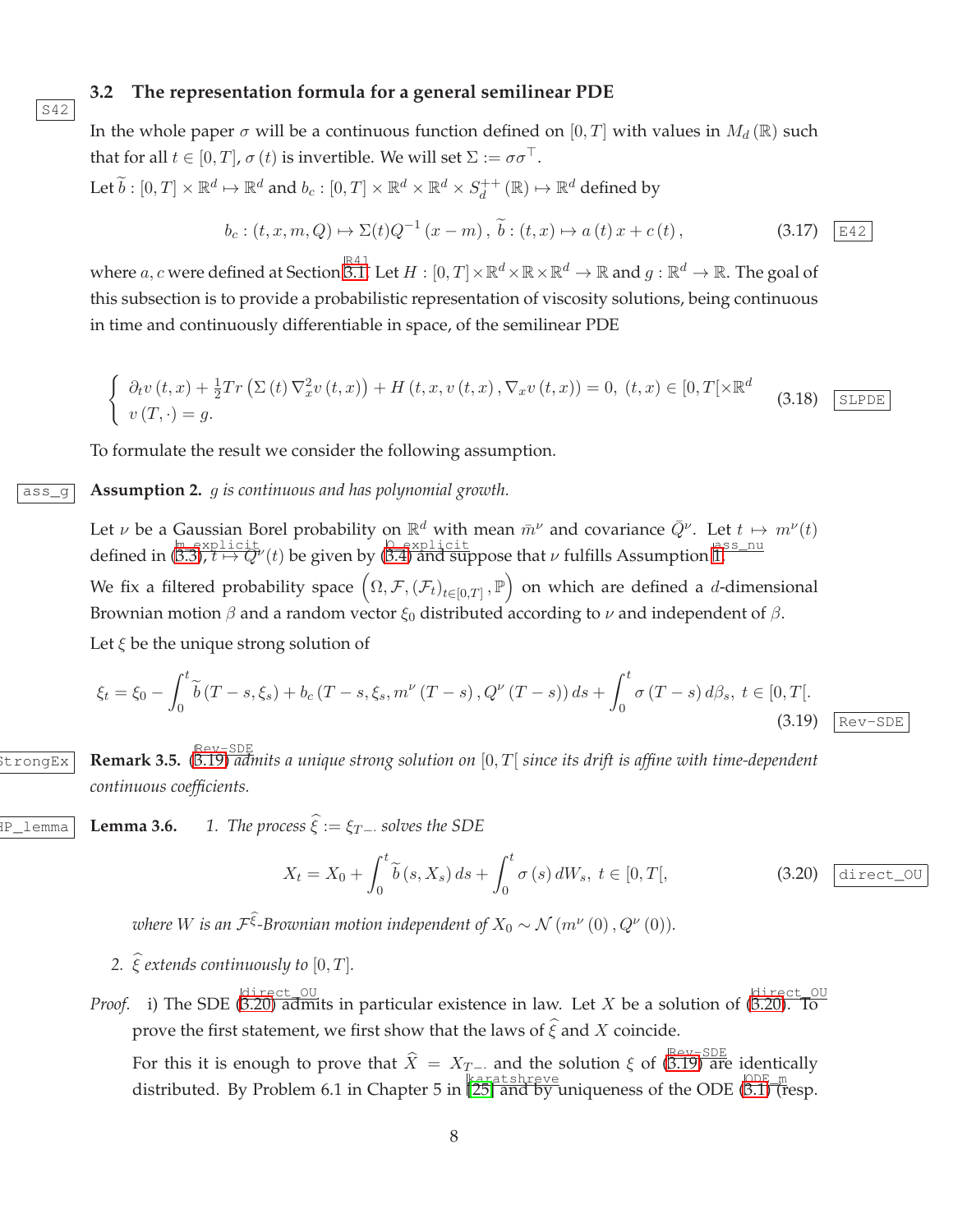$\sqrt{(B.2)}$  with initial condition  $m^{\nu}(0)$  (resp.  $Q^{\nu}(0)$ ), we get  $\mathbb{E}(X_t) = m^{\nu}(t)$  and  $Cov(X_t) = Q^{\nu}(t)$ for all  $t \in [0, T]$ . By Problem 6.2, Chapter 5 in  $\frac{\sqrt{\text{karat} \text{Shreve}}}{(251)}$  X is a Gaussian process so

<span id="page-8-0"></span>
$$
\hat{\xi}_t \sim \mathcal{N}\left(m^{\nu}\left(t\right), Q^{\nu}\left(t\right)\right), \ t \in [0, T]. \tag{3.21}
$$
  $\boxed{\text{ENormXi}}$ 

By  $(\overline{3.21})$  and Theorem 2.1 in  $(20)$ , X is a solution (in law) of  $(\overline{3.19})$  on  $[0, T]$ . Pathwise uniqueness for  $\frac{\text{Rev-SDE}}{\text{AD}}$  implies uniqueness in law on  $[0, T]$  and the first statement of Lemma  $\frac{\text{HP Llemma}}{\text{BD}}$ established.

ii) We proceed now with the proof of the first statement. Let X be a solution of  $\stackrel{\text{(direct_0)}}{\text{(3.20)}}$  $\stackrel{\text{(direct_0)}}{\text{(3.20)}}$  $\stackrel{\text{(direct_0)}}{\text{(3.20)}}$ , so that we know that  $W$  is a Brownian motion independent of  $X_0$ . On the other hand the process

$$
M_t^X := X_t - X_0 - \int_0^t \tilde{b}(u, X_u) du, \ t \in [0, T].
$$

is an  $\mathcal{F}^X$ -martingale with quadratic variation

$$
[M^X, (M^X)^\top] = \int_0^\cdot \Sigma(u) du.
$$

We have

$$
W \equiv \int_0^{\cdot} \sigma^{-1}(u) dM_u^X. \tag{3.22}
$$

Since  $[W, W^\top]_t \equiv tI_d$ , by Lévy's characterization theorem, W is a standard  $(\mathcal{F}^X_t)$ -Brownian motion. We set

$$
M_t^{\hat{\xi}} := \hat{\xi}_t - \hat{\xi}_0 - \int_0^t \tilde{b}(u, \hat{\xi}_u) du, \ t \in [0, T],
$$

and we denote  $W^{\hat{\xi}}:=\int_0^\cdot\sigma^{-1}(u)dM_u^{\hat{\xi}}.$  Taking i) into account and the fact that  $\hat{\xi}$  and  $X$  have the same law, then W and  $W^{\hat{\xi}}$  are identically distributed and so  $W^{\hat{\xi}}$  is an  $\mathcal{F}^{\hat{\xi}}$ -Brownian motion. Moreover the couple  $(X_0,W)$  has the same distribution as  $(\hat{\xi}_0,W^{\hat{\xi}}).$  Consequently  $W^{\hat{\xi}}$  is an  $\mathcal{F}^{\hat{\xi}}$ -standard Brownian motion (independent of  $\hat{\xi}_0$ ) and the statement 1. follows.

iii) It remains to prove the second statement. For this we show

<span id="page-8-1"></span>
$$
\mathbb{E}\left(\int_{0}^{T}\left|b_{c}\left(s,\widehat{\xi}_{s},m^{\nu}\left(s\right),Q^{\nu}\left(s\right)\right)\right|ds\right)<\infty.\tag{3.23}\quad \frac{\text{finiteMean}}{\text{finiteMean}}
$$

On the one hand, for all  $t \in ]0, T]$ ,

$$
\left| b_c \left( t, \hat{\xi}_t, m^{\nu}(t), Q^{\nu}(t) \right) \right| = \left| \Sigma(t) \sqrt{Q^{\nu}(t)^{-1}} \sqrt{Q^{\nu}(t)^{-1}} \left( \hat{\xi}_t - m^{\nu}(t) \right) \right|
$$
  

$$
\leq ||\Sigma||_{\infty} \sqrt{||Q^{\nu}(t)^{-1}||} \left| \sqrt{Q^{\nu}(t)^{-1}} \left( \hat{\xi}_t - m^{\nu}(t) \right) \right|
$$
  

$$
= \frac{||\Sigma||_{\infty}}{\sqrt{||Q^{\nu}(t)||}} \left| \sqrt{Q^{\nu}(t)^{-1}} \left( \hat{\xi}_t - m^{\nu}(t) \right) \right|,
$$

remembering that  $Q^{\nu}(t)$  belongs to  $S_d^{++}(\mathbb{R})$ .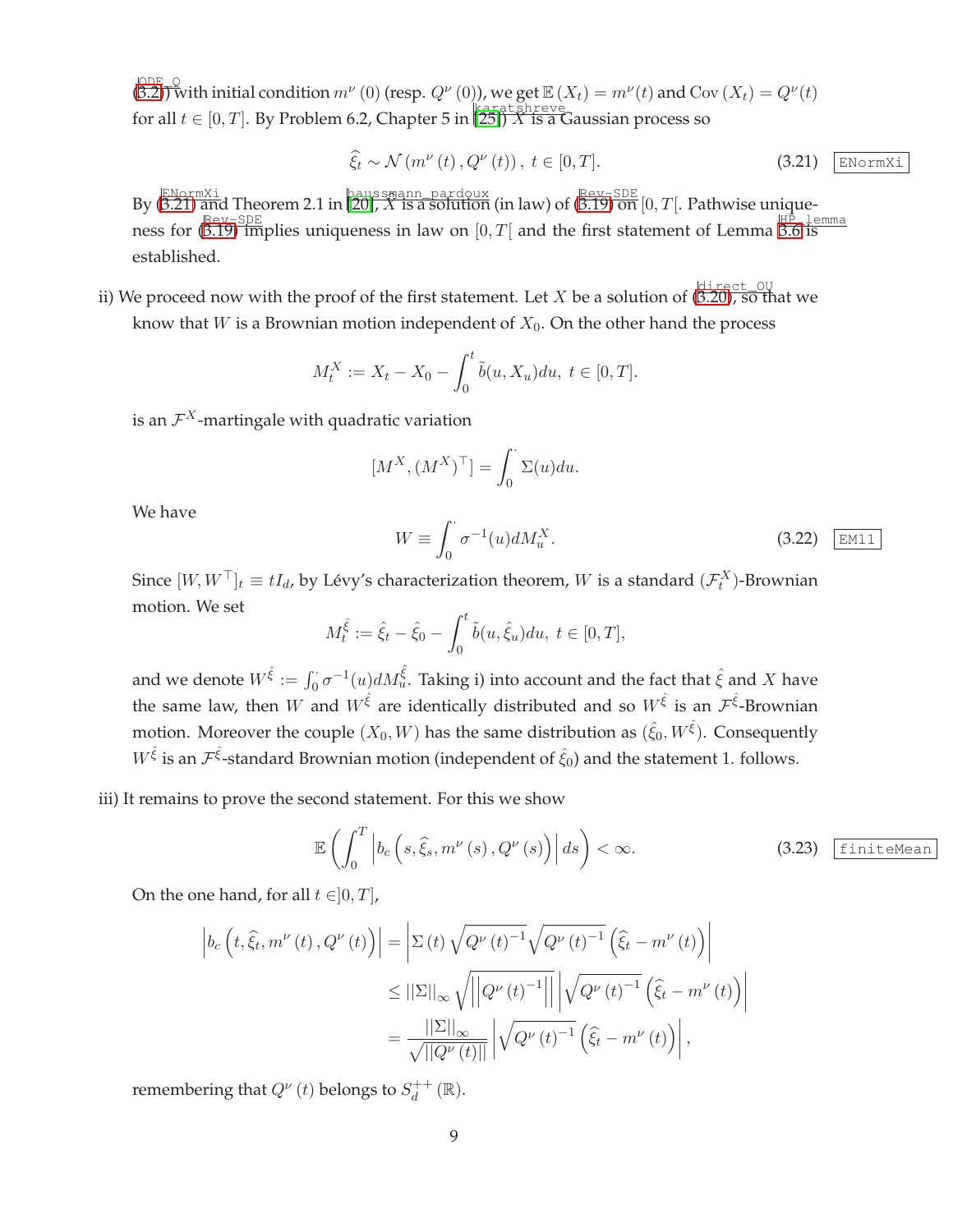On the other hand, by  $\frac{\text{ENormki}}{(3.21) \cdot \sqrt{3}}$  $\frac{\text{ENormki}}{(3.21) \cdot \sqrt{3}}$  $\frac{\text{ENormki}}{(3.21) \cdot \sqrt{3}}$  $\begin{array}{c}\n\downarrow \\
\downarrow \\
\downarrow\n\end{array}$  $\frac{\partial \zeta_{\perp}}{\partial \mathcal{A}} Q^{\nu}(t)^{-1} \left( \widehat{\xi}_t - m^{\nu}(t) \right) \sim |Z|$  where  $Z \sim \mathcal{N}(0, I_d)$ . Then, ( finiteMean [3.23\)](#page-8-1) is verified if we show

<span id="page-9-0"></span>
$$
\int_{0}^{T} \frac{1}{\sqrt{||Q^{\nu}(t)||}} dt < \infty.
$$
\n(3.24) [finiteMeanBi]

 $\Box$ 

If  $Q^{\nu}(0) = 0$ , then for all  $t \in ]0, T]$ , for all  $t \in ]0, T]$ , Remark  $\frac{\text{rem. nondegen}}{3.1}$  $\frac{\text{rem. nondegen}}{3.1}$  $\frac{\text{rem. nondegen}}{3.1}$  implies

$$
\frac{Q^{\nu}(t)}{t} = \mathcal{A}(t) \left( \frac{1}{t} \int_0^t \mathcal{A}(s)^{-1} \Sigma(s) \left( \mathcal{A}(s)^{-1} \right)^{\top} ds \right) \mathcal{A}(t)^{\top} \xrightarrow[t \to 0]{} \Sigma(0).
$$

If  $Q^{\nu}(0) \neq 0$ , then for all  $]0,T]$ , again Remark  $\overline{3.1}$  $\overline{3.1}$  $\overline{3.1}$  yields

$$
\frac{||Q^{\nu}(t)||}{t} \ge \left| \left| \left| \mathcal{A}(t) \frac{Q^{\nu}(0)}{t} \mathcal{A}(t)^{\top} \right| \right| - \left| \left| \mathcal{A}(t) \left( \frac{1}{t} \int_0^t \mathcal{A}(s)^{-1} \Sigma(s) \left( \mathcal{A}(s)^{-1} \right)^{\top} ds \right) \mathcal{A}(t)^{\top} \right| \right| \right| \xrightarrow[t \to 0]{} + \infty,
$$

where we have also used the fact  $\mathcal{A}(0) = I_d$  and the fact  $\frac{1}{t} \int_0^t \mathcal{A}(s)^{-1} \Sigma(s) \left( \mathcal{A}(s)^{-1} \right)^T ds$ tends to  $\Sigma$  (0) as t tends to 0 thanks to the continuity of  $\Sigma$ ,  $\mathcal{A}^{-1}$  on [0, T].

Hence, for all  $t \in ]0, T]$ ,

$$
\lim_{t \to 0} \frac{\sqrt{t}}{\sqrt{||Q^{\nu}(t)||}} = \begin{cases} \frac{1}{\sqrt{||\Sigma(0)||}}, \text{ if } Q^{\nu}(0) = 0\\ 0, \text{ otherwise.} \end{cases}
$$
\n(3.25)

This yields ( finiteMeanBis [3.24\)](#page-9-0) which implies ( finiteMean [3.23\)](#page-8-1); consequently the solution X of ( Rev-SDE [3.19\)](#page-7-0) prolongates to  $t = T$  and item 2. is proved.

Though, this will not be exploited in the algorithm proposed at Section  $\frac{S5}{D}$ , it is interesting to note that the process  $\xi$  introduced in ([3.19\)](#page-7-0) can also be seen as the solution of a McKean SDE. Propo-McKean<br>sition 3.7 below shows that ([1.7\)](#page-3-0) admits existence and uniqueness if and only if Assumption  $\frac{\text{lass nu}}{\text{lis}}$ verified. In particular we have the following.

McKean **Proposition 3.7.** *1. There is at most one solution*  $(\xi, m, Q)$  of  $(\overline{1.7})$ .

*2. Suppose the validity of Assumption* ass\_nu *[1.](#page-5-0) Let* ξ *be the unique solution of* ( Rev-SDE [3.19\)](#page-7-0)*. Then* (ξ, m<sup>ν</sup> , Q<sup>ν</sup> ) *is a solution of* ( Rev-SDEIntro [1.7\)](#page-3-0)*.*

*Proof.* 1. Let  $(\xi, m, Q)$  be a solution of  $(\overline{1.7})$ . By definition,  $\xi$  solves an SDE of type  $(\overline{3.20})$  replacing a by  $a^{\Sigma}: s \mapsto -a(T-s) - \Sigma(T-s)Q(T-s)^{-1}$  and  $c$  by  $c^{\Sigma}: s \mapsto -c(T-s) +$  $\Sigma(T - s) Q (T - s)^{-1} m (T - s).$ 

By Problem 6.1 Section 5 in  $\frac{\text{karatshree}}{25}$ , the function  $t \mapsto \mathbb{E}(\xi_t)$   $(= m(T-t))$  (resp.  $t \mapsto \text{Cov}(\xi_t)$ ) $(=$  $Q(T-t)$ )) solves the first line of  $\frac{\text{ODE Q}}{\text{S.1}}$  (resp.  $\frac{\text{ODE Q}}{\text{S.2}}$ ) replacing a by  $a^{\Sigma}$  and c by  $c^{\Sigma}$ . Then, the following identities hold for all  $t \in ]0, T]$ :

<span id="page-9-1"></span>
$$
m(T - t) = \mathbb{E}(\xi_0) - \int_0^t a(T - s) m(T - s) + c(T - s) ds,
$$
 (3.26)  $\boxed{\text{Id-rev-m}}$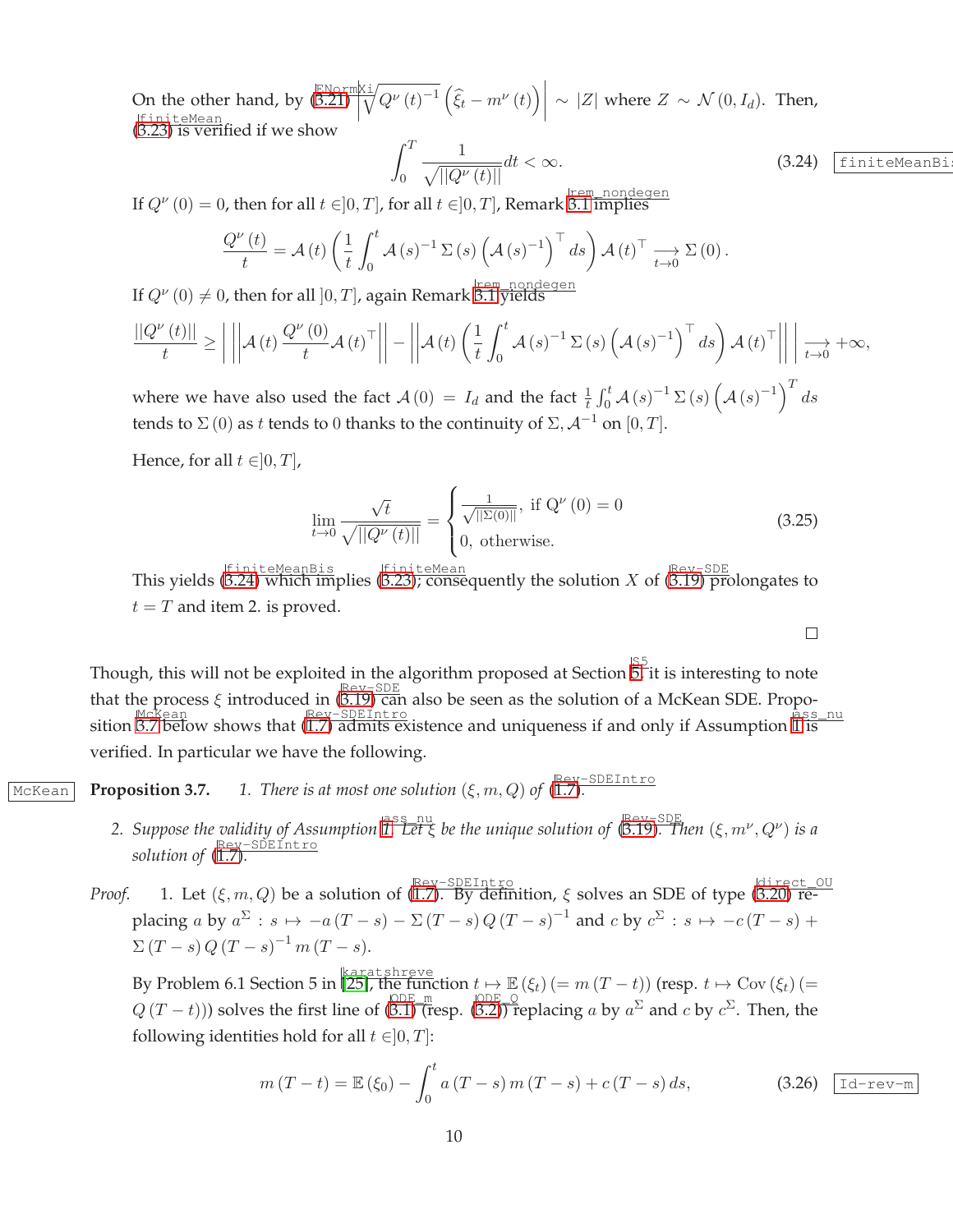<span id="page-10-0"></span>
$$
Q(T-t) = \text{Cov}(\xi_0) - \int_0^t Q(T-s) a (T-s)^{\top} + a (T-s) Q (T-s) ds - \int_0^t \Sigma (T-s) ds,
$$
\n(3.27)  $\boxed{\text{Id-rev}}$ 

remarking that

$$
a^{\Sigma}(t) m (T - t) + c^{\Sigma}(t) = -a (T - t) m (T - t) - c (T - t),
$$
  

$$
Q (T - t) a^{\Sigma}(t)^{\top} + a^{\Sigma}(T - t) Q (t) = -Q (T - t) a (T - t)^{\top} - a (T - t) Q (T - t) - 2\Sigma (T - t).
$$

Applying the change of variable  $t\mapsto T-t$  in identities  $(\overline{3.26})$  and  $(\overline{3.27})$ , we show that m (resp. Q) solves the backward ODE  $\frac{\text{ODE}}{\text{(B.1)} \text{ (resp. (B.2))}}$ , which is well-posed. We recall that  $\xi_0$ is distributed according to v. Then,  $m = m^{\nu}$  and  $Q = Q^{\nu}$ , see the beginning of Section [3.1.](#page-4-0) As a consequence,  $\xi$  solves ([3.19\)](#page-7-0) and is uniquely determined thanks to Remark [3.5.](#page-7-2) This shows the validity of item 1.

- 2. Let  $\xi$  be the unique solution of  $\frac{\text{Rev-SDE}}{(3.19)}$  $\frac{\text{Rev-SDE}}{(3.19)}$  $\frac{\text{Rev-SDE}}{(3.19)}$ . Then, the time-reversed process  $\hat{\xi}$  solves  $\frac{\text{direct\_OU}}{(3.20)}$  $\frac{\text{direct\_OU}}{(3.20)}$  $\frac{\text{direct\_OU}}{(3.20)}$  and  $\xi_T \sim \mathcal{N}(m^{\nu}(0), Q^{\nu}(0))$ , thanks to item 1. of Lemma 3.6. Now, by Remark [3.4,](#page-6-2) we have  $\mathbb{E}\left(\widehat{\xi}_t\right) = m^{\nu}\left(t\right)$ , Cov $\left(\widehat{\xi}_t\right) = Q^{\nu}\left(t\right)$  for all  $t \in [0, T[$ . This concludes the proof of item 2.  $\Box$
- RIOR **Remark 3.8.** *1. In* LucasOR *[\[23\]](#page-31-5) we have discussed existence and uniqueness of more general McKean problems involving the densities of the marginal laws instead of expectation and covariance matrix, where the solution is the time-reversal of some (not necessarily Gaussian) diffusion.*
	- 2. In particular, in Section 4.5 of [\[23\]](#page-31-5) we have investigated existence and uniqueness of

<span id="page-10-2"></span>
$$
\begin{cases}\nY_t = Y_0 - \int_0^t \tilde{b} (T - r, Y_r) dr + \int_0^t \left\{ \frac{div_y (\Sigma_i (T - r) p_r (Y_r))}{p_r (Y_r)} \right\}_{i \in [\![1, d]\!]} dr + \int_0^t \sigma (T - r) d\beta_r, \\
p_t \text{ density law of } \mathbf{p}_t = \text{law of } Y_t, t \in ]0, T[, \\
Y_0 \sim \mathbf{p_T} = \nu,\n\end{cases}
$$
\n(3.28) [MKHntro]

*where*  $\beta$  *is a m-dimensional Brownian motion and*  $\Sigma = \sigma \sigma^{\top}$ *, whose solution is the couple*  $(Y, \mathbf{p})$ *. Moreover, when the solution exists, there is a probability-valued function* u *defined on* [0, T] *solution of the Fokker-Planck equation*

<span id="page-10-1"></span>
$$
\begin{cases}\n\partial_t \mathbf{u} = \frac{1}{2} \sum_{i,j=1}^d \partial_{ij}^2 \left( (\sigma \sigma^\top)_{i,j}(t) \mathbf{u} \right) - div \left( \tilde{b}(t,x) \mathbf{u} \right) \\
\mathbf{u}(T) = \nu.\n\end{cases}
$$
\n(3.29)  $\boxed{\text{EDPTermOBis}}$ 

*3. Suppose that* ν *is a Gaussian law on* R d *. It is possible to show that Assumption* ass\_nu *[1](#page-5-0) is equivalent to the existence of a probability-valued solution* u *of* ( EDPTerm0Bis [3.29\)](#page-10-1)*. In this case the McKean problems* ( Rev-SDEIntro [1.7\)](#page-3-0) *and* ( MKIntro [3.28\)](#page-10-2) *are equivalent. In particular the component* Y *of the solution of* ( MKIntro [3.28\)](#page-10-2) *is Gaussian.*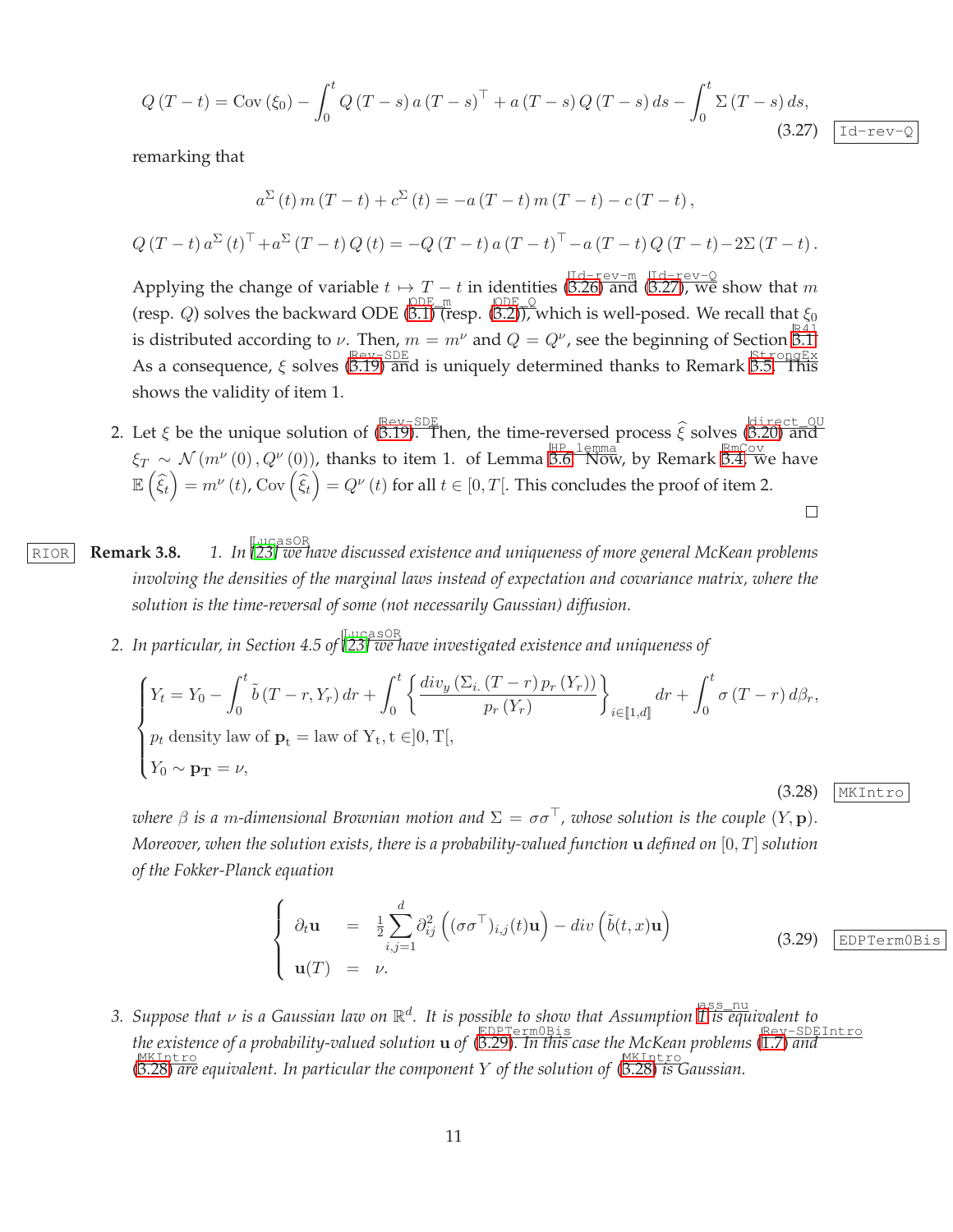We continue with a preliminary lemma. Let  $W$  be a Brownian motion. For each  $(s, x) \in [0, T] \times \mathbb{R}^d$ ,  $X^{s,x}$  will denote below the process

$$
X_t^{s,x} := x + \int_s^t \sigma(r)dW_r, \ t \in [s,T].
$$

 $\texttt{at}-\texttt{Lemma}$  **Lemma 3.9.** Suppose the validity of Assumption  $\overline{{\mathbb{E}}.\, \overline{\mathbb{L}}\overline{\mathbb{E}}\overline{\mathbb{E}}\, v}:[0,T]\times{\mathbb{R}}^d\to{\mathbb{R}}$  of class  $\mathcal{C}^{0,1}\left([0,T],{\mathbb{R}}^d\right)$ , with  $p$ olynomial growth and such that the function  $H^v : (t,x) \mapsto H(t,x,v(t,x),\nabla_x v(t,x))$  is continuous *with polynomial growth. Then, the following assertions are equivalent.*

- <span id="page-11-1"></span>1.  $v$  *is a viscosity solution of*  $\left(\frac{\text{SLPDE}}{\text{S.18}}\right)$ .
- 2. For each  $(s, x) \in [0, T] \times \mathbb{R}^d$ ,

$$
v(s,x) = \mathbb{E}\left(\int_{s}^{T} H\left(r, X^{s,x}_{r}, v\left(r, X^{s,x}_{r}\right), \nabla_{x}v\left(r, X^{s,x}_{r}\right)\right) dr + g\left(X^{s,x}_{T}\right)\right). \tag{3.30}
$$

3. v is of class  $C^{1,2}$   $([0,T[,\mathbb{R}^d)$  and is a (classical) solution of  $\sqrt{\text{SLPDE}}$ 

*Proof.* Let *v* as in the lemma statement.

a) We set

$$
w^v(s,x) := \mathbb{E}\left(g(X_T^{s,x}) + \int_s^T H^v(r,X_r^{s,x})dr\right), \ (s,x) \in [0,T[\times \mathbb{R}^d. \tag{3.31} \quad \boxed{\text{E310bis}}
$$

We show first that  $w^v$  is a (classical) solution in  $\mathcal{C}^{1,2}\left([0,T[,\mathbb{R}^d)\cap\mathcal{C}^0\left([0,T]\times\mathbb{R}^d\right)\right.$  with polynomial growth of the linear PDE

<span id="page-11-0"></span>
$$
\begin{cases}\n\partial_t w(t,x) + \frac{1}{2} Tr[\sigma \sigma^\top(t) \nabla_x^2 w(t,x)] + H^v(t,x) = 0, \ (t,x) \in [0,T[ \times \mathbb{R}^d \quad (3.32) \quad \boxed{\text{lin\_heat\_PDE}} \\
w(T,\cdot) = g.\n\end{cases}
$$

Indeed  $w^v$  can be rewritten as

$$
w(s,x) = \int_{\mathbb{R}^d} g(z) p_T(s, z - x) dz + \int_s^T \int_{\mathbb{R}^d} H^v(r, z) p_r(s, z - x) dz dr, (s, x) \in [0, T[ \times \mathbb{R}^d, (3.33) \quad \text{E310})
$$

where for each  $r \in [0, T]$ ,  $s \in [0, r]$ ,  $p_r(s, \cdot)$  is the density of the r.v.  $\int_s^r \sigma(u) dW_u$ , i.e. a Gaussian r.v. with mean zero and covariance  $\int_s^r \Sigma(u) du$ . Moreover, it is well-known, see e.g. Remark 3.2 in  $\left[\overline{9} \right]$ , that for each  $r \in [0,T]$ ,  $p_r : [0,r[ \times \mathbb{R}^d \to \mathbb{R}$  is a smooth solution of

$$
\partial_t p_r(t, z) + \frac{1}{2} Tr \left( \Sigma(t) \nabla_x^2 p_r(t, z) \right) = 0, (t, z) \in [0, r[ \times \mathbb{R}^d. \tag{3.34}
$$

Consequently, by usual integration theorems allowing to commute derivation and integrals, one shows ([3.32\)](#page-11-0).

b) Consequently  $w^v$  is a viscosity solution  $\frac{|\texttt{lin\_heat\_PDE}|}{|\texttt{3.32}|}$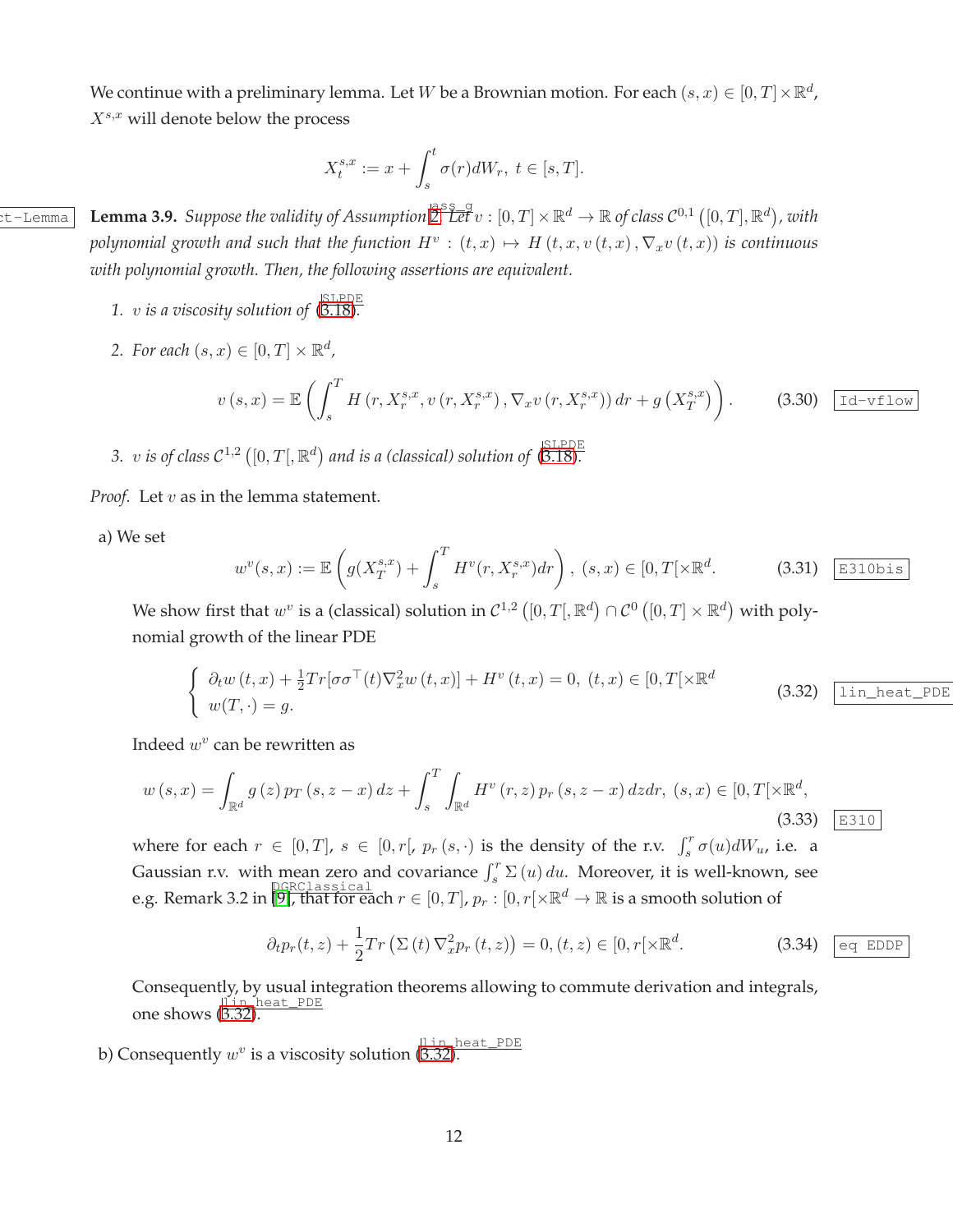- c) If 1. holds then v is also a viscosity solution of  $\frac{\ln n$  heat PDE t 1. of Remark [3.12,](#page-12-1) equation c  $\frac{11 \text{ in } \text{heat} - \text{PDE}}{(3.32)}$  $\frac{11 \text{ in } \text{heat} - \text{PDE}}{(3.32)}$  $\frac{11 \text{ in } \text{heat} - \text{PDE}}{(3.32)}$  admits at most one continuous viscosity solution with polynomial growth. So  $v = w^v$ which means 2.
- d) If 2. holds then  $v = w^v$  and by b) v is a viscosity solution of  $\frac{|\text{lin heat PDE}}{3.32}$  and therefore of  $\frac{|\text{SLPDE}}{3.18}$ .
- e) 3. implies obviously 1. Viceversa, if item 1. holds, a) implies that  $w^v$  is a classical solution of ([3.32\)](#page-11-0); b) and the uniqueness of viscosity solutions for previous linear equation implies  $v = w^v$  and finally item 3.

 $\Box$ 

<span id="page-12-0"></span>We state now the announced representation result.

<u>**[2.](#page-7-3)**<br>2. Let v be a Gaussian probability of Assumption 2. Let v be a Gaussian probability fulfilling Assump-</u> *tion* If with associated functions  $m^{\nu}$  and  $Q^{\nu}$ .

> Let  $v \in C^{0,1}([0,T], \mathbb{R}^d; \mathbb{R})$  with polynomial growth and such that  $H^v : (t, x) \mapsto H(t, x, v(t, x), \nabla_x v(t, x))$  $i$ s continuous with polynomial growth. Then,  $v$  is a viscosity solution of  $(3.18)$  $(3.18)$  if and only if for all  $t \in [0,T]$

<span id="page-12-2"></span>
$$
\begin{cases}\n\xi_t = \xi_0 - \int_0^t \tilde{b}(T - s, \xi_s) + b_c(T - s, \xi_s, m^\nu(T - s), Q^\nu(T - s)) ds + \int_0^t \sigma(T - s) d\beta_s, \\
\xi_0 \sim \nu, \\
v(t, \hat{\xi}_t) = \mathbb{E}\left(\int_t^T H\left(s, \hat{\xi}_s, v\left(s, \hat{\xi}_s\right), \nabla_x v\left(s, \hat{\xi}_s\right)\right) - \left\langle \tilde{b}\left(s, \hat{\xi}_s\right), \nabla_x v\left(s, \hat{\xi}_s\right) \right\rangle ds + g\left(\hat{\xi}_T\right) \bigg| \hat{\xi}_t\right). \n\tag{3.35}\n\end{cases}
$$

RepFormula

<span id="page-12-1"></span> $\frac{1}{2}$  **Remark 3.11.** The affine drift  $\tilde{b}$  remains a degree of freedom of the representation. In Section  $\frac{155}{10}$  in the *framework of the Hamilton-Jacobi-Bellman PDEs are given elements to choose rationally b.* 

- uniq\_visco\_rem **Remark 3.12.** *We remark that previous representation* ( RepFormula [3.35\)](#page-12-2) *is valid even if uniqueness does not hold for the semilinear PDE* ( SLPDE [3.18\)](#page-7-4)*. In that case even the equation* ( RepFormula [3.35\)](#page-12-2) *does not admit uniqueness. However, we provide below some typical situations for which* ( SLPDE [3.18\)](#page-7-4) *admits at most one viscosity solution, within different classes of solutions.*
	- 1. Suppose the validity of Assumption [2.](#page-7-3) Suppose also that H is continuous with polynomial growth *in* x *and linear growth in* (y, z)*. In addition, we suppose that* H *is Lipschitz in* (y, z) *uniformly in*  $(t, x)$  and suppose that for all  $R > 0$ , there exists  $m_R : \mathbb{R} \to \mathbb{R}^+$ , tending to 0 at  $0^+$  such that

$$
|H(t, x', y, z) - H(t, x, y, z)| \leq m_R (|x' - x| (1 + |z|)),
$$

 $f$ or all  $t \in [0,T]$ ,  $z \in \mathbb{R}^d$  and  $|x|$ ,  $|x'|$ ,  $|y| \le R$ . Then, by Theorem 5.1 in  $\frac{\text{Par}_{\text{PR}}}{31}$ , implies that  $\frac{\text{SLPPE}}{(3.18)}$  $\frac{\text{SLPPE}}{(3.18)}$  $\frac{\text{SLPPE}}{(3.18)}$ *admits at most one continuous viscosity solution with polynomial growth. In fact that theorem states uniqueness even in a wider class of solutions.*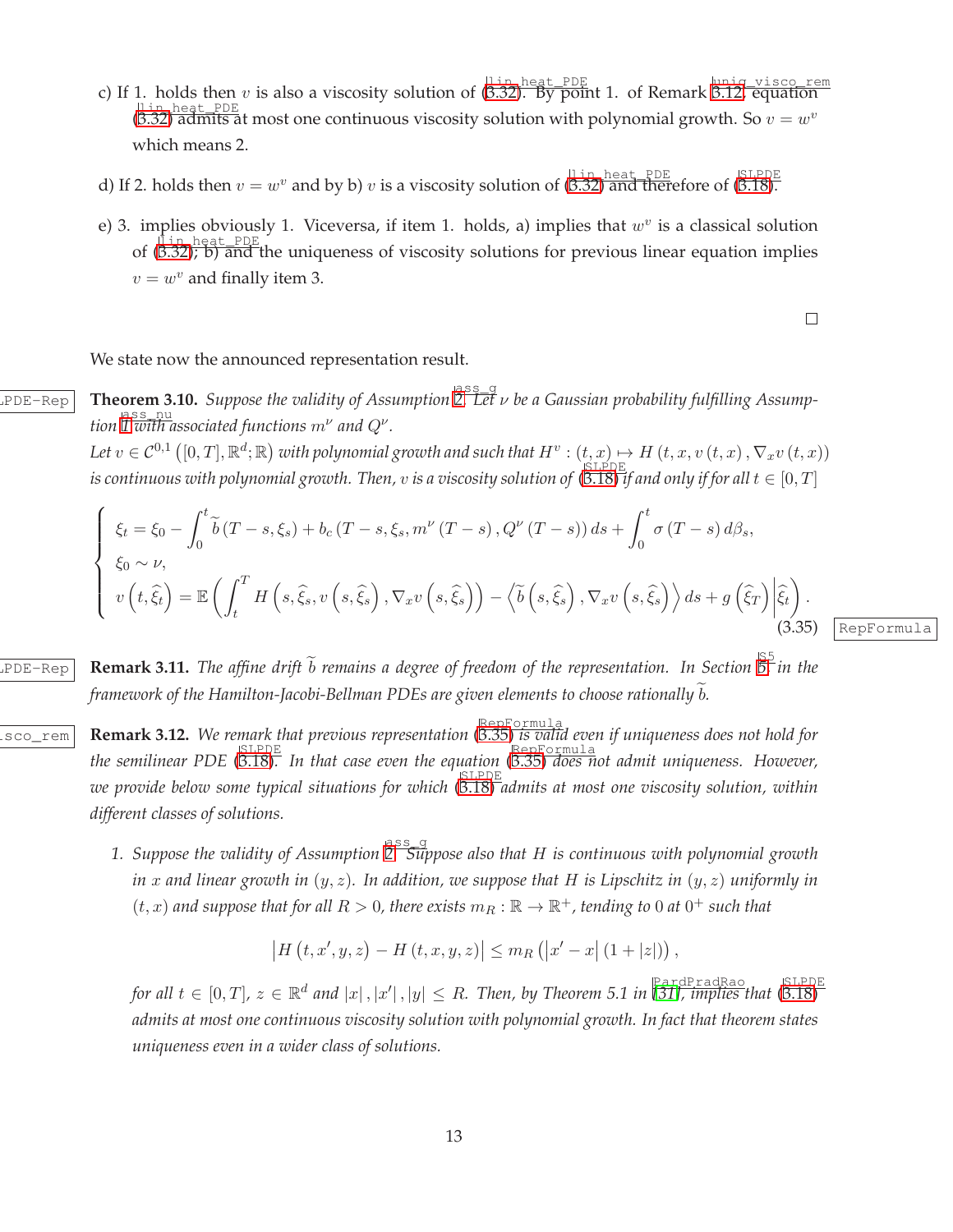*2. The first theorem in* LionsSouganidisJensen *[\[24\]](#page-31-6) formulates a uniqueness result in a suitable class of bounded uniformly continuous solutions. Alternative assumptions are available to ensure uniqueness in different classes of unbounded functions, for fully non-linear parabolic Cauchy problems. See for instance Corollary 2 i* ishiiKobayasi Munzi<del>n Meng</del>anjide uniispo<br>*in* [\[22\]](#page-31-7)*, Theorem 3.1 in* [\[29\]](#page-32-4), [\[7\]](#page-30-10), [\[21\]](#page-31-8)*.* 

**Proof** (of Theorem **3.10**).

Let  $v$  as in the statement.

1. Lemma  $\frac{\mathbb{HP} - \text{lemma}}{3.6}$  implies that there exists an  $\mathcal{F}^{\widehat{\xi}}$ -Brownian motion  $W$  such that, under  $\mathbb{P},$ 

$$
\widehat{\xi}_t = \widehat{\xi}_0 + \int_0^t \widetilde{b}\left(s, \widehat{\xi}_s\right) ds + \int_0^t \sigma\left(s\right) dW_s, \ t \in [0, T],\tag{3.36} \quad \boxed{\text{OU-xi}}
$$

where  $\widehat{\xi}_0 \sim \mathcal{N}(m^{\nu}(0), Q^{\nu}(0))$ . In particular

$$
\mathbb{E}\left(\sup_{t\in[0,T]} \left|\hat{\xi}_s\right|^p\right) < \infty, \ \forall p \ge 1. \tag{3.37} \quad \text{EexpXi}
$$

This, together with Assumption  $\overline{2}$  $\overline{2}$  $\overline{2}$  and the polynomial growth of  $H^v$  also imply that the r.v.

$$
\int_0^T H\left(s, \widehat{\xi}_s, v\left(s, \widehat{\xi}_s\right), \nabla_x v\left(s, \widehat{\xi}_s\right)\right) - \left\langle \widetilde{b}\left(s, \widehat{\xi}_s\right), \nabla_x v\left(s, \widehat{\xi}_s\right) \right\rangle ds + g(\widehat{\xi}_T)
$$

is square integrable.

2. We give now an equivalent formulation of  $\beta$  ([3.35\)](#page-12-2) using a change of probability measure.

We set  $L_s:=\sigma\left(s\right)^{-1}\widetilde{b}\left(s,\widehat{\xi}_s\right),\ s\in[0,T].$  We denote by  $\mathbb Q$ , the probability equivalent to  $\mathbb P$  on  $\mathcal{F}_{T}^{\widehat{\xi}}$  defined by  $\frac{d\mathbb{Q}}{d\mathbb{P}} = \mathcal{E}\left(\right)$  $-\sum_{i=1}^d \int_0^{\cdot} L_s^i dW_s^i\bigg)$ *T*, being well-defined thanks to Lemma  $\sqrt{\frac{G_1 \text{rsanov}}{G_1}}$ . The goal is to show that  $v$  fulfills  $\frac{\mathsf{RepFormul}_3}{(3.35) \text{ if and only if it fulfills for all } t \in [0,T] }$  $\frac{\mathsf{RepFormul}_3}{(3.35) \text{ if and only if it fulfills for all } t \in [0,T] }$  $\frac{\mathsf{RepFormul}_3}{(3.35) \text{ if and only if it fulfills for all } t \in [0,T] }$ 

<span id="page-13-1"></span>
$$
v\left(t,\hat{\xi}_{t}\right)=\mathbb{E}_{\mathbb{Q}}\left(\int_{t}^{T}H\left(s,\hat{\xi}_{s},v\left(s,\hat{\xi}_{s}\right),\nabla_{x}v\left(s,\hat{\xi}_{s}\right)\right)ds+g\left(\hat{\xi}_{T}\right)\bigg|\hat{\xi}_{t}\right).
$$
 (3.38)  $\boxed{\text{RepFormulabi}}$ 

We remark that,

$$
\widehat{\xi}_t = \widehat{\xi}_0 + \int_0^t \sigma(s) d\widetilde{W}_s, \ t \in [0, T], \tag{3.39} \quad \textcircled{O} \quad \textcircled{J-xibis}
$$

where

<span id="page-13-2"></span>
$$
\widetilde{W} := W + \int_0^{\cdot} L_s ds,
$$
\n(3.40)  $\boxed{\text{trideW}}$ 

which is a Brownian motion under Q thanks to Girsanov's Theorem 5.1 in karatshreve [\[25\]](#page-31-3). By item 1.

$$
\int_0^T H\left(s, \widehat{\xi}_s, v(s, \widehat{\xi}_s), \nabla_x v\left(s, \widehat{\xi}_s\right)\right) ds + g(\widehat{\xi}_T),
$$

is obviously also square integrable under Q.

We set  $H_s:=H\left(s,\widehat{\xi}_s, v\left(s,\widehat{\xi}_s\right), \nabla_x v\left(s,\widehat{\xi}_s\right)\right),\ s\in[0,T],$  for the sake of brevity. We remark first that for each given  $s \in [0, T]$ ,

<span id="page-13-0"></span>
$$
\left\langle \widetilde{b}\left(s,\widehat{\xi}_{s}\right),\nabla_{x}v\left(s,\widehat{\xi}_{s}\right)\right\rangle = \left\langle \sigma\left(s\right)\sigma\left(s\right)^{-1}\widetilde{b}\left(s,\widehat{\xi}_{s}\right),\nabla_{x}v\left(s,\widehat{\xi}_{s}\right)\right\rangle = \left\langle L_{s},\sigma\left(s\right)^{\top}\nabla_{x}v\left(s,\widehat{\xi}_{s}\right)\right\rangle.
$$
\n(3.41)  $\boxed{\text{EToBegin}}$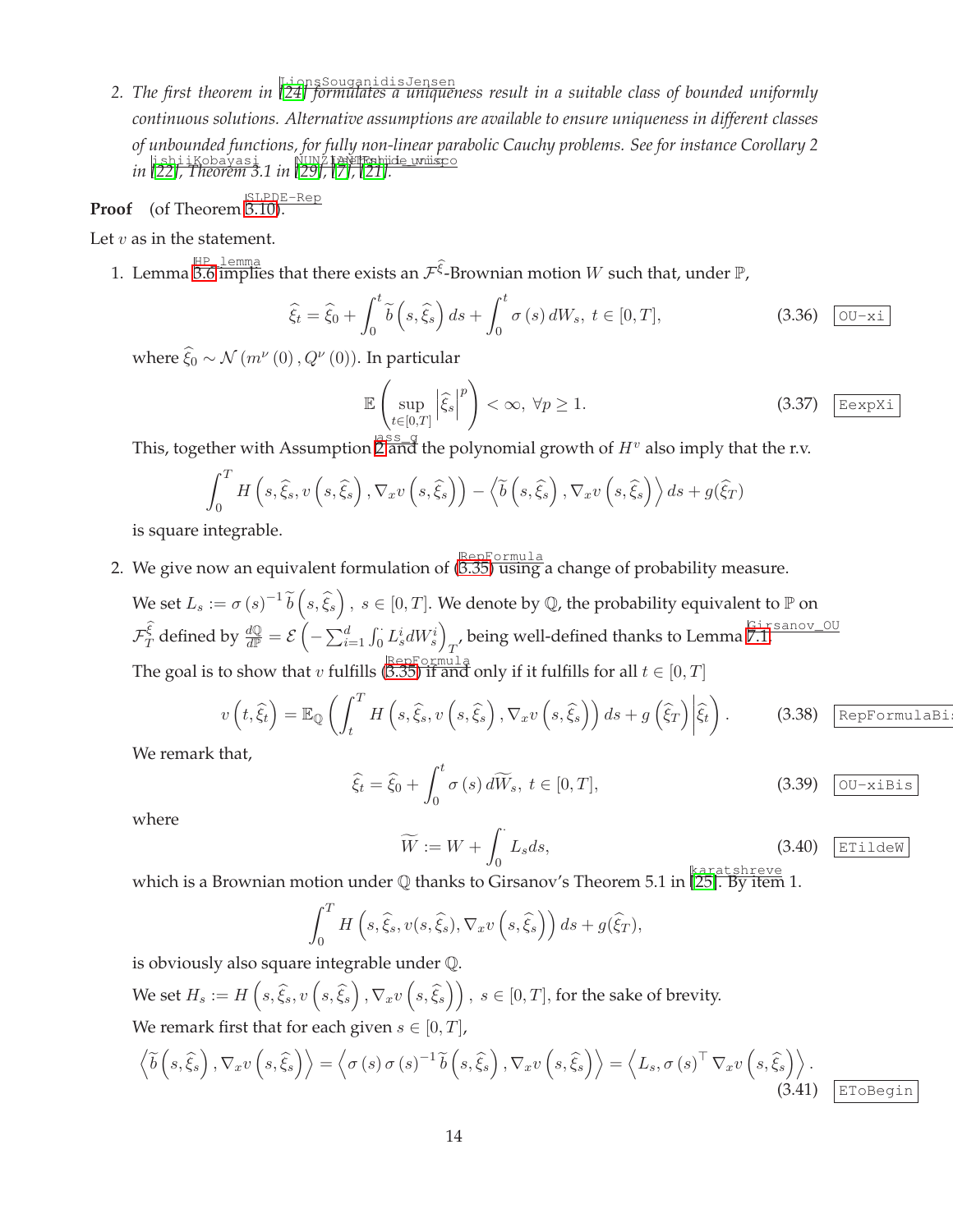Then,  $\frac{\mathbb{E} \text{ToBegin}}{(3.41) }$  $\frac{\mathbb{E} \text{ToBegin}}{(3.41) }$  $\frac{\mathbb{E} \text{ToBegin}}{(3.41) }$  combined with the Markov property of  $\widehat{\xi}$  implies that  $\frac{\mathbb{R} \text{epFormula}}{(3.35) }$  $\frac{\mathbb{R} \text{epFormula}}{(3.35) }$  $\frac{\mathbb{R} \text{epFormula}}{(3.35) }$  is equivalent to

$$
v(t,\widehat{\xi}_t) = \mathbb{E}\left(\int_t^T \left(H_s - \left\langle L_s, \sigma(s)^\top \nabla_x v\left(s,\widehat{\xi}_s\right)\right\rangle\right) ds + g\left(\widehat{\xi}_T\right) \bigg| \mathcal{F}_t^{\widehat{\xi}}\right),\right.
$$

which can be rewritten

$$
v(t,\widehat{\xi}_t) = M_t - \int_0^t \left( H_s - \left\langle L_s, \sigma(s)^\top \nabla_x v\left(s, \widehat{\xi}_s\right) \right\rangle \right) ds,
$$

where  $M$  is the  $\mathbb P$ -martingale

<span id="page-14-1"></span>
$$
M_{t} = \mathbb{E}\left(\int_{0}^{T} H_{s} - \left\langle L_{s}, \sigma\left(s\right)^{\top} \nabla_{x} v\left(s, \hat{\xi}_{s}\right) \right\rangle ds + g\left(\hat{\xi}_{T}\right) \middle| \mathcal{F}_{t}^{\hat{\xi}}\right), \ t \in [0, T].
$$
 (3.42) Parent  
Repermuabis

Similarly, ( RepFormulaBis [3.38\)](#page-13-1) is equivalent to

$$
v\left(t,\widehat{\xi}_t\right) = \bar{M}_t - \int_0^t H_s ds,
$$

where  $\overline{M}$  is the Q-martingale

<span id="page-14-0"></span>
$$
\bar{M}_t = \mathbb{E}_{\mathbb{Q}}\left(\int_0^T H_s ds + g\left(\hat{\xi}_T\right) \middle| \mathcal{F}_t^{\hat{\xi}}\right), \ t \in [0, T].\right)
$$
\n(3.43)  $\boxed{\mathbb{Q} \text{-mart}}$ 

To show the aforementioned equivalence, it suffices now to show

$$
\bar{M}_t - M_t = \int_0^t \left\langle L_s, \sigma(s)^\top \nabla_x v \left(s, \hat{\xi}_s \right) \right\rangle ds, \ t \in [0, T].
$$

On the one hand, Theorem 1.7 Chapter 8 in  $\overline{33}$  implies that the process  $\widetilde{M}:=M+\sum_{i=1}^d [M,\int_0^{\cdot}L^i_sdW^i_s]$ is a Q-local martingale. On the other hand, for each  $i \in [\![1, d]\!]$  by Proposition 3.10 in  $[\![\mathbf{\tilde{19}}]$  we have

$$
[M, \int_0^{\cdot} L_s^i dW_s^i] = [v \left( \cdot, \hat{\xi} \right), \int_0^{\cdot} L_s^i dW_s^i]
$$
  
= 
$$
\int_0^{\cdot} L_s^i \left( \sigma(s)^\top \nabla_x v \left( s, \hat{\xi}_s \right) \right)_i ds,
$$

combining  $(3.43)$  $(3.43)$  with the usual properties of covariation for semimartingales. This means that

$$
\widetilde{M} = M + \int_0^{\cdot} \left\langle L_s, \sigma(s)^\top \nabla_x v \left(s, \widehat{\xi}_s \right) \right\rangle ds
$$

is a Q-local martingale. Now,

$$
\widetilde{M}_T = M_T + \int_0^T \left\langle L_s, \sigma(s)^\top \nabla_x v \left(s, \widehat{\xi}_s \right) \right\rangle ds
$$

$$
= \int_0^T H_s ds + g\left(\widehat{\xi}_T\right),
$$

thanks to  $\overline{(\begin{smallmatrix} \mathbb{P} -\text{mart}} \ 3.42). \end{smallmatrix}}$  $\overline{(\begin{smallmatrix} \mathbb{P} -\text{mart}} \ 3.42). \end{smallmatrix}}$  $\overline{(\begin{smallmatrix} \mathbb{P} -\text{mart}} \ 3.42). \end{smallmatrix}}$  Since  $\bar{M}$  and  $\widetilde{M}$  are Q-local martingales being equal at  $t\,=\,T$ , we have  $\bar{M}=\widetilde{M}.$  This shows the validity of point 2.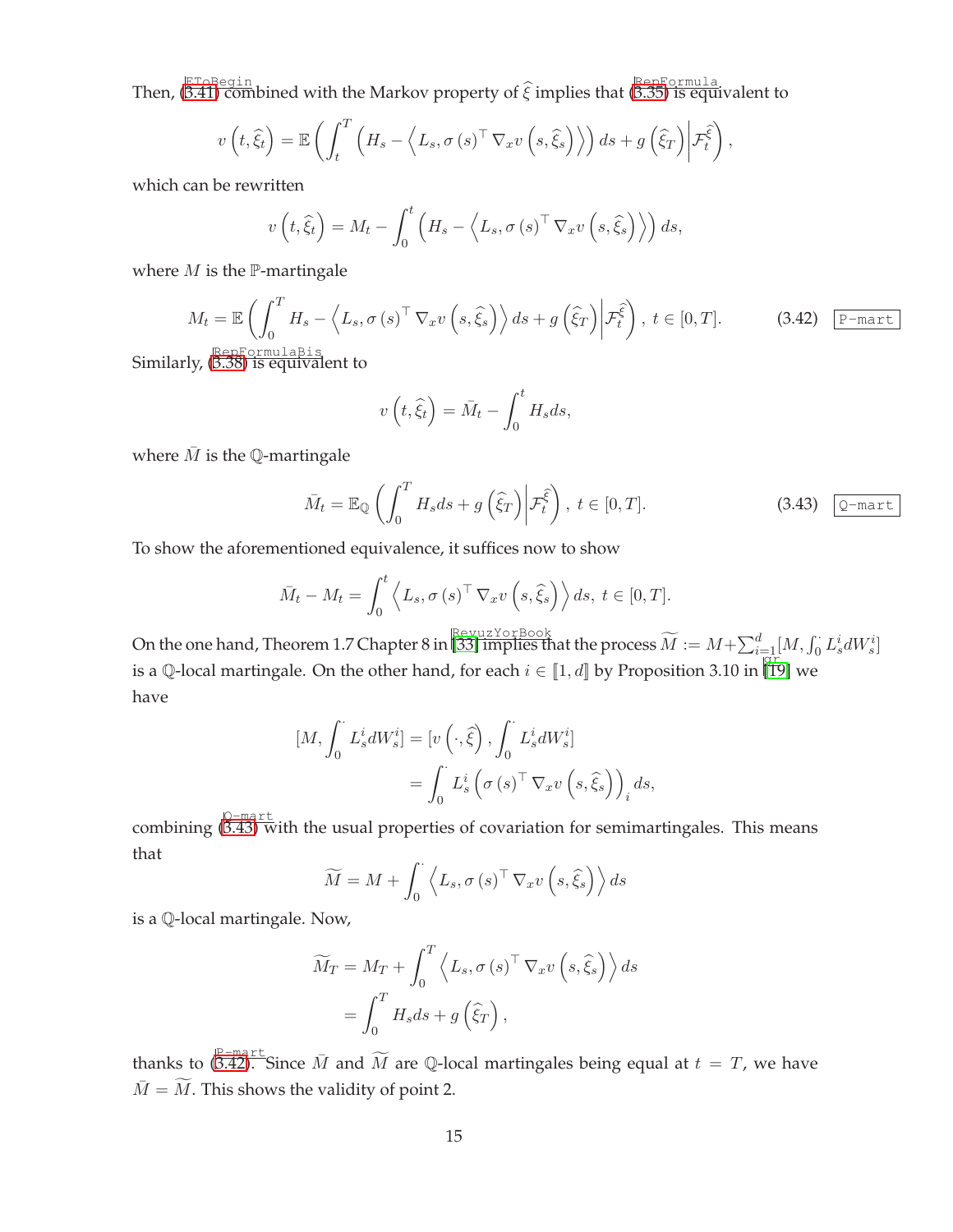3. For each  $(s, x) \in [0, T] \times \mathbb{R}^d$ , we set  $X^{s, x} := x + \int_s^s \sigma(r) d\widetilde{W}_r$  where  $\widetilde{W}$  is the Q-Brownian motion defined in ([3.40\)](#page-13-2). Associated with v, we consider the continuous function

$$
w^{v}(t,x) := \mathbb{E}_{\mathbb{Q}}\left(\int_{t}^{T} H\left(r, X_{r}^{t,x}, v\left(r, X_{r}^{t,x}\right), \nabla_{x} v\left(r, X_{r}^{t,x}\right)\right) dr + g\left(X_{T}^{t,x}\right)\right), (t,x) \in [0,T] \times \mathbb{R}^{d}.
$$

We observe that  $v$  fulfills ([3.38\)](#page-13-1) if and only if for all  $(t, x) \in [0, T] \times \mathbb{R}^d$ 

<span id="page-15-0"></span>
$$
v(t, x) = w^v(t, x).
$$
 (3.44)  $\boxed{\text{E436}}$ 

Indeed this follows by the freezing lemma of the conditional expectation, the fact that  $\xi_t$  is independent of the random field  $(X_s^{t,x})$  $t$ ≤ $s$ ≤ $T$ , $x$ ∈ℝ<sup> $d$ </sup> and the flow property

$$
X_s^{t,\hat{\xi}_t} = \hat{\xi}_s, s \in [t, T].
$$

4. It remains to show that  $(\overline{3.44})$  is satisfied if and only if v is a viscosity solution of  $(\overline{3.18})$ . This is the object of Lemma Abstract-Lemma [3.9](#page-11-1) applied under the probability Q, in particular to the equivalence between item 1. and item 3.

 $\Box$ 

### <span id="page-15-3"></span>**4 Representation of stochastic control problems**

Let us briefly recall the link between stochastic control and non-linear PDEs given by the Hamilton-Jacobi-Bellman (HJB) equation. We refer for instance to gozzibook, Pham09, touzibook [\[11,](#page-30-11) [32,](#page-32-6) [37\]](#page-32-7) for more details.

Let  $A\subset \mathbb{R}^k$  compact and denote by  $\mathcal{A}_0$  the set of all  $A$ -valued progressively measurable processes  $(\alpha_t)_{t\in[0,T]}$ , namely the set of *admissible controls*.

We consider now *state processes*  $(X_t^{s,x,\alpha})$  $(t^{s,x,\alpha}_t)_{s\leq t\leq T,\alpha\in\mathcal{A}_0}$  starting at time  $s\in[0,T]$  with value  $x\in\mathbb{R}^d$ , solutions of the controlled SDE

<span id="page-15-2"></span>
$$
dX_t = b(t, X_t, \alpha_t) dt + \sigma(t) dW_t,
$$
\n(4.1) (controlled\_s)

<span id="page-15-1"></span>where  $W$  is a d-dimensional Brownian motion and  $b:[0,T]\times\mathbb{R}^d\times A\mapsto\mathbb{R}^d$  is supposed to fulfill the following.

 $\text{dist}$ <sub>ass</sub> **Assumption 3.** The function b is continuous and there exists  $K \geq 0$  such that

 $|b(t, x_2, a) - b(t, x_1, a)| \le K |x_2 - x_1|, (t, x_1, x_2, a) \in [0, T] \times \mathbb{R}^d \times \mathbb{R}^d \times A.$ 

Note that Assumption  $\frac{|\text{control\_drift\_ass}|}{|\text{J implies } b \text{ to have}}$  linear growth in space uniformly in time and in the control. Consequently,  $(\overline{4.1})$  starting at time s with value x admits a unique solution for each  $\alpha \in \mathcal{A}_0$ , for each  $(s, x) \in [0, T] \times \mathbb{R}^d$ , by the same arguments as in Theorem 3.1 in [\[37\]](#page-32-7).

section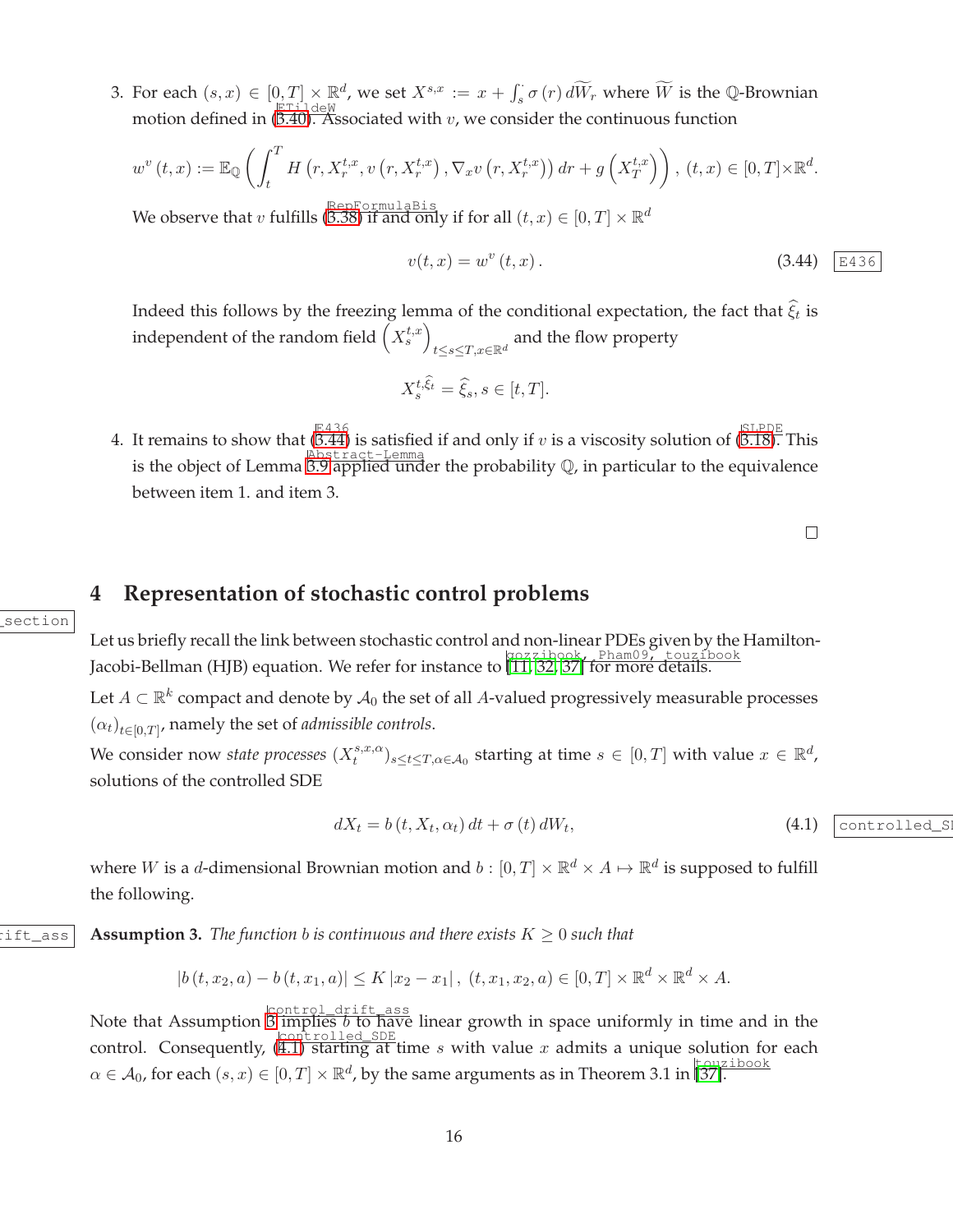We also introduce the *cost function*  $J : [0, T] \times \mathbb{R}^d \times \mathcal{A}_0 \to \mathbb{R}$  defined by

<span id="page-16-4"></span>
$$
J(s,x,\alpha) := \mathbb{E}\left(g(X_T^{s,x,\alpha}) + \int_s^T f\left(r, X_r^{s,x,\alpha}, \alpha_r\right) dr\right), \ (s,x,\alpha) \in [0,T] \times \mathbb{R}^d \times \mathcal{A}_0,\qquad \text{(4.2)}\quad \text{cost_function}
$$

<span id="page-16-0"></span>where the function  $f : [0, T] \times \mathbb{R}^d \times A \mapsto \mathbb{R}$  (*running cost*) is supposed to fulfill what follows.

 $\alpha$  **Controlactorstanarism 4.** *The function* f *is continuous and there exists*  $m, M \geq 0$  *such that* 

$$
|f(t, x, a)| \le M (1 + |x|^m), (t, x, a) \in [0, T] \times \mathbb{R}^d \times A.
$$

Supposing the validity of Assumptions  $\frac{|\text{contro/cotift\_assts\_ass}|}{|\text{controfcotler with Assumption 2 on the function}}$  $\frac{|\text{contro/cotift\_assts\_ass}|}{|\text{controfcotler with Assumption 2 on the function}}$  $\frac{|\text{contro/cotift\_assts\_ass}|}{|\text{controfcotler with Assumption 2 on the function}}$  $g:\mathbb{R}^d\mapsto\mathbb{R}$  (*terminal cost*), we are interested in minimizing, over control processes  $\alpha\in\mathcal{A}_0$  the functions  $\alpha \mapsto J(0, x, \alpha)$  for every  $x \in \mathbb{R}^d$ .

To tackle this finite horizon stochastic control problem, the usual approach consists in introducing the associated *value* (or *Bellman*) function  $v : [0, T] \times \mathbb{R}^d \to \mathbb{R}$  representing the minimum expected costs, starting from any time  $t \in [0, T]$  at any state  $x \in \mathbb{R}^d$ , i.e.

<span id="page-16-3"></span>
$$
v(t,x) := \inf_{\alpha \in \mathcal{A}_0} J(t,x,\alpha), \ (t,x) \in [0,T] \times \mathbb{R}^d \,. \tag{4.3}
$$

Note that the terminal condition is known, which fixes  $v(T, \cdot) = g$ , whereas  $v(0, \cdot)$  corresponds to the solution of the original minimization problem.

RHamilt **Remark [4.](#page-16-0)1.** *Suppose the validity of Assumptions [2,](#page-7-3) [3](#page-15-1) and* 4.

- <span id="page-16-2"></span>1. The function v is continuous on  $[0,T] \times \mathbb{R}^d$  and has polynomial growth, see Theorem 5. Chapter 3. *in* krylov *[\[26\]](#page-31-10).*
- *2. The value function* v *is a viscosity solution of the Hamilton-Jacobi-Bellman equation*

<span id="page-16-1"></span>
$$
\begin{cases}\n\partial_t v(t,x) + H(t,x,\nabla_x v(t,x)) + \frac{1}{2}Tr[\sigma\sigma^\top(t)\nabla_x^2 v(t,x)] = 0, \ (t,x) \in [0,T[\times \mathbb{R}^d \quad (4.4) \quad \text{eq:HJB} \\
v(T,\cdot) = g,\n\end{cases}
$$

where  $H$  denotes the real-valued function defined on  $[0,T]\times\mathbb{R}^d\times\mathbb{R}^d$  by

$$
H(t, x, \delta) := \inf_{a \in A} \left\{ f(t, x, a) + \langle b(t, x, a), \delta \rangle \right\}, \ (t, x, \delta) \in [0, T] \times \mathbb{R}^d \times \mathbb{R}^d, \tag{4.5} \boxed{\text{eq:HI}}
$$

*see for example Theorem 7.4 in* touzibook *[\[37\]](#page-32-7).*

- *3. By definition, it is obvious that*  $(x, z) \mapsto H(t, x, z)$  *has polynomial growth uniformly with respect to* t*. It is also clear that* H *is continuous.*
- 4. Under Assumptions [2,](#page-7-3) [3](#page-15-1) and [4,](#page-16-0) the PDE ([4.4\)](#page-16-1) admits at most one viscosity solution in the class *of continuous solutions with polynomial growth, see Theorem* II*.3 in* Uniq\_HJB\_Lions *[\[28\]](#page-32-8). Since* v *has polynomial growth, the value function* v is the unique viscosity solution of  $(\overline{4.4})$  in the considered class.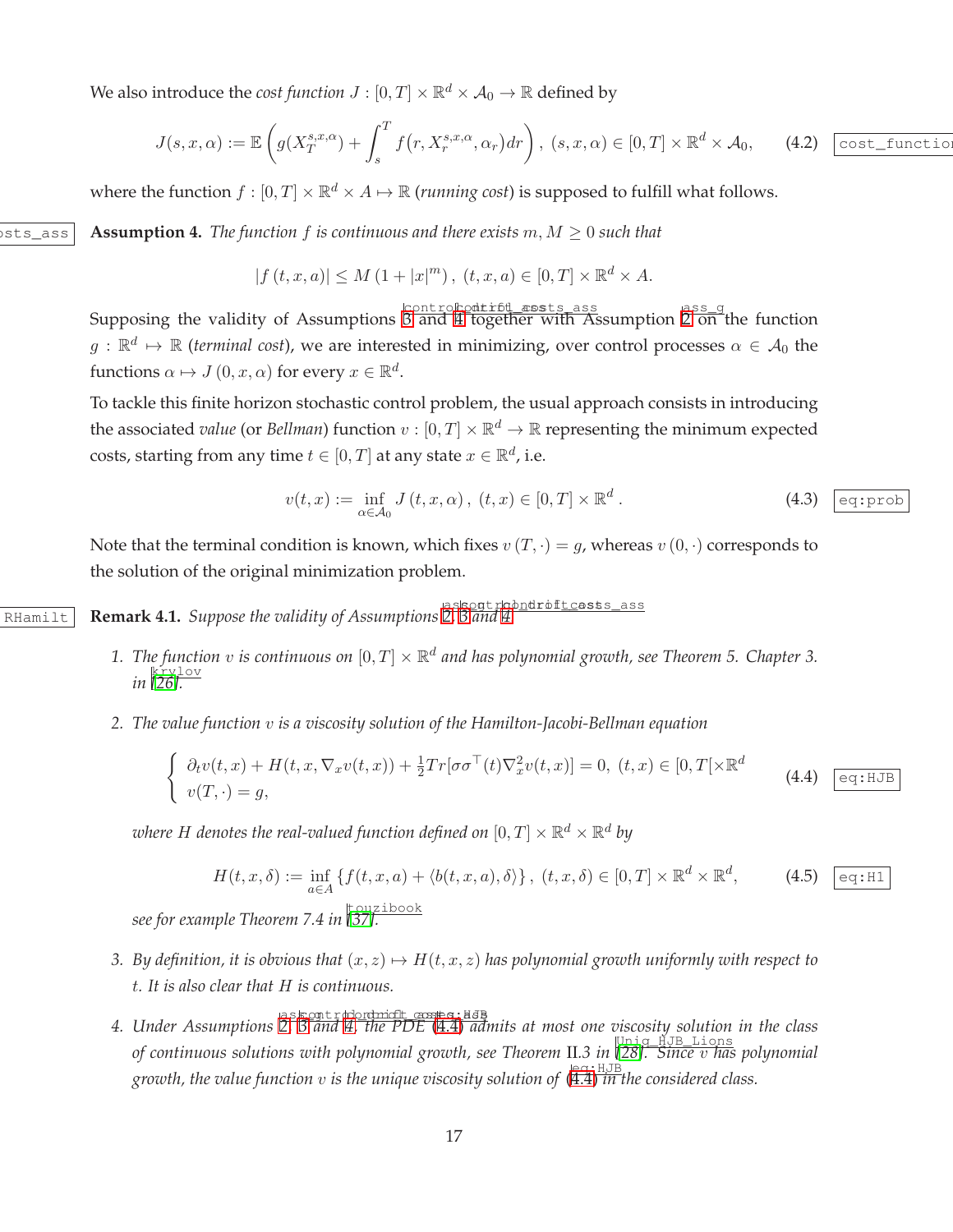<span id="page-17-4"></span><span id="page-17-1"></span>We formulate below another assumption for the value function  $v$ .

 $\boxed{\text{control}}$  **Assumption 5.** v is of class  $\mathcal{C}^{0,1}([0,T],\mathbb{R}^d)$  such that  $\nabla_x v$  has polynomial growth.

 $\overline{\text{Rernark 4.2.}}$  Under Assumption  $\overline{5}$ ,  $\overline{\text{using Remark 4.1 3.}}$  $\overline{\text{using Remark 4.1 3.}}$  $\overline{\text{using Remark 4.1 3.}}$  that the function  $(t, x) \mapsto H^v(t, x) := H(t, x, \nabla_x v(t, x))$ *is continuous with polynomial growth.*

RControlBis **Remark 4.3.** *1. Assumption* optimal\_control *[5](#page-17-1) is not so restrictive, since whenever* g *and* f *are locally Lipschitz with polynomial growth gradient (in space), then* v *is locally Lipschitz in the space variable. To prove this, it suffices to show that* J *is locally Lipschitz in* x *uniformly in* t *and* α*. A proof of this fact is given in Lemma* loc\_Lip\_J *[7.2](#page-28-0) stated in the Appendix.*

> *In that context, the value function* v *is in particular absolutely continuous and for every*  $t \in [0, T]$ *, for almost every*  $x \in \mathbb{R}^d$ ,  $v(t, \cdot)$  *is differentiable and*  $\nabla_x v(t, \cdot)$  *exists.*

*2. Suppose in addition that the functions* f*,* g *and* b *are of class* C 1 *(in the space variable) and the validity of Assumption*  $\frac{\text{maxkov\_optimal\_control}}{\text{mean } V_xv(t, \cdot)}$  *has polynomial growth as we show below. Indeed, by usual dominated convergence arguments, we can show that for each*  $(t, \alpha) \in [0, T] \times A_0$ ,  $x \mapsto J(t, x, \alpha)$ *is differentiable with gradient*

<span id="page-17-2"></span>
$$
\nabla_x J\left(t, x, \alpha\right) = \mathbb{E}\left(Y_T^{t, x, \alpha} \nabla_x g\left(X_T^{t, x, \alpha}\right) + \int_t^T Y_r^{t, x, \alpha} \nabla_x f\left(r, X_r^{t, x, \alpha}, \alpha_r\right) dr\right), \qquad (4.6) \quad \boxed{\text{obj\_func\_gra}}
$$

 $\overline{w}$  where  $Y^{t,x,\alpha}$  is the unique matrix-valued process fulfilling

$$
Y_r^{t,x,\alpha} = I_d + \int_t^r \nabla_x b\left(s, X_s^{t,x,\alpha}, \alpha_s\right) Y_s^{t,x,\alpha} ds, \ r \in [t,T],
$$

 $where \nabla_x b := \left(\partial_{x_j} b^i\right)_{(i,j) \in [\![1,d]\!]^2}.$ 

 $\frac{\text{leny}\text{-thm}}{2.3 \text{ stated in the Appendix}}$ , we deduce that for all  $t \in [0, T]$ , for almost every  $x \in \mathbb{R}^d$ 

<span id="page-17-3"></span>
$$
\nabla_x v(t,x) = \nabla_x J(t,x,\alpha^*(t,x)),\tag{4.7}
$$
  $\boxed{\text{val\_func\_gra}}$ 

<span id="page-17-0"></span> $w$ here  $\alpha^*$  is the Borel function introduced in Assumption [6.](#page-18-0) In view of ([4.6\)](#page-17-2) and ([4.7\)](#page-17-3)*,*  $\nabla_x v$  has *polynomial growth.*

RepFormulaControl **Corollary 4.4.** *Let* ν *be a Gaussian probability measure fulfilling Assumption* ass\_nu *[1](#page-5-0) with associated functions*  $m^{\nu}$  and  $Q^{\nu}$ . We suppose the validity of Assumptions [2,](#page-7-3) [3,](#page-15-1) [4.](#page-16-0) Among the functions  $v : [0, T] \times \mathbb{R}^d \to \mathbb{R}$ *fulfilling Assumption* optimal\_control *[5,](#page-17-1) the value function is the unique one which is solution of* ( RepFormula [3.35\)](#page-12-2)*. (In this framework H* only depends on  $\nabla_x v$  and not on v).

> *Proof.* We recall that  $H^v$  has polynomial growth by Remark [4.2](#page-17-4) 1. Otherwise, on the one hand, by Remark [4.1](#page-16-2) and the direct implication in Theorem [3.10,](#page-12-0) v fulfills ([3.35\)](#page-12-2). On the other hand, if a function v fulfills  $(3.35)$  $(3.35)$  then, by the converse implication of Theorem  $\frac{\text{SLPDE-Rep}}{\text{3.10 }v \text{ is a viscosity solution}}$  $\frac{\text{SLPDE-Rep}}{\text{3.10 }v \text{ is a viscosity solution}}$  $\frac{\text{SLPDE-Rep}}{\text{3.10 }v \text{ is a viscosity solution}}$ of ([4.4\)](#page-16-1). By Remark [4.1](#page-16-2) 3.,  $v$  can only be the value function.

> > $\Box$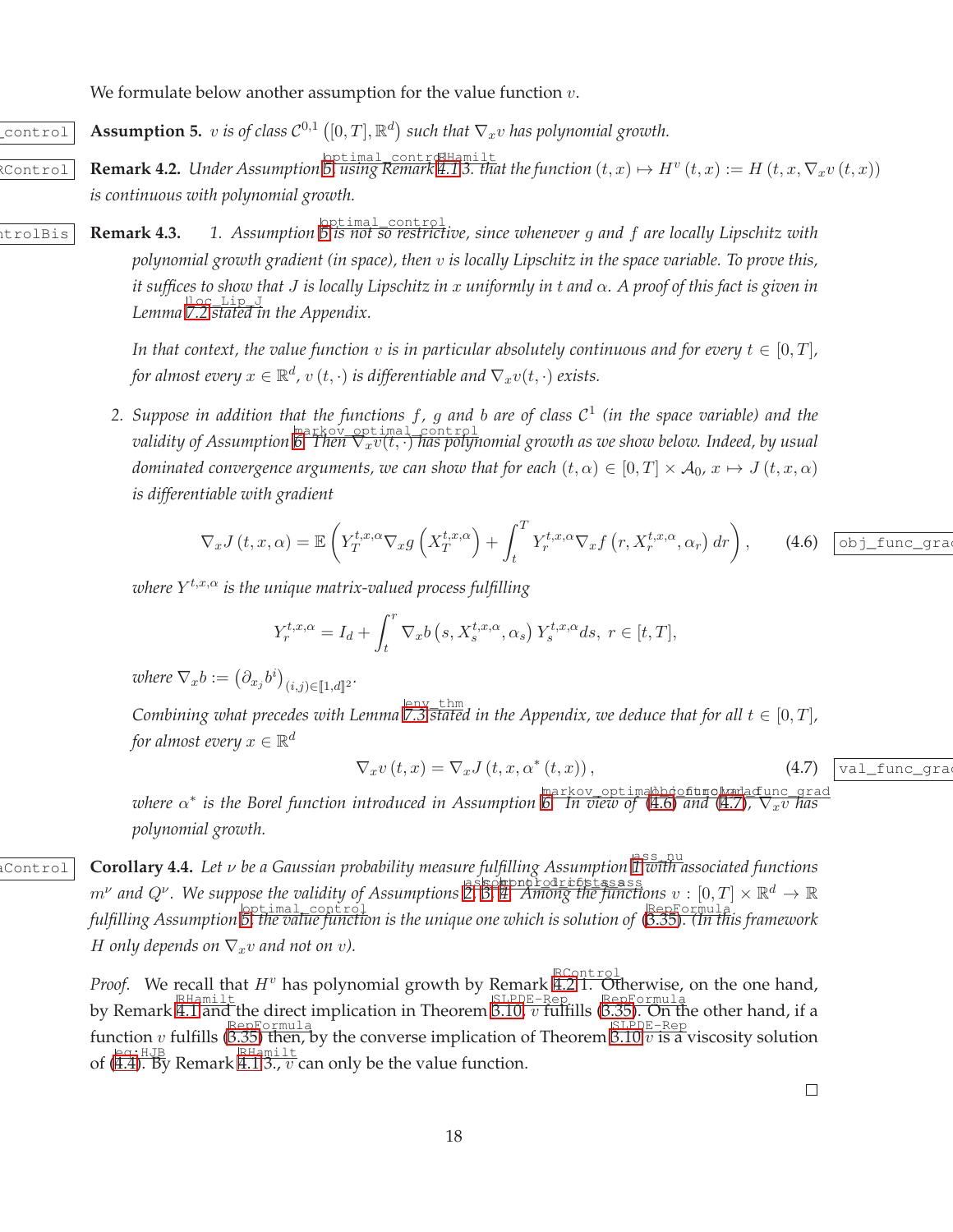<span id="page-18-0"></span>We introduce a supplementary hypothesis on the value function  $v$ .

# $\overline{\text{control}}$  **Assumption 6.** *There exists a Borel function*  $\alpha^* : [0, T] \times \mathbb{R}^d \to A$  *such that*

$$
H(t, x, \nabla_x v(t, x)) = \langle b(t, x, \alpha^*(t, x)), \nabla_x v(t, x) \rangle + f(t, x, \alpha^*(t, x)), (t, x) \in [0, T] \times \mathbb{R}^d.
$$

We state (and show below) a *verification* type result involving  $\alpha^*$  without any further regularity assumptions on the value function. That result is somehow classical, but it is not obvious to find it in the literature (see e.g. Chapter 5 of  $\frac{\text{touzibb@}}{37}$  or  $\frac{18}{18}$ ), with our assumptions. So, for the consistency of the paper we provide a proof. Note to begin that the Borel function  $b^*: (t, x) \to b(t, x, \alpha^*(t, x))$ has linear growth thanks to Assumption [3.](#page-15-1) As a consequence, the *closed loop* equation

$$
d\bar{X}_t = b^* \left( t, \bar{X}_t \right) dt + \sigma \left( t \right) dW_t, \tag{4.8}
$$

<span id="page-18-1"></span>admits a unique strong solution  $\bar{X}^x$  starting at time 0 with value x, for each  $x \in \mathbb{R}^d$ , see Theorem 6 in [\[38\]](#page-32-9). Veretennikov1982

verif P**roposition [4.](#page-16-0)5.** Suppose the validity of Assumptions [2,](#page-7-3) [3,](#page-15-1) 4. Let v be the value function defined in ([4.3\)](#page-16-3) *supposed to be of class*  $C^{0,1}$  *such that*  $(t, x) \mapsto H(t, x, \nabla_x v(t, x))$  *has polynomial growth. interprofilm all controlled in Assumption* [6](#page-18-0) defines an optimal control *(nortion for the con- Then, the Borel function* α<sup>\*</sup> *introduced in Assumption* 6 defines an optimal feedback function for the considered control problem in the sense that for each  $x \in \mathbb{R}^d$ ,

<span id="page-18-3"></span>
$$
v(0,x) = J(0,x,\alpha^*(\cdot,\bar{X}^x)).
$$
\n(4.9)  $\boxed{\text{optimal\_alpha}}$ 

**Proof** (of Proposition  $\sharp^{\text{verif}}$ , Let  $x \in \mathbb{R}^d$ .

- 1. *v* is a continuous viscosity solution with polynomial growth of  $(\overline{4.4})^{\text{eq};\text{HJB}}$  and so of  $(\overline{3.18})$ , with  $(t, x, y, z) \mapsto H(t, x, z)$  for the non linearity. By Remark [4.1](#page-16-2) we know that  $H^v$  is continuous and by assumption it has polynomial growth. So we apply Lemma  $\overline{B.9}$  to deduce that v is of class  $C^{1,2}([0,T],\mathbb{R}^d)$  and is a classical solution of  $(\overline{4.4})$ .
- 2. Applying Itô's formula to  $v(\cdot, \bar{X}^x)$  between 0 and  $T_0 \in [0, T[$  and using the fact v is a classical solution of ([4.4\)](#page-16-1) combined with Assumption [6,](#page-18-0) we obtain

<span id="page-18-2"></span>
$$
v(0,x) = v(T_0, \bar{X}_{T_0}^x) + \int_0^{T_0} f(r, \bar{X}_r^x, \alpha^*(r, \bar{X}_r^x)) dr - M_{T_0},
$$
\n(4.10)  $\boxed{\text{Eq\_T0}}$ 

where

$$
M_t = \int_0^t \nabla_x v \left( r, \bar{X}_r^x \right)^\top \sigma(r) dW_r, \ t \in [0, T[.
$$

By the usual BDG (Burkholder-Davies-Gundy) and Jensen's arguments,  $\sup_{t\in[0,T]}|\bar{X}_t^x|$  has all its moments. So,  $(Eq, T0)$  implies that the local martingale M extends continuously to a true martingale on  $[0,T]$  still denoted by  $M$  verifying  $\sup_{t\in [0,T]}|M_t|\in L^1.$  Indeed  $v$  is continuous on  $[0, T] \times \mathbb{R}^d$  and  $v$  (resp. *f*) has polynomial growth in space (resp. in the second and third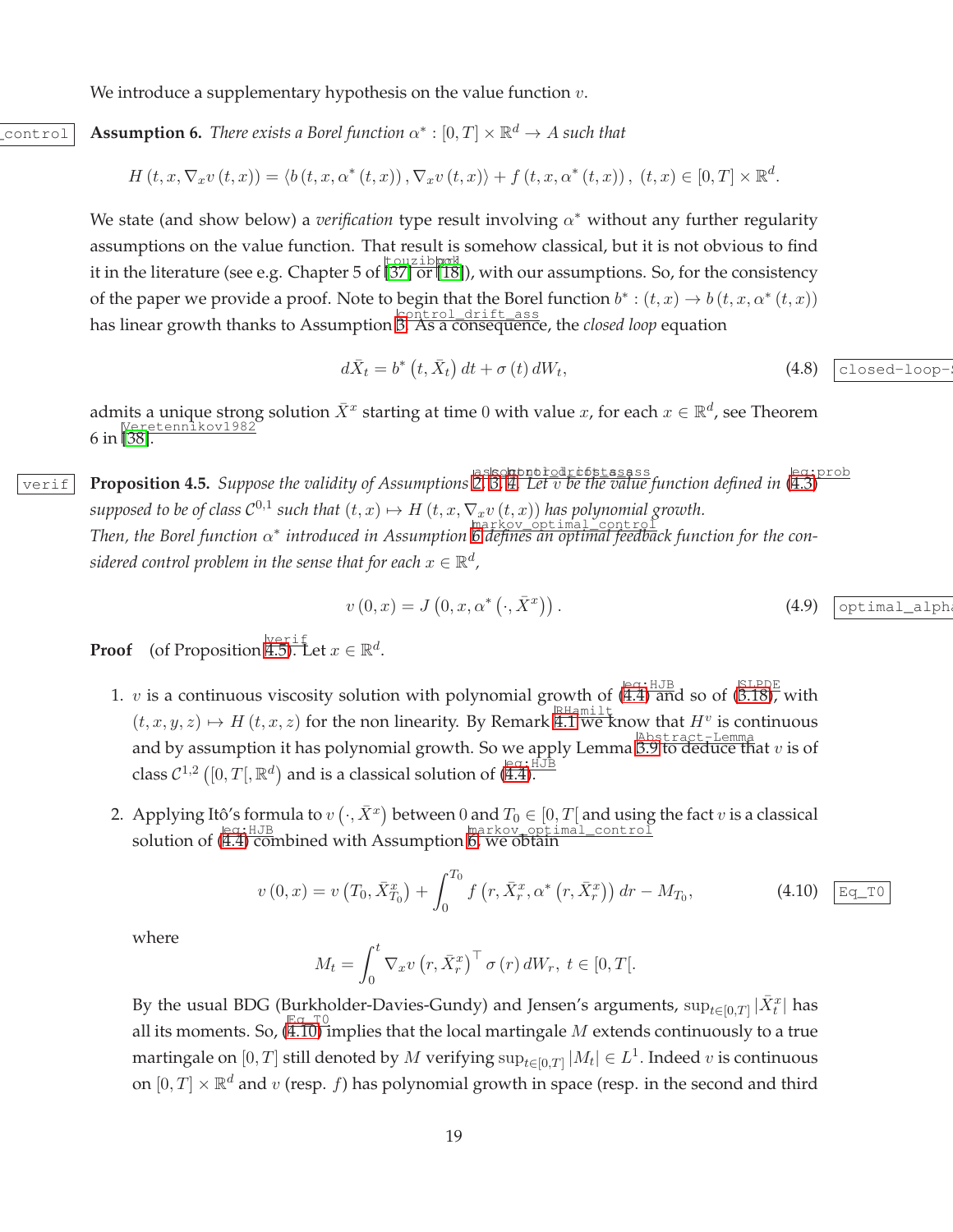variable). Therefore  $M$  is a true martingale. Sending  $T_0$  to  $T$ ,  $\overline{(^{EQ}_{\mathbf{4}}.\Pi^0)}$  holds with  $T_0$  replaced by  $T$  and  $v\left( T_0,\bar{X}^x_{T_0}\right)$  replaced by  $g\left(\bar{X}^x_T\right)$ . Taking the expectation, we obtain

<span id="page-19-2"></span>
$$
v(0,x) = \mathbb{E}\left(g\left(\bar{X}_T^x\right) + \int_0^T f\left(r, \bar{X}_r^x, \alpha^*\left(r, \bar{X}_r^x\right)\right) dr\right).
$$
 (4.11) interm-opt

3. The process  $\alpha_t^* := \alpha^* (t, \bar{X}_{t}^x), t \in [0, T]$ , belongs to the set  $\mathcal{A}_0$  of admissible controls and  $X = \overline{X}^x$ , is a solution of ([4.1\)](#page-15-2). Invoking pathwise uniqueness for (4.1), we obtain  $X^{0,x,\alpha^*}$ coincides with  $\bar{X}^x$ . Then,  $(\overline{4.11})$  implies  $(\overline{4.9})$ .

 $\Box$ 

RepFormulaHJ

<span id="page-19-0"></span>We formulate now a corollary in which is given a representation formula for the value function  $v$ involving the optimal feedback function  $\alpha^*$ .

HJB\_corro **Corollary 4.6.** *Let* ν *be a Gaussian probability measure fulfilling Assumption* ass\_nu *[1](#page-5-0) with associated functions* m<sup>v</sup> and Q<sup>v</sup>. We suppose the validity of Assumptions [2,](#page-7-3) [3,](#page-15-1) [4.](#page-16-0) Among the functions fulfilling Assumptions optimal\_control *[5](#page-17-1) and* markov\_optimal\_control *[6,](#page-18-0) the value function* v *is the unique one which is solution of*

$$
\begin{cases}\n\xi_t = \xi_0 - \int_0^t \widetilde{b}(T - s, \xi_s) + b_c(T - s, \xi_s, m^\nu(T - s), Q^\nu(T - s)) ds + \int_0^t \sigma(T - s) d\beta_s, \\
\xi_0 \sim \nu, \\
v(t, \widehat{\xi}_t) = \mathbb{E}\left(\int_t^T f\left(s, \widehat{\xi}_s, \alpha^*\left(s, \widehat{\xi}_s\right)\right) - \left\langle \widetilde{b}\left(s, \widehat{\xi}_s\right) - b^*\left(s, \widehat{\xi}_s\right), \nabla_x v\left(s, \widehat{\xi}_s\right) \right\rangle ds + g\left(\widehat{\xi}_T\right) \Big|\widehat{\xi}_t\right),\n\tag{4.12}
$$

*for all*  $t \in [0, T]$ *.* 

Proof. The result is a direct consequence of Corollary [4.4,](#page-17-0) replacing the function H by its expression markov\_optimal\_control given in Assumption [6.](#page-18-0)  $\Box$ 

# <span id="page-19-1"></span>**5 A heuristic algorithm**

 $|S5|$ 

In this section, we propose a heuristic algorithm to solve the control problem described in Section  $\frac{1}{2}$  control\_problem\_section<br>[4.](#page-15-3) In what follows, the *terminal cost* function g is supposed to belong to  $C^1(\mathbb{R}^d)$ .

Consider a regular time grid with time step  $\delta t := \frac{T}{n}$  and grid instants  $t_k = k \delta t$  for any  $k \in$ [0, *n*]. For  $k = n - 1, n - 2, \cdots, 0$ , select arbitrarily  $\bar{m}_{k+1}, c_{k+1} \in \mathbb{R}^d$  and  $\bar{Q}_{k+1} \in S_d^+(\mathbb{R}), a_{k+1} \in S_d^+(\mathbb{R})$  $M_d(\mathbb{R})$  such that  $Q_k(t_k):=e^{-a_{k+1}\delta t}\bar{Q}_{k+1}e^{-a_{k+1}^\top\delta t}-\int_t^{t_{k+1}}$  $t_k$  $e^{-a_{k+1}(s-t_k)}\Sigma(s) e^{-a_{k+1}^{\top}(s-t_k)}ds \in S_d^+(\mathbb{R}).$ By Corollary  $\frac{\mu_{\text{J}}}{4.6}$ , applied substituting  $[0,T]$  with  $[t_k,t_{k+1}]$ , the solution of  $\frac{\log_{3} HJD}{4.4}$  on  $[t_k,t_{k+1}]$ , with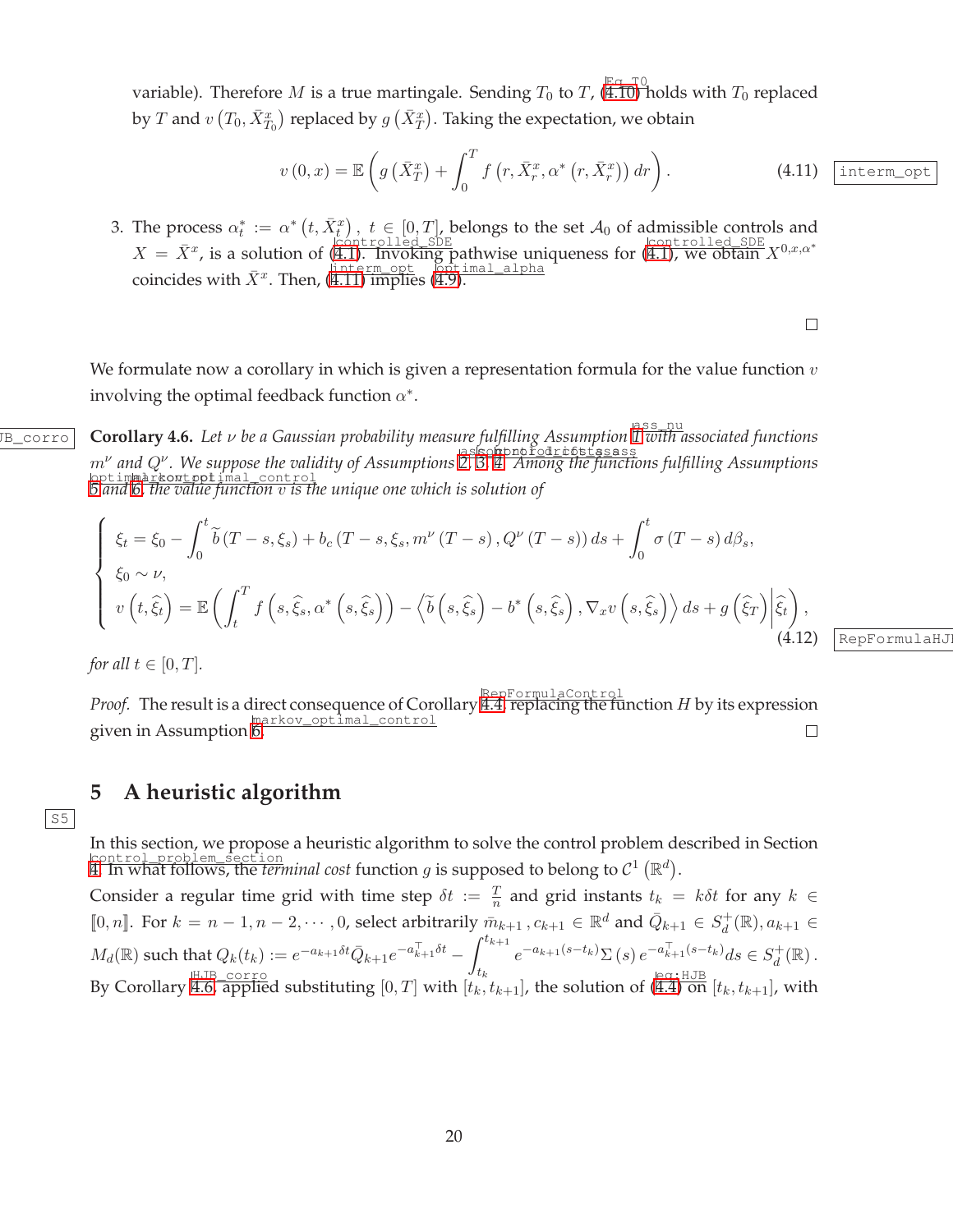terminal condition  $v(t_{k+1}, \cdot)$ , can be represented for  $t \in [t_k, t_{k+1}]$  by

<span id="page-20-0"></span>
$$
\begin{cases}\n\bar{\xi}_{k+1} & \sim \mathcal{N}(\bar{m}_{k+1}, \bar{Q}_{k+1}) \\
Y_{k+1} & = v(t_{k+1}, \bar{\xi}_{k+1}) \\
m_k(t) & = e^{-a_{k+1}(t_{k+1}-t)}\bar{m}_{k+1} - \left(\int_t^{t_{k+1}} e^{-a_{k+1}(s-t)} ds\right) c_{k+1} \\
Q_k(t) & = e^{-a_{k+1}(t_{k+1}-t)}\bar{Q}_{k+1}e^{-a_{k+1}^T(t_{k+1}-t)} - \int_t^{t_{k+1}} e^{-a_{k+1}(s-t)}\Sigma(s) e^{-a_{k+1}^T(s-t)} ds \\
\xi_{k,T-t} & = \bar{\xi}_{k+1} - \int_{t_{n-(k+1)}}^{T-t} (a_{k+1}\xi_{k,s} + c_{k+1} + b_c(T-s,\xi_{k,s}, m_k(T-s), Q_k(T-s))) ds \\
+ \int_{t_{n-(k+1)}}^{T-t} \sigma(T-s) d\beta_s \\
\hat{\xi}_{k,t} & = \xi_{k,T-t} \\
v(t,\hat{\xi}_{k,t}) & = \mathbb{E}\left(\int_t^{t_{k+1}} F_k(s,\hat{\xi}_{k,s}, \nabla_x v(s,\hat{\xi}_{k,s})) ds + Y_{k+1} \Big|\hat{\xi}_{k,t}\right). \n\end{cases} \tag{5.1}
$$

In the above recursion,  $\beta$  denotes a d-dimensional Brownian motion on  $[0, T]$ ; for any  $k \in [0, n-1]$ ,  $(\xi_{k,t})_t$  is a d-dimensional process defined on  $[t_{n-(k+1)}, t_{n-k}]$  while  $(\hat{\xi}_{k,t})_t$  denotes the associated time reversal defined on  $[t_k,t_{k+1}]$ ; the driver  $F_k$  defined on  $[t_k,t_{k+1}]\times\mathbb{R}^d\times\mathbb{R}^d$  is such that,

<span id="page-20-2"></span>
$$
F_k(t, x, \delta) := H(t, x, \delta) - \langle a_{k+1}x + c_{k+1}, \delta \rangle = \min_{a \in A} \{ f(t, x, a) + \langle b(t, x, a), \delta \rangle \} - \langle a_{k+1}x + c_{k+1}, \delta \rangle.
$$
\n(5.2)  $\boxed{\text{eq:Ek}}$ 

The idea now is to apply a classical numerical method based on linear regressions to approximate the solution to  $(\overline{5.1})$  recursively in time from  $k = n - 1$  to  $k = 0$ . For each time instant k, select arbitrarily  $\bar{m}_{k+1}$  ,  $c_{k+1} \in \mathbb{R}^d$  and  $\bar{Q}_{k+1} \in S_d^+(\mathbb{R}), a_{k+1} \in M_d(\mathbb{R})$  such that

$$
Q_k = e^{-a_{k+1}\delta t} \bar{Q}_{k+1} e^{-a_{k+1}^{\top}\delta t} - \Sigma(t_{k+1}) \delta t \in S_d^+(\mathbb{R}). \tag{5.3}
$$

Then we propose to approximate  $v(t_k, \cdot)$  by  $v_k$  obtained by an explicit time discretization scheme of  $\frac{\text{eq:discrete}}{\text{of (5.1) with time step } \delta t = \frac{T}{n}}$  $\frac{\text{eq:discrete}}{\text{of (5.1) with time step } \delta t = \frac{T}{n}}$  $\frac{\text{eq:discrete}}{\text{of (5.1) with time step } \delta t = \frac{T}{n}}$  $\frac{T}{n}$  as follows.

<span id="page-20-1"></span>
$$
\begin{cases}\n\bar{\xi}_{k+1} & \sim \mathcal{N}(\bar{m}_{k+1}, \bar{Q}_{k+1}) \\
Y_{k+1} & = v_{k+1}(\bar{\xi}_{k+1}) \\
\xi_k & = \bar{\xi}_{k+1} - (a_{k+1}\bar{\xi}_{k+1} + c_{k+1} + b_c(t_{k+1}, \bar{\xi}_{k+1}, \bar{m}_{k+1}, \bar{Q}_{k+1})) \,\delta t + \sigma(t_{k+1})\sqrt{\delta t} \varepsilon_k \\
v_k(\xi_k) & = \mathbb{E}\left(F_k(t_{k+1}, \bar{\xi}_{k+1}, \nabla_x v_{k+1}(\bar{\xi}_{k+1}))\delta t + Y_{k+1}|\xi_k\right),\n\end{cases}\n\tag{5.4}
$$

where  $(\varepsilon_k)_{0\leq k\leq n-1}$  are i.i.d. *d*-dimensional standard Gaussian variables. As in the classical litera-ture, see e.g. [\[15\]](#page-31-0), we propose to approximate the conditional expectation appearing in ([5.4\)](#page-20-1) using<br>for the conditional expectation appearing in (5.4) using Monte-Carlo least squares regression based on a grid constituted by  $N$  independent simulations  $(\xi_k^i, \overline{\xi}_{k+1}^i)_{1 \leq i \leq N}$  for  $k \in [0, n-1]$ . In that literature, one generally simulates forwardly that grid. The interest of such *fully backward* representations ([5.1\)](#page-20-0)-([5.4\)](#page-20-1), where the grid  $(\xi_k^i, \overline{\xi_{k+1}^i})_{1 \leq i \leq N}$  is defined backwardly in time, (like the value function), is twofold.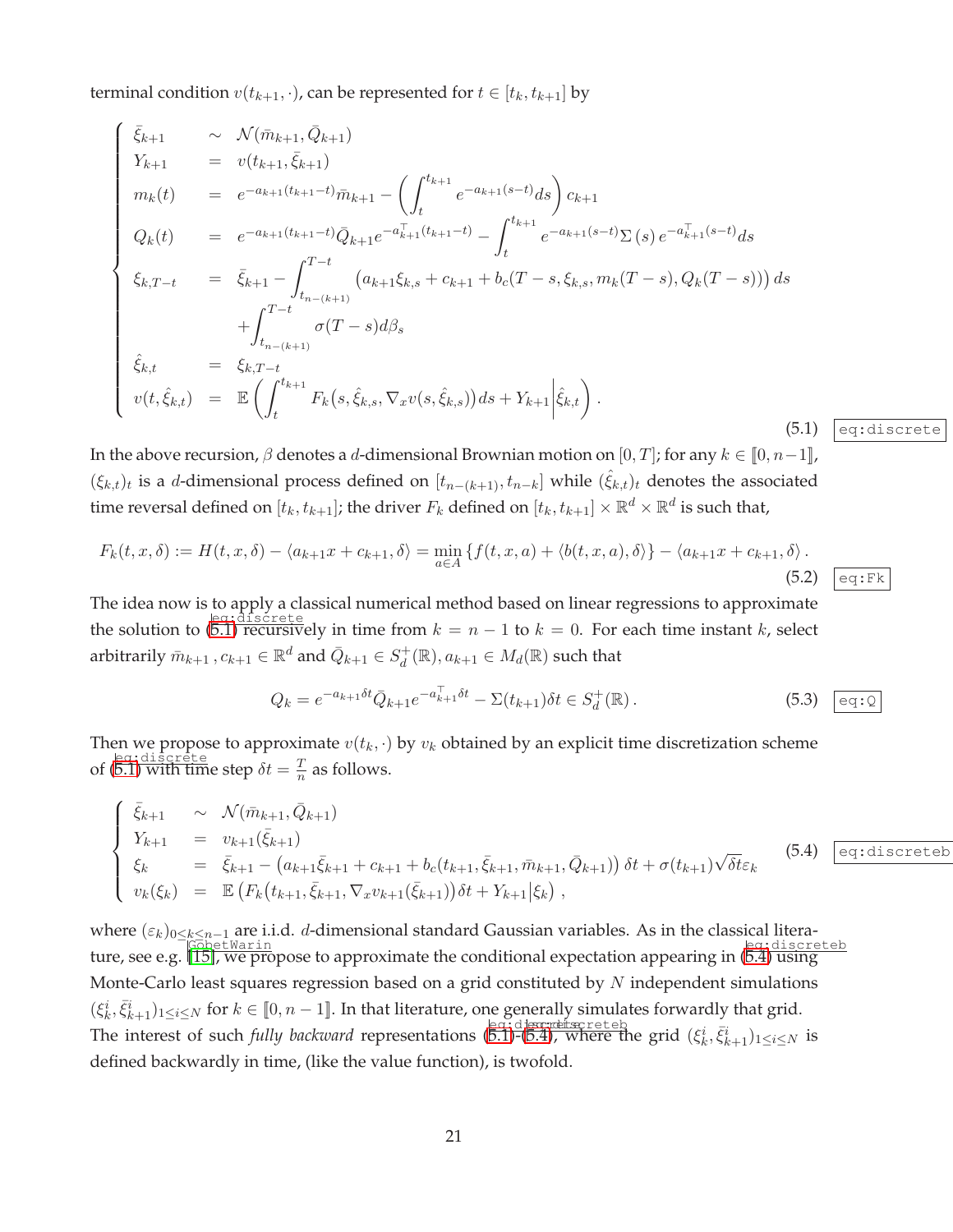- In terms of computer memory: at each time instant  $k+1$ , the values of the grid are generated on the fly,  $(\xi_k^i, \bar{\xi}_{k+1}^i)_{1 \leq i \leq N}$ . Contrary to the standard approach, there is no need to store the whole grid over the whole set of grid instants  $k \in [0, n-1]$ .
- In terms of the relevance of the grid: at each grid instant,  $k + 1$  the information acquired on the value function  $v(t_{k+1},\cdot)$  and optimal control strategy  $\alpha^*(t_{k+1},\cdot)$  can be used to adaptively optimize the grid parameter  $(a_{k+1}, c_{k+1}, \bar{m}_{k+1}, \bar{Q}_{k+1})$  in order to explore relevant regions of the state space.

We develop some arguments to justify the relevance mentioned above. Indeed, as already announced, the target idea is to generate the grid used for regression computations according to the optimally controlled process dynamics. If this were possible, the sensitivity of the driver  $F_k$ w.r.t. the third variable  $\nabla_x v$  would vanish. In fact the driver sensitivity w.r.t.  $\nabla_x v$  is known to be one major cause of the propagation of numerical errors in approximation schemes, see e.g. [\[16\]](#page-31-12). et16 Replacing  $\nabla_x v_{k+1}(\bar{\xi}_{k+1})$  by a perturbation  $\nabla_x v_{k+1}(\bar{\xi}_{k+1}) + h$  in the last equation of  $\big(5.4\big)$  we obtain

$$
v_k^h(\xi_k) := \mathbb{E}\Big(F_k(t_{k+1}, \bar{\xi}_{k+1}, \nabla_x v_{k+1}(\bar{\xi}_{k+1}) + h\big)\delta t + Y_{k+1} | \xi_k\Big).
$$

The impact on  $v_k(\xi_k)$  can crudely be evaluated by computing the error  $\mathbb{E}[|v_k^h(\xi_k) - v_k(\xi_k)|^2]$ . Supposing that no perturbation is impacting  $Y_{k+1}$ , fact which will be heuristically justified in Remark <u>rem;step5</u><br>5.2 1., we have

$$
\mathbb{E}(|v_k^h(\xi_k)-v_k(\xi_k)|^2) \leq \mathbb{E}\Big(\big|F_k(t_{k+1},\bar{\xi}_{k+1},\nabla_xv_{k+1}(\bar{\xi}_{k+1})) - F_k(t_{k+1},\bar{\xi}_{k+1},\nabla_xv_{k+1}(\bar{\xi}_{k+1})+h)\big|^2\Big).
$$

Suppose from now on the existence of a Borel function  $(t, x, \delta) \mapsto a^*(t, x, \delta)$ , such that

$$
H(t, x, \delta) := \{ f(t, x, a^*(t, x, \delta)) + \langle b(t, x, a^*(t, x, \delta)), \delta \rangle \}, (t, x, \delta) \in [0, T] \times \mathbb{R}^d \times \mathbb{R}^d. \tag{5.5}
$$

In this case one has  $\alpha^*(t, x) = a^*(t, x, \nabla_x v(t, x))$ ,  $(t, x) \in [0, T] \times \mathbb{R}^d \times \mathbb{R}^d$ , where  $\alpha^*$  was defined markov\_opt.imal\_controllik<br>In Assumption [6.](#page-18-0) Coming back to ([5.2\)](#page-20-2) we get

$$
F_k(t, x, \delta) := H(t, x, \delta) - \langle a_{k+1}x + c_{k+1}, \delta \rangle = \{ f(t, x, a^*(t, x, \delta)) + \langle b(t, x, a^*(t, x, \delta)), \delta \rangle \} - \langle a_{k+1}x + c_{k+1}, \delta \rangle.
$$
\n(5.6) 
$$
\boxed{\text{eq:Ekbis}}
$$

A suitable application of the envelope theorem gives

$$
\frac{\partial F_k}{\partial \delta}(t, x, \delta) = b(t, x, a^*(t, x, \delta)) - (a_{k+1}x + c_{k+1}),
$$
\n(5.7)  $\boxed{\text{eq:partialF}}$ 

which yields

$$
\mathbb{E}\left(|v_{k}^{h}(\xi_{k})-v_{k}(\xi_{k})|^{2}\right) \leq \mathbb{E}\left|\langle\int_{0}^{1} \frac{\partial F_{k}}{\partial \delta}(t_{k+1},\bar{\xi}_{k+1},\nabla_{x}v_{k+1}(\bar{\xi}_{k+1})+\theta h)d\theta,h\rangle\right|^{2}
$$
\n
$$
= \mathbb{E}\left|\langle\int_{0}^{1} b(t_{k+1},\bar{\xi}_{k+1},a^{*}(t_{k+1},\bar{\xi}_{k+1},\nabla_{x}v_{k+1}(\bar{\xi}_{k+1})+\theta h))d\theta-(a_{k+1}\bar{\xi}_{k+1}+c_{k+1}),h\rangle\right|^{2}
$$
\n
$$
\leq |h|^{2}\mathbb{E}\left|\int_{0}^{1} b(t_{k+1},\bar{\xi}_{k+1},a^{*}(t_{k+1},\bar{\xi}_{k+1},\nabla_{x}v_{k+1}(\bar{\xi}_{k+1})+\theta h))d\theta-(a_{k+1}\bar{\xi}_{k+1}+c_{k+1})\right|^{2}.
$$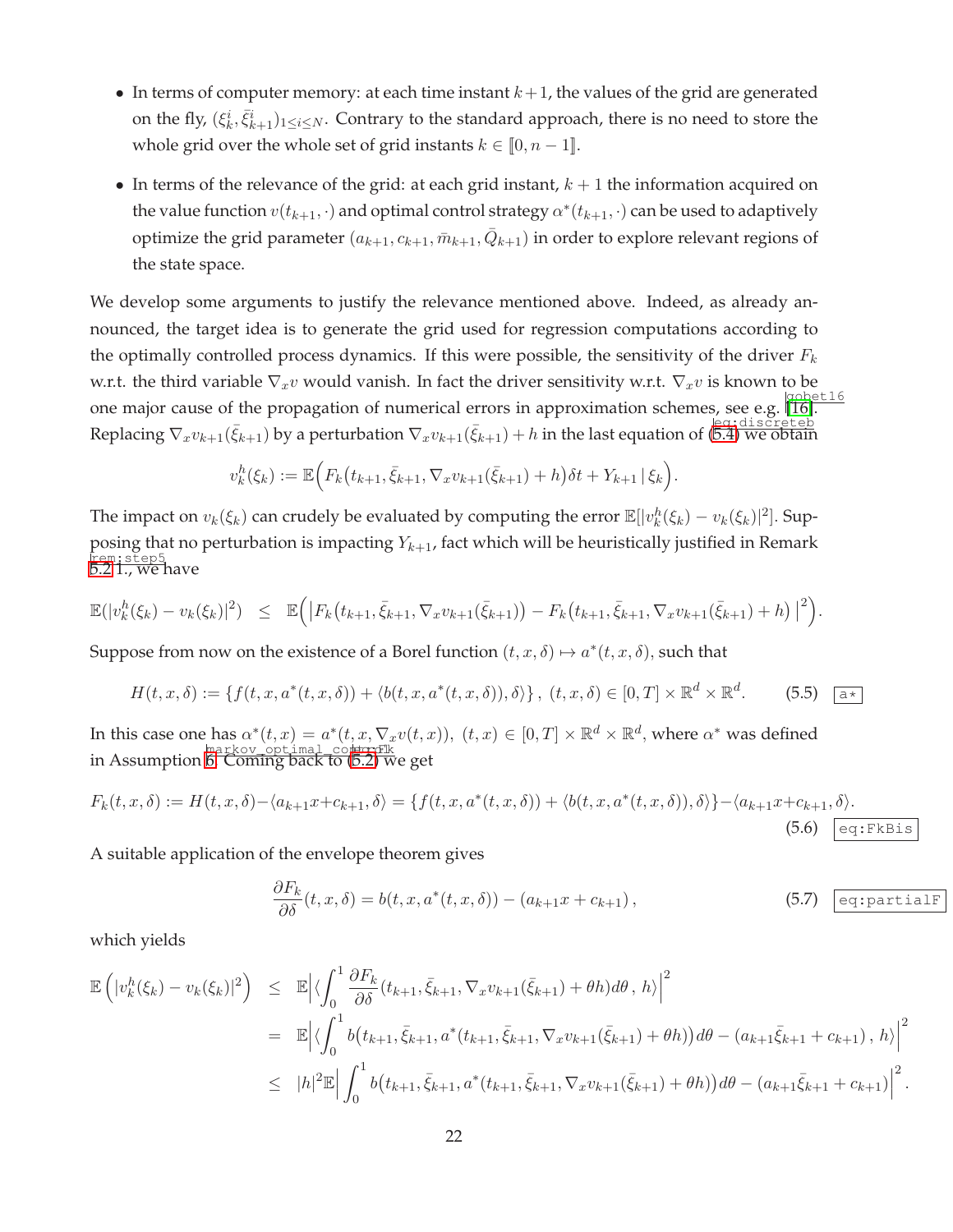The above relation highlights the fact that the original idea consisting in generating the grid according to a dynamics approaching the optimally controlled process dynamics reduces the propagation of the error induced by the Monte-Carlo regression scheme in terms of least square criteria.

RFBSDEs **Remark 5.1.** *The above relation also shows that previous idea can be read in the more general perspective of the probabilistic representation of a solution* v *to a semilinear PDE of the type* ( eq:PDE\_Intro [1.1\)](#page-1-0)*, via an FBSDE. In that general context, one expects the selected drift of the forward process in the FBSDE to reduce the impact of the sensitivity of the FBSDE driver with respect to*  $\nabla_x v$ *.* 

> Based on that observation, we propose a heuristic algorithm where parameters  $(a_{k+1}, c_{k+1})$  are adaptively chosen as

$$
(a_{k+1}, c_{k+1}) \in \arg\min_{a,c} \mathbb{E} \left| b(t_{k+1}, \bar{\xi}_{k+1}, a^*(t_{k+1}, \bar{\xi}_{k+1}, \nabla_x v_{k+1}(\bar{\xi}_{k+1})) - (a\bar{\xi}_{k+1} + c) \right|^2. \tag{5.8}
$$

 $\overline{ac}$ 

In the above algorithm, the random variables  $(\varepsilon_k^i, k \in [0, n-1], i \in [1, N])$  are i.i.d. according to  $\mathcal{N}(0,I_d)$ ;  $Proj_{S_d^+(\mathbb{R})}:S_d(\mathbb{R})\mapsto S_d^+(\mathbb{R})$  denotes the Frobenius projection operator on the closed and convex space of semidefinite matrices; for each  $p \in \mathbb{N}$ ,  $P_p(\mathbb{R}^d)$  denotes the set of polynomial functions on  $\mathbb{R}^d$  with degree  $p.$ 

- $\overline{R_{em:step5}}$  **Remark 5.2.** 1. Note that in Step 4, as soon as  $Q_k \in S_d^+(\mathbb{R})$  then  $(Y_{k+1}^i)_{1 \leq i \leq N}$  results from the *update made at previous iteration at Step 8. That updating rule corresponds to the multi-step forward dynamic programming approach* gobet16 *[\[16\]](#page-31-12) which is well-known for not inducing any additional bias error* that would propagate backwardly during iterations. However, when  $Q_k \notin S_d^+(\mathbb R)$ , in Step 4, then we have to modify  $\bar Q_{k+1}$ , re-generate new variables  $(\xi^i_{k+1})_{1\leq i\leq N}$  i.i.d.  $\sim \ \mathcal{N}(\bar m_{k+1},\bar Q_{k+1})$  and use the update  $Y_{k+1}^i = v_{k+1}(\xi_{k+1}^i)$  which adds a bias error. Fortunately, in our numerical simulations it appeared easy to chose a first covariance matrix  $\bar{Q}_n$  so that for all  $k\in [\![0,n-1]\!]$  we had  $Q_k\in S_d^+ .$ *In that situation, the error propagation is only due to the sensitivity of the driver w.r.t.*  $\nabla_x v$  *which is precisely minimized by our heuristics.*
	- 2. The complexity of Algorithm  $\overline{\hat{\mathfrak{l}}}$  , is comparable to the traditional Monte-Carlo Regression scheme us*ing a forward grid. Indeed, Algorithm* algo *[1](#page-23-0) requires an additional linear regression calculation of order*  $\mathcal{O}(d^2N)$  at Step 2 which is negligible w.r.t. the polynomial regression computations at Step 7 (oper*ated by both algorithms) inducing* O(d <sup>4</sup>N) *operations in the specific case considered in simulations* where the maximum degree of polynomials is  $p = 2$ . When  $Q_k \notin S_d^+$ , Algorithm  $\prod_{i=1}^{\lfloor \frac{n}{2} \rfloor}$  $\prod_{i=1}^{\lfloor \frac{n}{2} \rfloor}$  $\prod_{i=1}^{\lfloor \frac{n}{2} \rfloor}$  *ad* $dition$ , at Step 4, to implement: a Frobenius projection  $Proj_{S_d^+(\mathbb{R})}(Q_k)$   $(\mathcal{O}(d^3))$ ,  $N$  multiplications of matrices  $d \times d$  with vectors  $d \times 1$  ( $\mathcal{O}(d^2N)$ ); and  $N$  independent generations of  $d$ -dimensional Gaussian random variables. These additional operations induce a complexity of  $\mathcal{O}(d^2N)$  which does not increase the original  $\mathcal{O}(d^4N)$  complexity.
	- *3. In terms of memory, as already mentioned, we do not have to store the whole regression grid on the whole time horizon constituted of* ndN *reals but only to consider* dN *reals at each instant.*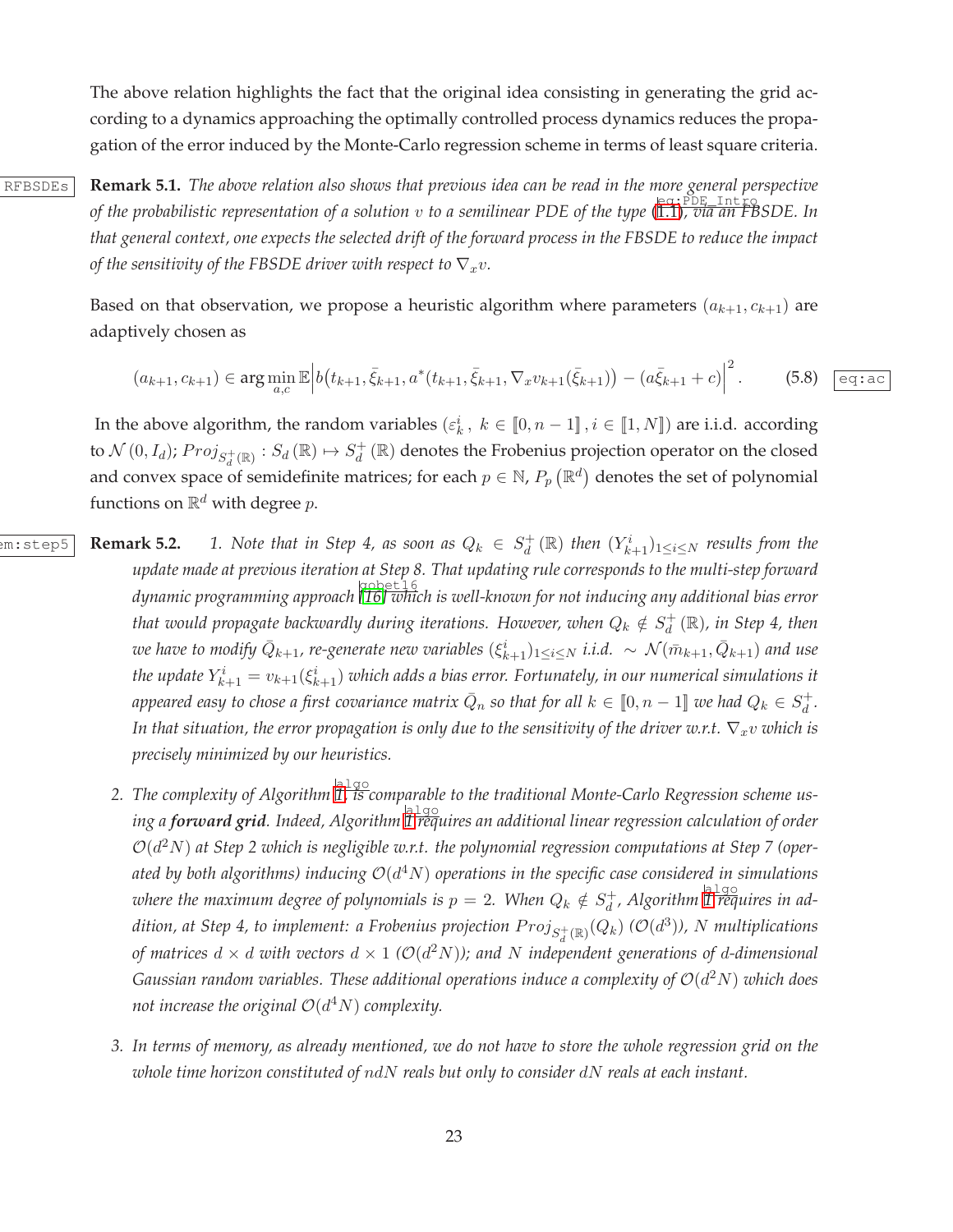**Algorithm 1** Fully Backward Monte-Carlo Regression scheme

**Initialization** Set  $v_n = g$ ;  $k = n - 1$ ; select arbitrarily  $(\bar{m}_n, \bar{Q}_n) \in \mathbb{R}^d \times S_d^+ (\mathbb{R})$ ; generate  $(\xi_n^i)_{1 \leq i \leq N}$ i.i.d.  $\sim \mathcal{N}(\bar{m}_n, \bar{Q}_n)$ ; set  $Y_n^i = g(\xi_n^i)$ , for all  $i \in [\![1, N]\!]$ . **while**  $k \geq 0$  **do** 

1. 
$$
\alpha^i_{k+1} = \underset{a \in A}{\arg \min} \left\{ f\left(t_{k+1}, \xi^i_{k+1}, a\right) + \left\langle b\left(t_k, \xi^i_{k+1}, a\right), \nabla_x v_{k+1}\left(\xi^i_{k+1}\right) \right\rangle \right\}, \text{ for all } i \in \llbracket 1, N \rrbracket.
$$

2. 
$$
(a_{k+1}, c_{k+1}) = \underset{(a,c) \in M_d(\mathbb{R}) \times \mathbb{R}^d}{\arg \min} \frac{1}{N} \sum_{i=1}^N |a \xi_{k+1}^i + c - b(t_{k+1}, \xi_{k+1}^i, \alpha_{k+1}^i)|^2
$$

3. 
$$
\bar{m}_k = e^{-a_{k+1}\delta t} \bar{m}_{k+1} - c_{k+1}\delta t.
$$

4. 
$$
Q_k = e^{-a_{k+1}\delta t} \bar{Q}_{k+1} e^{-a_{k+1}^{\top} \delta t} - \Sigma (t_{k+1}) \delta t.
$$

• If  $\mathbf{Q}_k \in \mathbf{S_d^+}(\mathbb{R})$ : set  $\bar{Q}_k = Q_k$ ,

• Else  $:$  set  $\bar{Q}_k = Proj_{S_d^+(\mathbb{R})}(Q_k)$ ; recompute  $\bar{Q}_{k+1} = e^{a_{k+1}\delta t}(\bar{Q}_k + \Sigma(t_{k+1})\delta t)e^{a_{k+1}^\top \delta t}$ ; regenerate  $(\xi_{k+1}^i)_{1\leq i\leq N}$  i.i.d.  $\sim \mathcal{N}(\bar{m}_{k+1}, \bar{Q}_{k+1})$ ; set  $Y_{k+1}^i = v_{k+1}(\xi_{k+1}^i)$ , for all  $i \in$  $[1, N].$ 

.

- 5. Set  $e_{k+1}^i = a_{k+1}\xi_{k+1}^i + c_{k+1} b(t_{k+1}, \xi_{k+1}^i, \alpha_{k+1}^i)$ , for all  $i \in [1, N]$ .
- 6.  $\xi_k^i = \xi_{k+1}^i (a_{k+1}\xi_{k+1}^i + c_{k+1} + b_c(t_{k+1}, \xi_{k+1}^i, \bar{m}_{k+1}, \bar{Q}_{k+1})) \delta t + \sigma(t_{k+1}) \varepsilon_k^i$  $\sqrt{\delta t}$ , for all  $i \in$  $\llbracket 1, N \rrbracket$
- 7.  $v_k = \arg \min$  $P \in P_p(\mathbb{R}^d)$  $\frac{1}{N}\sum_{i=1}^{N} |Y_{k+1}^{i} + (f(t_{k+1},\xi_{k+1}^{i},\alpha_{k+1}^{i}) - \langle e_{k+1}^{i},\nabla_x v_{k+1}(\xi_{k+1}^{i}) \rangle) \delta t - P(\xi_{k}^{i})|^2$ .

<span id="page-23-0"></span>8. 
$$
Y_k^i = Y_{k+1}^i + (f(t_{k+1}, \xi_{k+1}^i, \alpha_{k+1}^i) - \langle e_{k+1}^i, \nabla_x v_{k+1} (\xi_{k+1}^i) \rangle) \delta t
$$
, for all  $i \in [1, N]$ 

$$
9. \ k-1 \leftarrow k.
$$

algo **end while**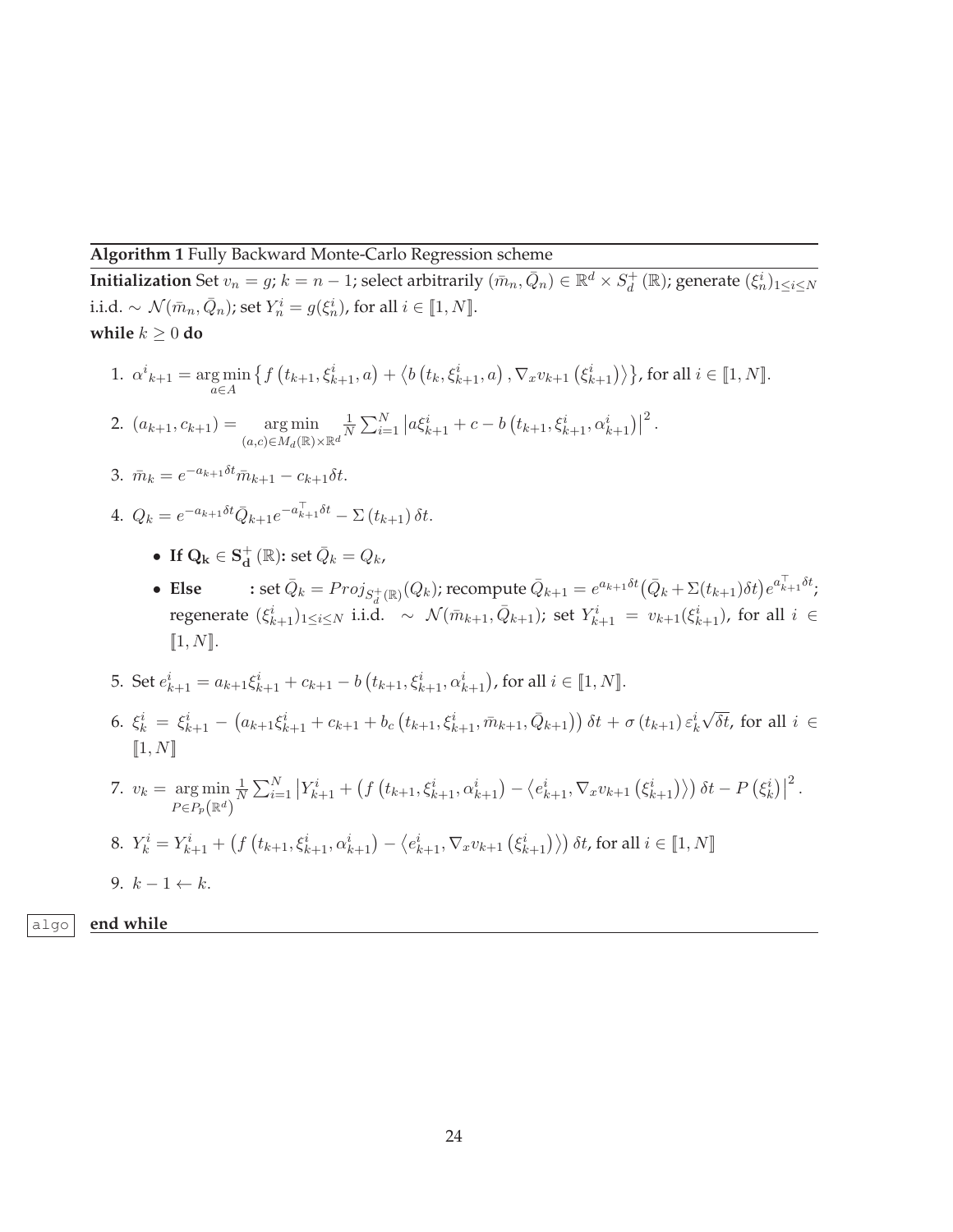**Remark 5.3.** Suppose that at each time step  $k \in [0, n-1]$  the matrix  $Q_k$  belongs to  $S_d^+(\mathbb{R})$ . Then, *Algorithm*  $\frac{|a\log q|}{1}$  $\frac{|a\log q|}{1}$  $\frac{|a\log q|}{1}$  *is based on the representation formula appearing in Corollary* [4.6,](#page-19-0) on the whole time interval [0, T] *with piecewise constant coefficients*  $a, c$  *such that*  $a(t), c(t) = a_{k+1}, c_{k+1}$  *for each*  $t \in ]t_k, t_{k+1}]$ *, for each*  $k \in [0, n-1]$ *.* 

# <span id="page-24-0"></span>**6 Stochastic control of thermostatically controlled loads**

### **6.1 Model description**

Sexample

With the massive integration of variable renewable energies (like wind farms or solar panels) into power systems, balancing supply and demand in a real time basis requires to develop new leverages. A technical solution is to develop load control schemes in order to automatically adapt consumption to generation. In this section, we propose to apply Algorithm  $\frac{a_1 a_0}{1 \text{ in order}}$  $\frac{a_1 a_0}{1 \text{ in order}}$  $\frac{a_1 a_0}{1 \text{ in order}}$  to control a large heterogeneous population of air-conditioners on a time horizon  $[0, T]$  such that the overall consumption of the population follows a given target profile, while preserving the rooms temperatures within users comfort bounds.

We consider a hierarchical control scheme introduced in [\[6\]](#page-30-12), where the population is aggregated into  $d$  clusters of  $N<sup>i</sup>$  homogeneous loads (with same air-conditioners and rooms characteristics) for i $\in$  [1, *d*]. For each cluster  $i \in$  [1, *d*], a *local controller* decides at each time step to turn ON or OFF optimally some air-conditioners of cluster i, in order to satisfy a *prescribed proportion* of devices with status ON in the cluster. The *prescribed proportion* of devices ON in each cluster, at each time step, is computed by a *central controller* controlling the average rooms temperatures in each cluster,  $X^i := \frac{1}{N_i} \sum_{j=1}^{N_i} X^{i,j},$  where  $X_t^{i,j}$ <sup>*t,j*</sup> is the room temperature associated to load  $j \in [\![1,N_i]\!]$  of cluster  $i \in [1, d]$ .  $(X_t^{i,j})$  $\int_{t}^{t}$ ,  $j_{0 \leq t \leq T}$  is supposed to follow the usual thermal dynamics (see  $\left[\overline{12}, \overline{36}\right]$  and references therein)

<span id="page-24-1"></span>
$$
X_t^{i,j} = x_0^{i,j} + \int_0^t \left( -\theta^i (X_s^{i,j} - x_{\text{out}}^i) - \kappa^i P_{\text{max}}^i \alpha_s^{i,j} \right) ds + \sigma^{i,j} W_t^{i,j}, \quad t \in [0, T], \tag{6.1}
$$

where for any  $j \in [1, N_i]$ ,  $\sigma^{i,j} > 0$ ,  $(W^{i,j})$  are independent real Brownian motions representing model errors and temperature fluctuations inside the room due to local behavior (window, door opening etc.);  $x_0^{i,j}$  $i,j$  is the initial temperature;  $\kappa^i$  is the heat exchange parameter;  $x_{out}^i$  denotes the outdoor air temperature;  $1/\theta^i > 0$  is the thermal time constant;  $P^i_{\text{max}} > 0$  denotes the maximal power consumption;  $\alpha_s^{i,j} \in \{0,1\}$  is the status OFF or ON of load  $(i, j)$  at time instant  $s \in [0, T]$ . We are interested in the problem of the *central controller* who considers the aggregated state process  $X := (X^i)_{1 \leq i \leq d}$ , whose dynamics is obtained by averaging dynamics ([6.1\)](#page-24-1) over  $j \in [1, N_i]$ , for any  $i \in [\![1, d]\!]$ ,

<span id="page-24-2"></span>
$$
X_t^i = x_0^i + \int_0^t \left( -\theta^i (X_s^i - x_{\text{out}}^i) - \kappa^i P_{\text{max}}^i \alpha_s^i \right) ds + \sigma^i W_t^i, \quad t \in [0, T], \tag{6.2}
$$

where the control process  $(\alpha_s = (\alpha_s^i)_{1 \leq i \leq d}, s \in [0,T])$  taking values in  $[0,1]$  prescribes the proportions of devices ON in each cluster;  $x_0^i = \frac{1}{N_i} \sum_{j=1}^{N_i} x_0^{i,j}$  $_{0}^{i,j};$   $(\sigma^{i})^{2}=\frac{1}{N_{i}^{2}}\sum_{j=1}^{N_{i}}(\sigma^{i,j})^{2};$   $(W^{i})_{1\leq i\leq d}$  is

#### controlState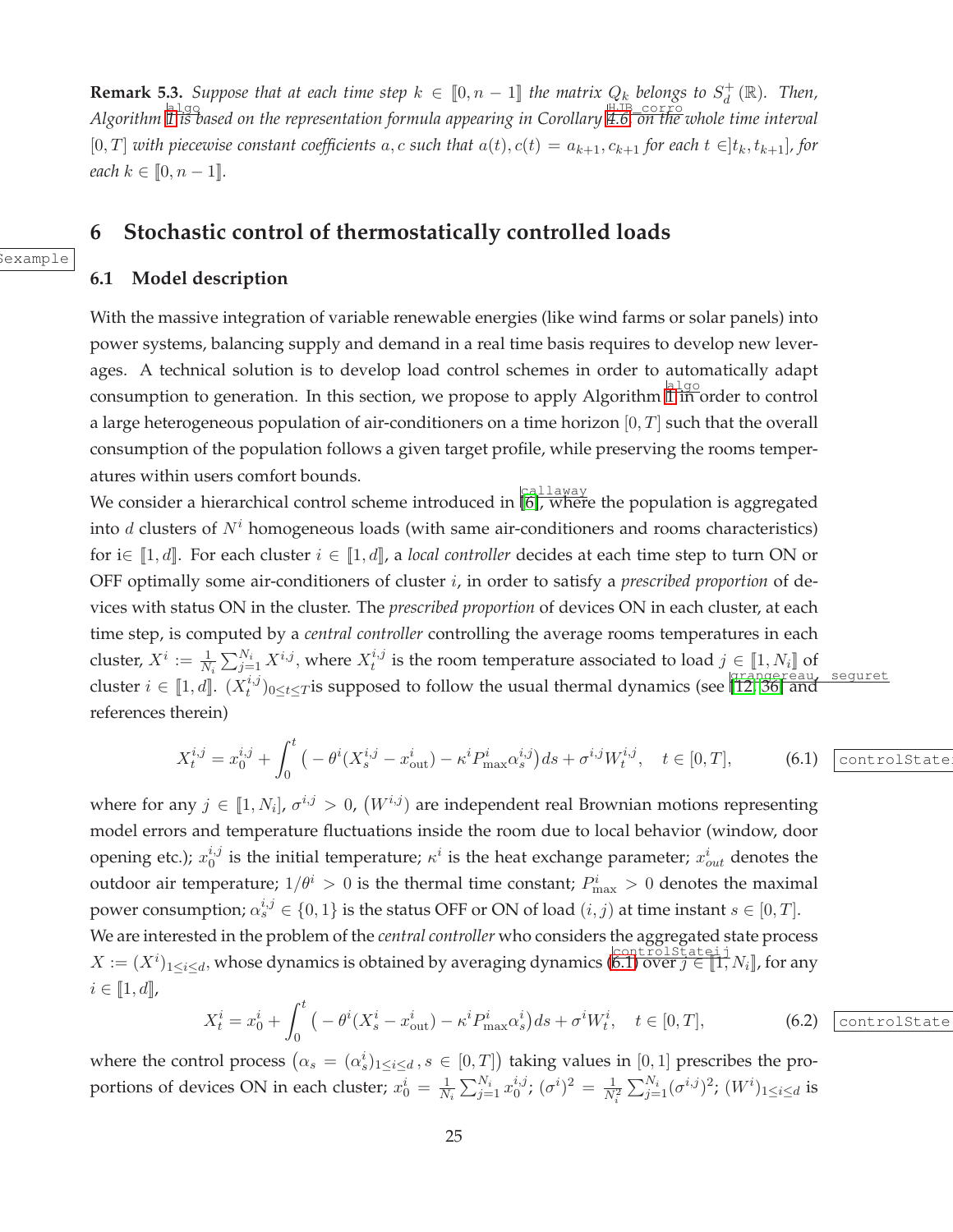a d-dimensional Brownian motion.The *central controller* problem can be formulated as a specific instantiation of problem ([4.1\)](#page-15-2)-([4.2\)](#page-16-4) with the following:

- the controlled process X driven by a drift coefficient  $b := (b^i)_{1 \leq i \leq d}$  defined on  $[0, T] \times \mathbb{R}^d \times$  $[0,1]^d$  s.t. for any  $i \in [1,d]$   $b^i(t,x,a) = -\theta^i(x^i - x^i_{out}) - \kappa^i P^i_{max} a^i$ , with the notation  $a :=$  $(a^i)_{1 \leq i \leq d}$  and  $x := (x^i)_{1 \leq i \leq d}$ ;
- the terminal cost  $g(x) := \frac{1}{d} \sum_{i=1}^d |x^i \bar{x}^i|^2$  where  $\bar{x} \in \mathbb{R}^d$  denotes given *target* values for the final average temperatures of each cluster;
- the running cost defined on  $[0, T] \times \mathbb{R}^d \times [0, 1]^d$ ,

$$
f(t, x, a) := \lambda \left( \sum_{i=1}^{d} \rho^{i} a^{i} - r_{t} \right)^{2} + \frac{1}{d} \sum_{i=1}^{d} \left( \gamma^{i} (\rho^{i} a^{i})^{2} + \eta^{i} (x^{i} - x^{i}_{\max})_{+}^{2} + \eta^{i} (x^{i}_{\min} - x^{i})_{+}^{2} \right),
$$

where  $\rho^i := \frac{N^i P_{\max}^i}{\sum_{j=1}^d N^j P_{\max}^j}$ ;  $\sum_{i=1}^d \rho^i a^i$  gives the overall current consumption of the population as a proportion of the maximum consumption  $\sum_{j=1}^d N^jP_{\max}^j; r:[0,T]\mapsto \mathbb{R}^+_*$  denotes the target consumption profile for the overall consumption as a proportion of the maximum consumption  $\sum_{j=1}^d N^j P_{\text{max}}^j$ ;  $\lambda > 0$  quantifies the incentive for the overall consumption to track the target consumption profile  $r$ ;  $\gamma^i > 0$  quantifies the quadratic penalty favoring smooth consumption profiles for cluster  $i$ ;  $\eta^i > 0$  is a parameter penalizing excursions outside of the comfort interval  $[x^i_{\text{min}}, x^i_{\text{max}}]$  for cluster *i* average temperature.

Note that b verifies Assumption [3,](#page-15-1) f verifies Assumption [4](#page-16-0) and g Assumption [2.](#page-7-3)

### **6.2 Simulation results**

S62

Consider the *central controller* problem on a time horizon  $T = 3600s$ , with a population of heterogeneous air-conditioners composed of  $d = 1, 2, 5, 10, 15, 20$  clusters with  $N^i = 20$  identical loads in each cluster. We specify the chosen parameters. In each case,  $\kappa = 2.5^{\circ}$ C/J and  $\sigma^{i} = 0.1^{\circ}$ Cs $^{1\over 2}$ ;  $x_{\rm out}$  = 27°C;  $\theta^i[s^{-1}]$  is chosen arbitrarily in [0.1,0.97];  $P^i_{max}[W]$  is chosen arbitrarily in [0.5,5];  $x_0 = \bar{x}[^{\circ} \mathbb{C}]$  is chosen arbitrarily in  $[16, 27]$ ;  $x_{\min} = \bar{x} - 1.5^{\circ} \mathbb{C}$ ;  $x_{\max} = \bar{x} + 1.5^{\circ} \mathbb{C}$ ;  $\eta = 1(^{\circ} \mathbb{C})^{-2}$ ;  $\lambda = 20$ ;  $\gamma^i$  is chosen arbitrarily in  $[0.5, 1.5]$ . The target profile, r, used in simulations is obtained as the sum of a nominal profile corresponding to the standard (uncontrolled) behavior of air-conditioners and a deviation:  $r = r^{\text{nom}} + dev$ . The standard dynamics of an (uncontrolled) air-conditioner is driven by a cycling rule of ON/OFF decisions intended to keep the room temperature in  $[x_{\min}^i, x_{\max}^i]$ . When the air-conditioner is ON, it stays ON at  $P_{\text{max}}^i$  until the temperature reaches  $x_{\text{min}}^i$  then it switches OFF until the temperature reaches  $x_{\text{max}}^i$ . Then, the air-conditioner turns ON again and begins a new cycle. The nominal profile  $r^{\text{nom}}$  has been generated by averaging the consumption of 1000 sets of  $d$  clusters of  $N<sup>i</sup>$  heterogeneous air-conditioners simulated independently according to  $\frac{|\text{controlState}\ddagger j|}{(6.1)}$  $\frac{|\text{controlState}\ddagger j|}{(6.1)}$  $\frac{|\text{controlState}\ddagger j|}{(6.1)}$ , with  $(\alpha_t^{ij})_0$  $\overline{t_t^*}$ )<sup> $\overline{t}$ </sup> $\leq$  following the cycling rule of ON/OFF decisions and with independent initial conditions for temperature  $x_0^{i,j} \sim \mathcal{N}(x_0^i,1)$  and ON/OFF status  $\alpha_0^{i,j} \in \{0,1\}$ . The deviation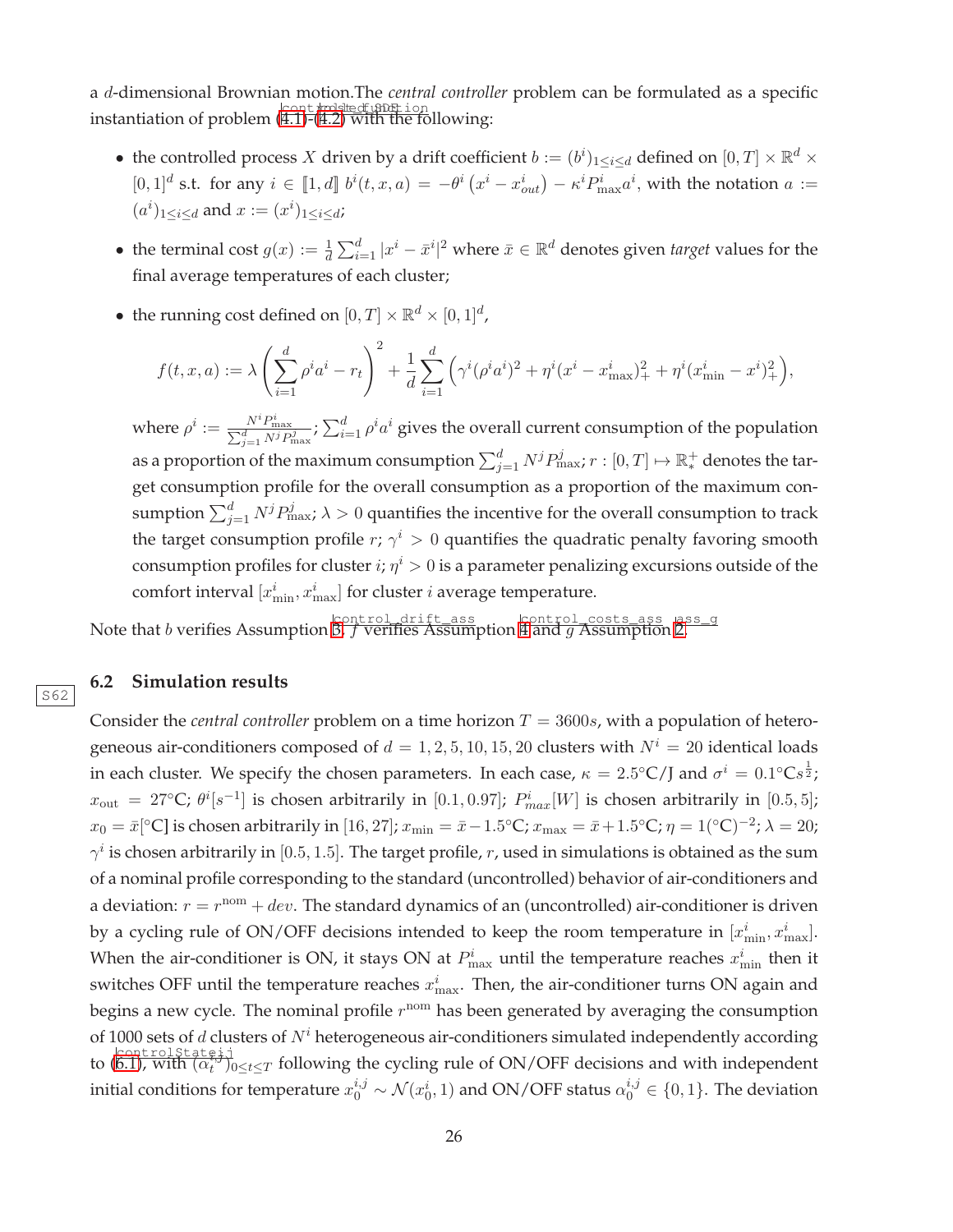profile  $dev_t = \frac{20}{100} * \sin(\frac{2\pi t}{T})$  induces a maximal deviation of 20% from the nominal profile and integrates to zero on the time horizon  $[0, T]$  so that the target profile corresponds to the same energy consumed on the period  $[0, T]$  as the nominal profile.

The time step is  $\delta t = 60s$ . We have implemented Algorithm 1 with a *backward grid* initiated with  $\mathcal{N}(m_n = \bar{x}, Q_n = I_d)$ . For comparison, we have also implemented the standard Monte-Carlo regression scheme using a *forward grid* simulated according to ([6.2\)](#page-24-2) with a deterministic control  $\alpha_s$  approximating the nominal dynamics (according to the ON/OFF cycling rule) described previously. In both cases, we have used second order polynomials ( $p = 2$ ) as basis functions for regressions. We have considered  $N = 10^2, 10^3, 5 \times 10^3, 10^4, 2 \times 10^4, 5 \times 10^4, 10^5$  Monte-Carlo paths for the regression grids. To evaluate the statistical performances of the *forward* and *backward grids*, we have implemented each algorithm independently  $N_{grid} = 100$  times for each value of N. For each run,  $i = 1, \cdots, N_{\text{grid}}$ , the value functions estimate  $(v_k^i)_{0 \leq k \leq n}$  (and the corresponding gradients) was used to implement the associated strategy  $\alpha^i = (\alpha^i_k)_{0 \leq k \leq n}$  on  $M = 1000$  i.i.d. simulations of the Brownian motion  $W, \omega^1, \dots, \omega^j, \dots, \omega^M$ . Then the resulting cost  $\mathcal{J}(\alpha^i, \omega^j) := g(X_T^{0,x_0,\alpha^i}(\omega^j)) + \int_0^T f(r, X_r^{0,x_0,\alpha^i}(\omega^j), \alpha_r) dr$  has been computed. The ex- $T$  ( $\omega$  ) +  $J_0$ pected cost has been estimated as  $\mathbb{E}[\mathcal{J}(\alpha^i, \omega^j)] \approx \hat{J} := \frac{1}{MN_{\rm grid}} \sum_{i=1}^{N_{\rm grid}} \sum_{j=1}^{M} \mathcal{J}(\alpha^i, \omega^j)$ . The variance of  $\hat{J}$  is estimated by  $\hat{\sigma}_{\hat{J}}^2$  obtained by replacing, expectations and variances by their empirical approximation based on the sample,  $(\mathcal{J}(\alpha^i, \omega^j), i \in [1, N_{\text{grid}}]) j \in [1, M])$ , in the expression  $\hat{\sigma}_{j}^{2} \approx Var(\hat{J}) = \frac{1}{MN_{\text{grid}}} \mathbb{E} \left[ Var \left( \mathcal{J}(\alpha^{i}, \omega^{j}) \vert \alpha^{i} \right) \right] + \frac{1}{N_{\text{grid}}} Var \left( \mathbb{E} \left[ \mathcal{J}(\alpha^{i}, \omega^{j}) \vert \alpha^{i} \right] \right)$ , for each i and j. We have reported on Table  $\lim_{\epsilon \to 0} \frac{\log_{10}(1 - \epsilon)}{\epsilon}$  $\lim_{\epsilon \to 0} \frac{\log_{10}(1 - \epsilon)}{\epsilon}$  $\lim_{\epsilon \to 0} \frac{\log_{10}(1 - \epsilon)}{\epsilon}$  and  $\epsilon$  and within parenthesis the empirical standard deviation  $\hat{\sigma}_j$  obtained for each considered pair  $(d, N)$  for the *forward grid* (resp. *backward grid*).

One can observe that the *backward grid* performs surprisingly well providing with high precision the lowest expected cost achieved by both methods (or almost) with only  $N = 5 \times 10^3$  paths whatever the dimension  $d$  of the control problem. This is consistent with our intuition based on the idea that localizing the grid around the optimally controlled process paths would bring efficiency and reduce the impact of dimension. The particularity of this problem is that the optimally controlled process is naturally localized in a small region of the state space because, on the one hand a target value,  $\bar{x}$ , is prescribed for the terminal temperatures (by the terminal cost) and on the other hand a target profile is assigned for the overall power consumption. The *backward grid* has the advantage of being initiated around the target state and of following dynamics approaching the optimal strategy. This allows to concentrate the *backward grid* in the small region of interest so that restricting the regression basis to polynomials of order  $p = 2$  seems already enough to obtain reasonable results. However, one can observe some cases where the *forward grid* (for  $N = 10^5$  and  $d \leq 5$ ) has performed slightly better than the *backward grid*. This can be interpreted by the fact that the *forward grid* knows the initial condition  $x_0$  while the *backward grid* has no information about it. To further improve the performances Algorithm  $\frac{a \cdot 1 g_0}{1}$ , an idea would be to find a way to exploit that information on the initial condition. This could constitute the subject of future research.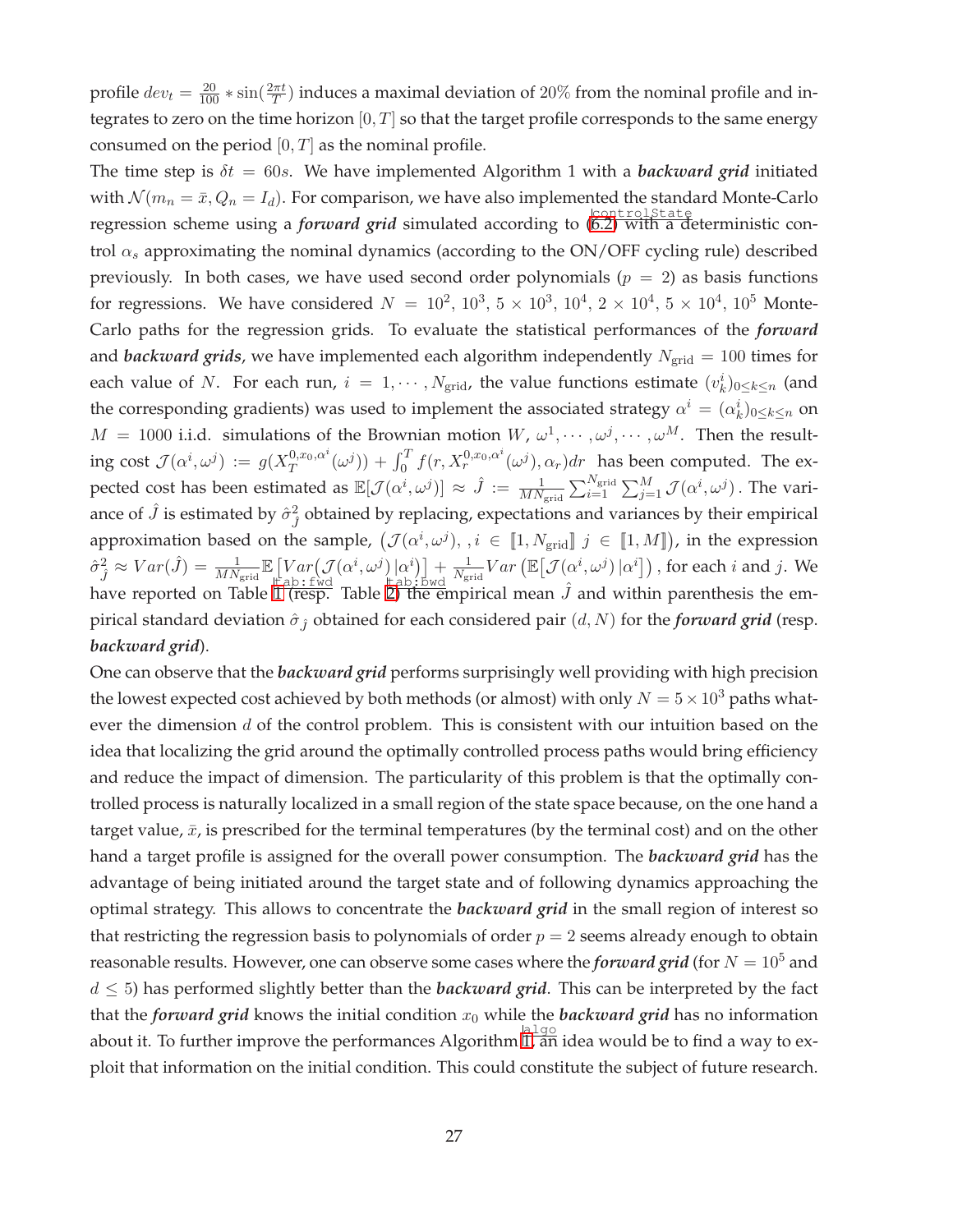<span id="page-27-1"></span>

| N               | $d=1$           | $d=2$                                                                   | $d=5$           | $d=10$      | $d=15$      | $d=20$      |
|-----------------|-----------------|-------------------------------------------------------------------------|-----------------|-------------|-------------|-------------|
| 10 <sup>2</sup> | 8.68(0.98)      | 17.28(1.01)                                                             | 42.04(1.32)     | 34.79(0.66) | 21.27(0.12) | 18.97(0.09) |
| $10^3$          | $7.61(6e^{-4})$ | 8.24(0.07)                                                              | 14.83(0.64)     | 28.14(0.64) | 37.91(0.60) | 34.83(0.45) |
| $5\times10^3$   | $7.60(3e^{-4})$ | $7.78(2e^{-3})$                                                         | 8.98(0.21)      | 19.84(0.52) | 35.31(0.71) | 33.57(0.52) |
| $10^4$          |                 | 7.60(3 $e^{-4}$ ) 7.77(1 $e^{-3}$ )                                     | 7.69(0.06)      | 16.06(0.38) | 32.20(0.63) | 30.66(0.59) |
| $2\times10^4$   |                 | 7.60(3 $e^{-4}$ ) 7.77(2 $e^{-4}$ )                                     | 7.37(0.02)      | 13.58(0.40) | 28.97(0.71) | 28.17(0.67) |
| $5\times10^4$   | $7.60(3e^{-4})$ | $7.79(2e^{-4})$                                                         | $7.28(2e^{-3})$ | 7.96(0.25)  | 26.69(0.65) | 26.21(0.69) |
| $10^5$          |                 | 7.61(3e <sup>-4</sup> ) 7.78(1e <sup>-4</sup> ) 7.27(8e <sup>-4</sup> ) |                 | 6.12(0.08)  | 22.54(0.56) | 23.26(0.59) |

 $\frac{1}{\text{tab:full}}$  Table 1: Mean,  $\hat{J}$  (standard deviation,  $\hat{\sigma}_j$ ) of the simulated cost with the *forward grid* strategy

<span id="page-27-2"></span>

| N               | $d=1$ | $d=2$ | $d=5$ | $d=10$ $d=15$ |                                                                                                                                                                 | $d=20$ |
|-----------------|-------|-------|-------|---------------|-----------------------------------------------------------------------------------------------------------------------------------------------------------------|--------|
| 10 <sup>2</sup> |       |       |       |               | 7.61(3e <sup>-4</sup> ) 7.78(7e <sup>-4</sup> ) 7.41(6e <sup>-3</sup> ) 7.31(0.12) 28.14(0.18) 26.01(0.12)                                                      |        |
| 10 <sup>3</sup> |       |       |       |               | 7.61(3e <sup>-4</sup> ) 7.77(2e <sup>-4</sup> ) 7.39(1e <sup>-3</sup> ) 6.18(3e <sup>-3</sup> ) 8.19(6e <sup>-3</sup> ) 7.87(1e <sup>-2</sup> )                 |        |
|                 |       |       |       |               | $5 \times 10^3$ 7.61(3e <sup>-4</sup> ) 7.77(2e <sup>-4</sup> ) 7.38(8e <sup>-4</sup> ) 6.17(1e <sup>-3</sup> ) 8.15(2e <sup>-3</sup> ) 7.74(3e <sup>-3</sup> ) |        |
|                 |       |       |       |               | 10 <sup>4</sup> 7.61(3e <sup>-4</sup> ) 7.77(2e <sup>-4</sup> ) 7.38(5e <sup>-4</sup> ) 6.17(1e <sup>-3</sup> ) 8.15(2e <sup>-3</sup> ) 7.73(3e <sup>-3</sup> ) |        |
|                 |       |       |       |               | $2 \times 10^4$ 7.61(3e <sup>-4</sup> ) 7.77(2e <sup>-4</sup> ) 7.38(3e <sup>-4</sup> ) 6.17(8e <sup>-4</sup> ) 8.15(1e <sup>-3</sup> ) 7.73(2e <sup>-3</sup> ) |        |
|                 |       |       |       |               | $5 \times 10^4$ 7.60(3e <sup>-4</sup> ) 7.79(1e <sup>-4</sup> ) 7.38(2e <sup>-4</sup> ) 6.16(5e <sup>-4</sup> ) 8.14(8e <sup>-4</sup> ) 7.72(1e <sup>-3</sup> ) |        |
|                 |       |       |       |               | $10^5$ 7.61(3e <sup>-4</sup> ) 7.79(1e <sup>-4</sup> ) 7.39(2e <sup>-4</sup> ) 6.16(4e <sup>-4</sup> ) 8.14(7e <sup>-4</sup> ) 7.72(9e <sup>-4</sup> )          |        |

 $\frac{1}{\text{tab:bwd}}$  Table 2: Mean  $\hat{J}$  (standard deviation,  $\hat{\sigma}_{\hat{J}}$ ) of the simulated cost with the *backward grid* strategy

# **7 Appendix**

### <span id="page-27-0"></span>**7.1 A sufficient condition to obtain an equivalent probability**

 $\overline{\text{Gauss}}$  **Lemma 7.1.** We recall that  $\widetilde{b}$  was defined in  $\overline{\text{G.17}}$ . Let W be an  $(\mathcal{F}_t)_{t \in [0,T]}$ -Brownian motion and X be a *solution of*

$$
X_t = X_0 + \int_0^t \widetilde{b}(s, X_s) ds + \int_0^t \sigma(s) dW_s, \ t \in [0, T], \tag{7.3}
$$

 $w$ here  $X_0$  is a Gaussian random vector independent of  $W.$  Set  $L_t:=\sigma\left(t\right)^{-1} \widetilde{b}\left(t,X_t\right), t\in [0,T].$  Then, the *Doléans exponential* E  $\sqrt{ }$  $-\sum^d$  $i=1$  $\int$ 0  $L_s^i dW_s^i$  $\Bigg):=\exp\Bigg( \int$  $\theta$  $\stackrel{d}{\blacktriangle}$  $i=1$  $L_s^i dW_s^i$  – 1 2  $\int$  $\int_0^1 |L_s|^2 ds \, ds \, ds \, \int \int_0^1 t \, dt \, d\mathcal{F}_t \, d\mathcal{F}_t \, d\mathcal{F}_t \, d\mathcal{F}_t$ *martingale.*

*Proof.* Following Corollary 5.14 in [\[25\]](#page-31-3), it is sufficient to find a constant time step subdivision  $(t_n)_{n \in \mathbb{N}}$  of  $[0, T]$  such that, for all  $n \in \mathbb{N}$ ,

$$
\mathbb{E}\left(\exp\left(\frac{1}{2}\int_{t_n}^{t_{n+1}} |L_s|^2 ds\right)\right) < \infty.
$$

28

appendix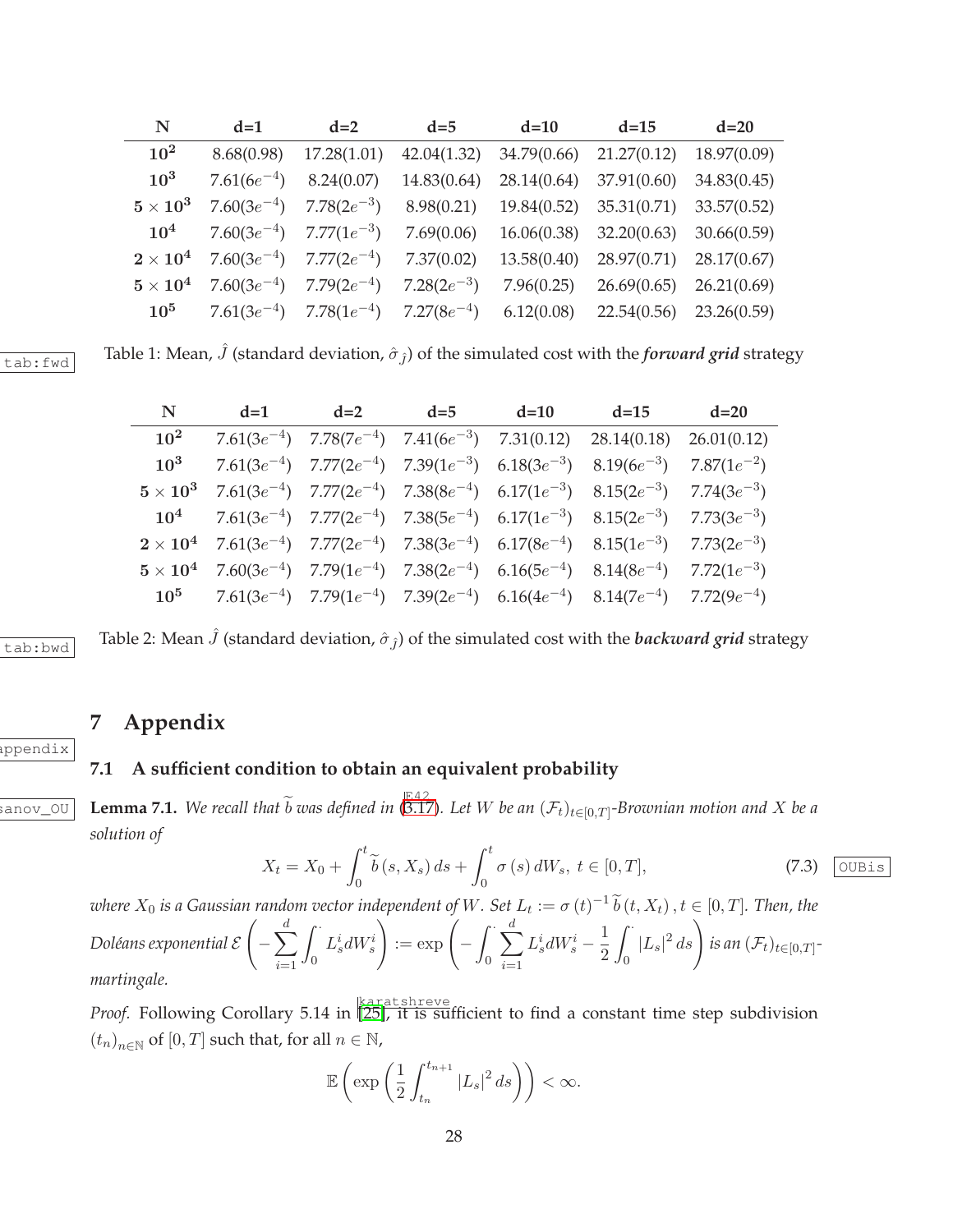Combining Jensen's inequality and Fubini's theorem, this is fulfilled in particular if for all  $n \in \mathbb{N}$ ,

$$
\frac{1}{\delta} \int_{t_n}^{t_{n+1}} \mathbb{E}\left(\exp\left(\frac{\delta |L_s|^2}{2}\right)\right) ds < \infty,
$$

where  $\delta := t_{n+1} - t_n$ . Let  $s \in [0, T]$ . Then,

$$
|L_s|^2 \le 2\delta ||\sigma^{-1}||_{\infty}^2 (||a||_{\infty}^2 |X_s|^2 + ||c||_{\infty}^2), \ \mathbb{P}-\text{a.s},
$$

since  $a, c$  are bounded and  $\sigma^{-1}$  is also bounded being continuous on  $[0, T]$ . Furthermore, by item 1. of Lemma  $\frac{HP\text{ } }{3.6 \text{ and } (3.21), X}$  $\frac{HP\text{ } }{3.6 \text{ and } (3.21), X}$  $\frac{HP\text{ } }{3.6 \text{ and } (3.21), X}$  is a Gaussian process with mean function  $m^X$  (resp. covariance function  $Q^X$ ) solving the first line of equation  $\overline{(0.1)$  (resp.  $\overline{(0.2))}$  with initial condition  $\mathbb{E}(X_0)$  (resp.  $Cov(X_0)$ ).

Taking into account the fact that  $m<sup>X</sup>$  is bounded (since continuous), it suffices to find a subdivision such that

$$
\mathbb{E}\left(\exp\left(\frac{1}{2}K\delta\left|Z\right|^2\right)\right)<\infty,
$$

where  $Z \sim \mathcal{N}(0, I_d)$  and  $K := 4 ||\sigma^{-1}||_0^2$  $\int_{\infty}^2 ||a||^2_{\infty}\, ||Q^X||_{\infty} \,>\, 0.$  This is the case in particular if  $K\delta$  < 1, which ends the proof.  $\Box$ 

### <span id="page-28-0"></span>**7.2 Proof of the local Lipschitz property of the cost functional** J

 $\frac{\text{SOLUTION}}{\text{Solution}}$  **Lemma 7.2.** Suppose the validity of Assumption  $\frac{\text{Solution}}{\text{S. Suppose in addition that the functions } g \text{ and } x \mapsto 0$  $f(t, x, \alpha)$ ,  $(t, \alpha) \in [0, T] \times A_0$  *are locally Lipschitz with polynomial growth gradient (uniformly in t and*  $\alpha$ *). Then, for each*  $(t, \alpha) \in [0, T] \times \mathcal{A}_0$ ,

$$
x \mapsto J\left(t, x, \alpha\right)
$$

*is locally Lipschitz, uniformly in* t *and* α*.*

*Proof.* We give here a proof of the local Lipschitz property for the term involving the function g since the other term can be treated in the same way.

Let  $(t, \alpha) \in [0, T] \times A_0$  and  $x, y$  in a compact set of  $\mathbb{R}^d$ . Let K be the Lipschitz constant of b. Using in particular the Cauchy-Schwarz inequality, we get

$$
\left| \mathbb{E} \left( g \left( X_T^{t,x,\alpha} \right) \right) - \mathbb{E} \left( g \left( X_T^{t,y,\alpha} \right) \right) \right| \leq \int_0^1 \mathbb{E} \left( \left| \nabla_x g \left( a X_T^{t,x,\alpha} + (1-a) X_T^{t,y,\alpha} \right) \right| \left| X_T^{t,x,\alpha} - X_T^{t,y,\alpha} \right| \right) da
$$
  

$$
\leq e^{KT} \int_0^1 \mathbb{E} \left( \left| \nabla_x g \left( a X_T^{t,x,\alpha} + (1-a) X_T^{t,y,\alpha} \right) \right| \right) da \left| x - y \right|
$$
(7.4)

where we have used the estimate  $\Big| X_T^{t,x,\alpha} - X_T^{t,y,\alpha} \Big|$ T  $\left| \leq e^{KT} |x-y|$ , following from the identity

$$
\left|X_r^{t,x,\alpha} - X_r^{t,y,\alpha}\right| \le |x - y| + K \int_t^r \left|X_s^{t,x,\alpha} - X_s^{t,y,\alpha}\right| ds, \ r \in [t,T],
$$

<span id="page-28-1"></span>interm-ineg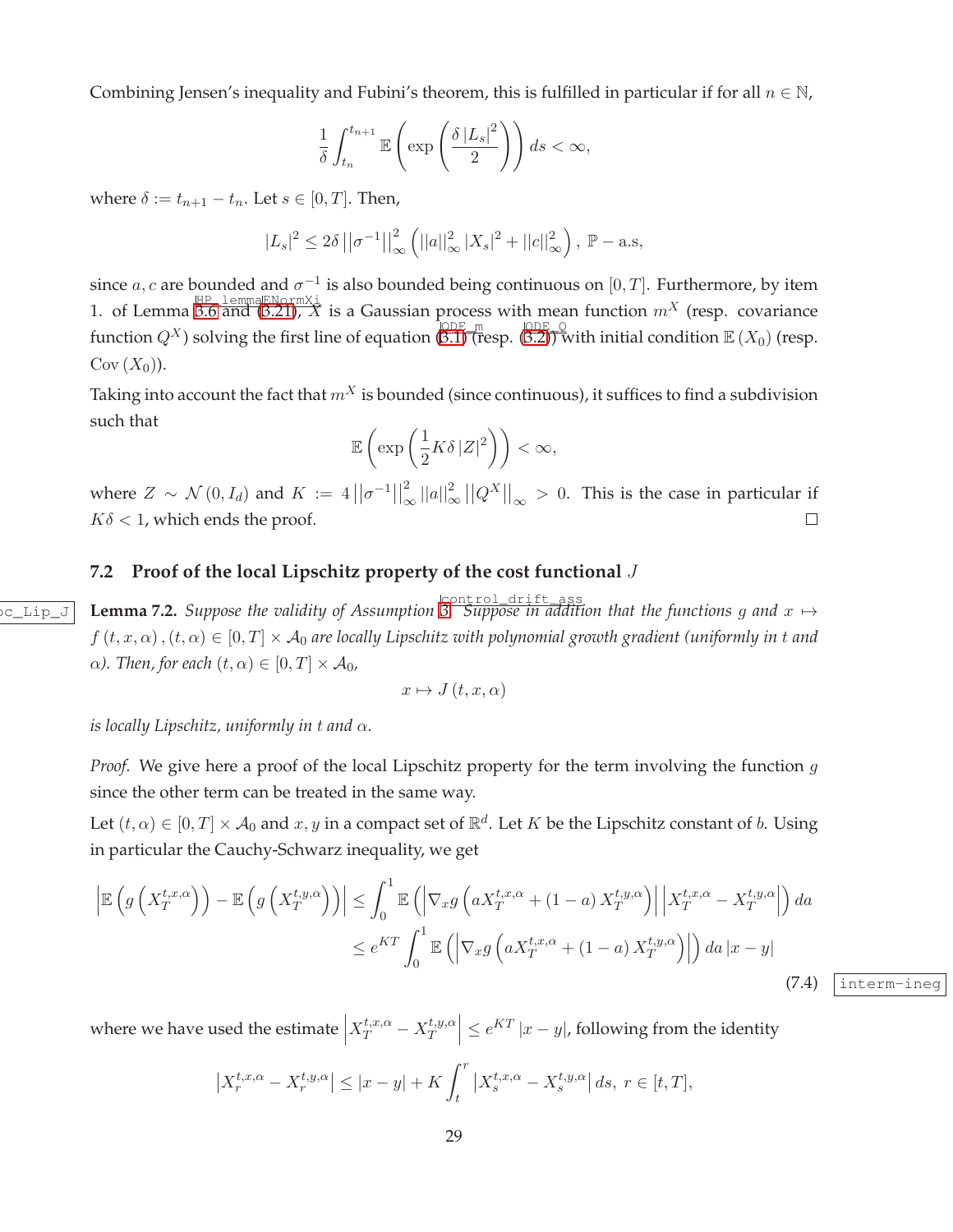together with Gronwall's lemma. In view of ([7.4\)](#page-28-1), the point is proved if

$$
\int_0^1 \mathbb{E}\left( \left| \nabla_x g\left( a X_T^{t,x,\alpha} + (1-a) X_T^{t,y,\alpha} \right) \right| \right) da
$$

is bounded uniformly in  $t, x, y, \alpha$ . This follows from polynomial growth of  $\nabla_x g$ , classical moment estimates for  $\sup_{s\in[t,T]} \left| X_s^{t,z,\alpha} \right|$ ,  $z\in \mathbb{R}^d$  (see for example Corollary 2.5.12 in [\[26\]](#page-31-10)) and the fact  $x, y$ lie in a compact set.  $\Box$ 

#### <span id="page-29-0"></span>**7.3 A simplified version of the envelope theorem**

 $\overline{P_{\text{env\_thm}}}$  **Lemma 7.3.** Let  $\Lambda$  be an arbitrary set and O be an open subset of  $\mathbb{R}^d$ . Let  $x \in \mathbb{R}^d$ . Let  $F: O \times \Lambda \mapsto \mathbb{R}^d$ *such that for all*  $\lambda \in \Lambda$ ,  $F(\cdot, \lambda)$  *and*  $V: x \mapsto \sup_{\lambda \in \Lambda} F(x, \lambda)$  *are differentiable at the point* x. Suppose also that  $\Lambda^*(x) = {\lambda \in \Lambda, V(x) = F(x, \lambda)}$  *is not empty. Then,* 

$$
\nabla_x V(x) = \nabla_x F(x, \lambda_x^*),
$$

for every  $\lambda_x^* \in \Lambda^*(x)$ .

*Proof.* Let x as in the proposition statement and  $h \in \mathbb{R}^d$ . Let  $\lambda_x^* \in \Lambda^*(x)$ . Then, using in particular the differentiability of  $F(\cdot, \lambda_x^*)$  at the point  $x$ , we get

$$
V(x+h) - V(x) \ge F(x+h, \lambda_x^*) - F(x, \lambda_x^*)
$$
  
=  $\langle \nabla_x F(x, \lambda_x^*), h \rangle + o_0(|h|).$  (7.5)  $\boxed{\text{ineg\_1}}$ 

By the differentiability of V at the point x,  $(\overline{7.5})$  implies

<span id="page-29-2"></span>
$$
\langle \nabla_x V(x) - \nabla_x F(x, \lambda_x^*), h \rangle \ge o_0(|h|).
$$
 (7.6)  $\boxed{\text{o\_ineg\_1}}$ 

Setting  $h$  to  $-h$  in  $\frac{|\text{ineg}-1|}{|\text{7.5}|}$  and proceeding as before, we obtain

<span id="page-29-3"></span>
$$
\langle \nabla_x V(x) - \nabla_x F(x, \lambda_x^*), h \rangle \le o_0(|h|).
$$
 (7.7)  $\boxed{\text{o\_ineg\_2}}$ 

Combining  $(7.6)$  $(7.6)$  and  $(7.7)$  $(7.7)$ , we get

$$
\left\langle \nabla_x V(x) - \nabla_x F(x, \lambda_x^*), \frac{h}{|h|} \right\rangle \underset{h \to 0}{\longrightarrow} 0,
$$

which forces  $\nabla_x V(x) = \nabla_x F(x, \lambda_x^*)$ . This ends the proof.

<span id="page-29-1"></span> $\Box$ 

# **Acknowledgments**

The work was supported by a public grant as part of the *Investissement d'avenir project, reference ANR-11-LABX-0056-LMH, LabEx LMH,* in a joint call with Gaspard Monge Program for optimization, operations research and their interactions with data sciences.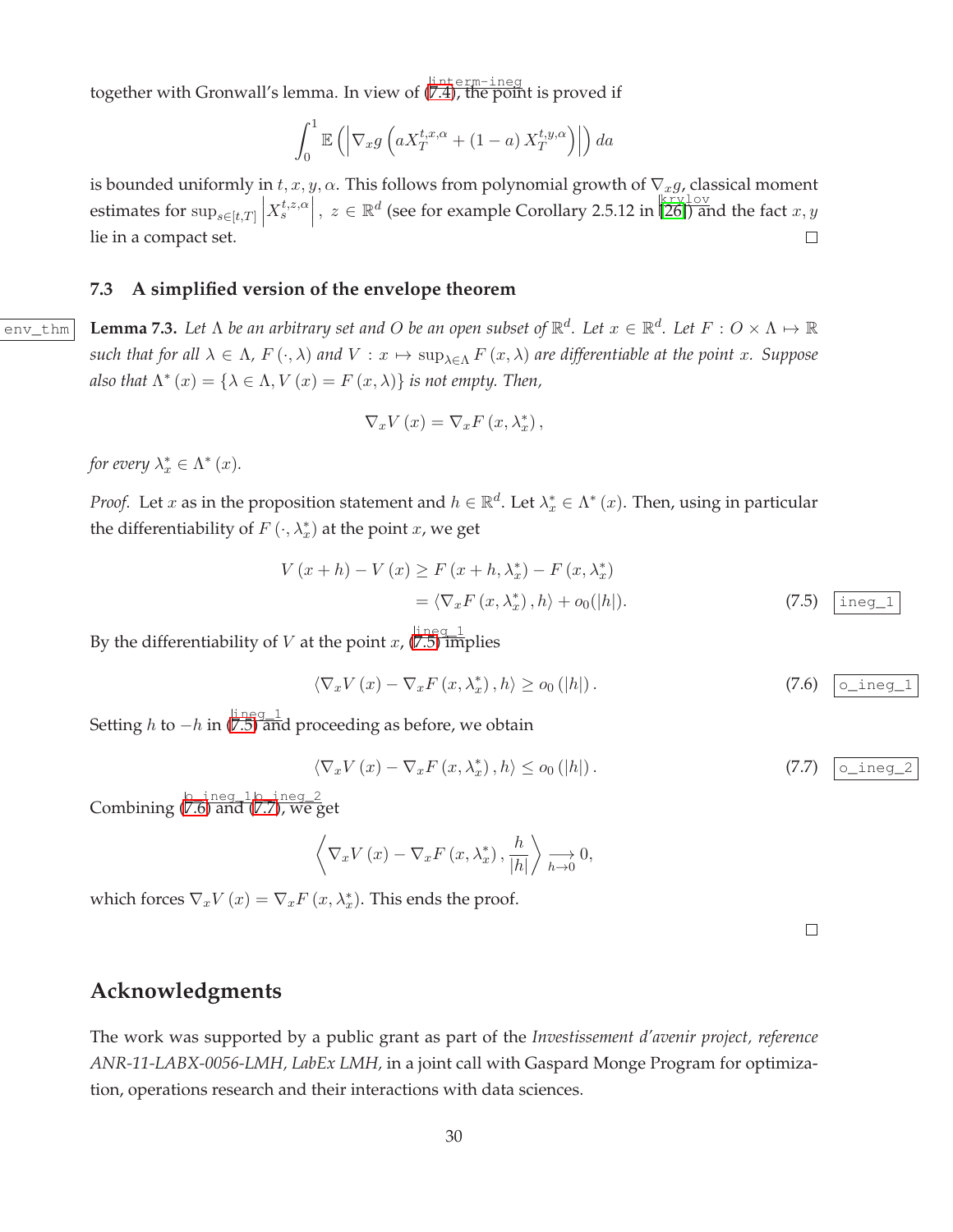# <span id="page-30-4"></span>**References**

- <span id="page-30-6"></span>[1] Ch. Bender and R. Denk. A forward scheme for backward SDEs. *Stochastic Processes Appl.*, 117(12):1793–1812, 2007.
- <span id="page-30-1"></span>[2] Ch. Bender and T. Moseler. Importance sampling for backward SDEs. *Stochastic Anal. Appl.*, 28(2):226–253, 2010.
- [3] Ch. Bender and J. Steiner. Least-squares Monte Carlo for backward SDEs. In *Numerical methods in finance. Selected papers based on the presentations at the workshop, Bordeaux, France, June 2010*, pages 257–289. Berlin: Springer, 2012.
- <span id="page-30-8"></span><span id="page-30-2"></span>[4] B. Bouchard and N. Touzi. Discrete-time approximation and Monte Carlo simulation of backward stochastic differential equations. *Stochastic Process. Appl.*, 111:175–206, 2004.
- <span id="page-30-12"></span>[5] R. Bronson and G. B. Costa. *Matrix Methods: Applied Linear Algebra*. Academic Press, 2008.
- <span id="page-30-10"></span>[6] D. S. Callaway and I. A. Hiskens. Achieving controllability of electric loads. *Proceedings of the IEEE*, 99(1):184–199, 2010.
- <span id="page-30-3"></span>[7] M. G. Crandall, H. Ishii, and P.L. Lions. User's guide to viscosity solutions of second order partial differential equations. *Bulletin of the American Mathematical Society*, 27(1):1–67, 1992.
- <span id="page-30-9"></span>[8] F. Delarue and S. Menozzi. An interpolated stochastic algorithm for quasi-linear PDEs. *Math. Comp.*, 77(261):125–158 (electronic), 2008.
- <span id="page-30-7"></span>[9] C. Di Girolami and F. Russo. About classical solutions of the path-dependent heat equation. *Random Oper. Stoch. Equ.*, 28(1):35–62, 2020.
- <span id="page-30-11"></span>[10] I. Exarchos and E. A. Theodorou. Stochastic optimal control via forward and backward stochastic differential equations and importance sampling. *Automatica*, 87:159–165, 2018.
- [11] G. Fabbri, F. Gozzi, and A. Swiech. ´ *Stochastic optimal control in infinite dimension*, volume 82 of *Probability Theory and Stochastic Modelling*. Springer, Cham, 2017. Dynamic programming and HJB equations, With a contribution by Marco Fuhrman and Gianmario Tessitore.
- <span id="page-30-13"></span><span id="page-30-0"></span>[12] E. Gobet and M. Grangereau. Federated stochastic control of numerous heterogeneous energy storage systems. working paper or preprint, January 2021.
- <span id="page-30-5"></span>[13] E. Gobet and C. Labart. Error expansion for the discretization of backward stochastic differential equations. *Stochastic Process. Appl.*, 117(7):803–829, 2007.
- [14] E. Gobet and C. Labart. Solving BSDE with adaptive control variate. *SIAM J. Numer. Anal.*, 48(1):257–277, 2010.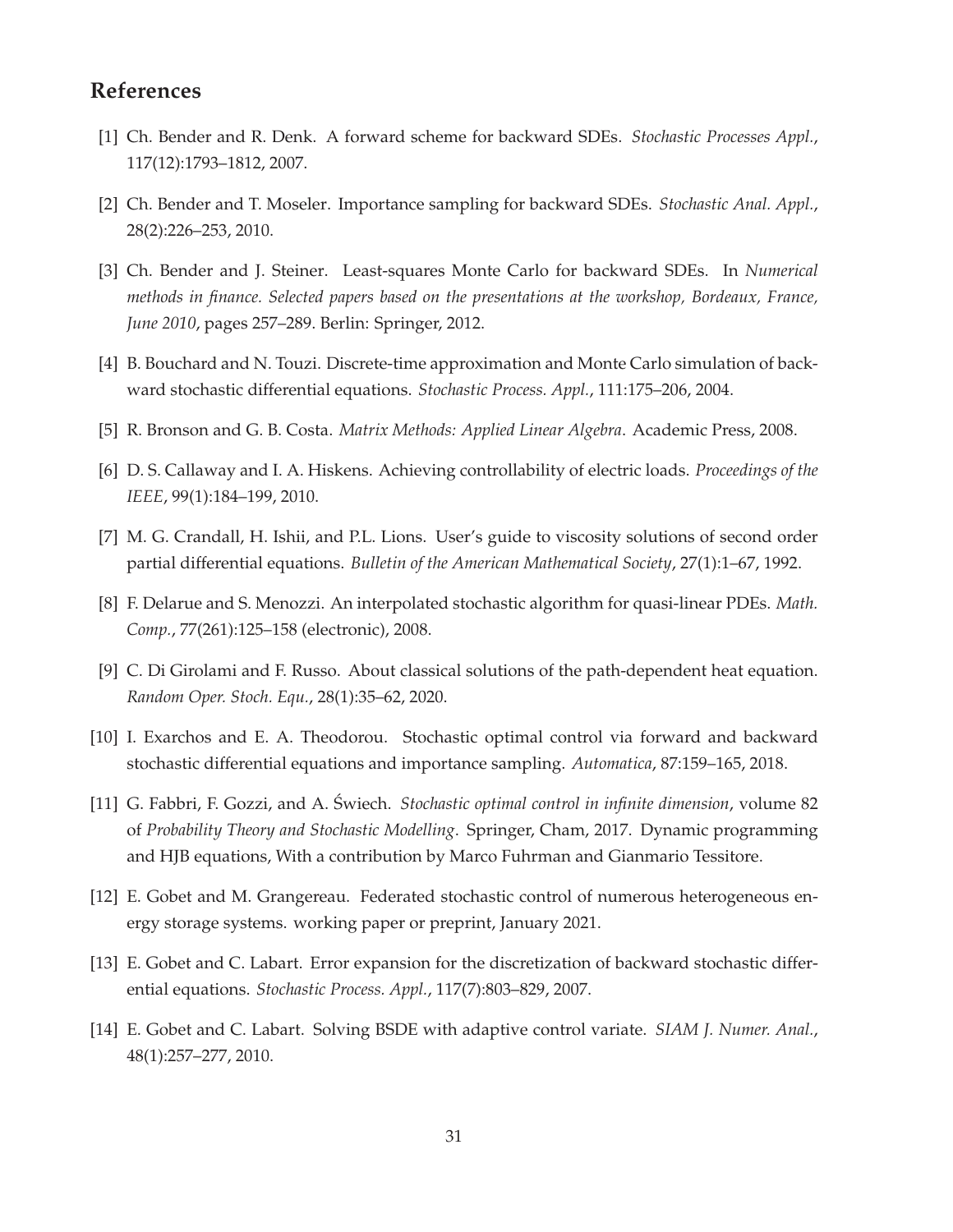- <span id="page-31-12"></span><span id="page-31-0"></span>[15] E. Gobet, J-P. Lemor, and X. Warin. A regression-based Monte Carlo method to solve backward stochastic differential equations. *Ann. Appl. Probab.*, 15(3):2172–2202, 2005.
- <span id="page-31-2"></span>[16] E. Gobet and P. Turkedjiev. Linear regression MDP scheme for discrete backward stochastic differential equations under general conditions. *Math. Comput.*, 85(299):1359–1391, 2016.
- [17] E. Gobet and P. Turkedjiev. Adaptive importance sampling in least-squares Monte Carlo algorithms for backward stochastic differential equations. *Stochastic Processes Appl.*, 127(4):1171– 1203, 2017.
- <span id="page-31-11"></span>[18] F. Gozzi and F. Russo. Verification theorems for stochastic optimal control problems via a time dependent Fukushima-Dirichlet decomposition. *Stochastic Process. Appl.*, 116(11):1530–1562, 2006.
- <span id="page-31-9"></span><span id="page-31-4"></span>[19] F. Gozzi and F. Russo. Weak Dirichlet processes with a stochastic control perspective. *Stochastic Process. Appl.*, 116(11):1563–1583, 2006.
- <span id="page-31-8"></span>[20] U. G. Haussmann and É. Pardoux. Time reversal of diffusions. *Ann. Probab.*, 14(4):1188–1205, 1986.
- <span id="page-31-7"></span>[21] H. Ishii. On uniqueness and existence of viscosity solutions of fully nonlinear second-order elliptic pde's. *Communications on Pure and Applied Mathematics*, 42(1):15–45, 1989.
- [22] H. Ishii and K. Kobayasi. On the uniqueness and existence of solutions of fully nonlinear parabolic pdes under the osgood type condition. *Differential Integral Equations*, 7(3-4):909– 920, 1994.
- <span id="page-31-6"></span><span id="page-31-5"></span>[23] L. Izydorczyk, N. Oudjane, F. Russo, and G. Tessitore. Fokker-Planck equations with terminal condition and related McKean probabilistic representation. *Preprint hal-02902615*, 2020.
- [24] R. Jensen, P.-L. Lions, and P. E. Souganidis. A uniqueness result for viscosity solutions of second order fully nonlinear partial differential equations. *Proceedings of the American Mathematical Society*, page 975?975, 1988.
- <span id="page-31-10"></span><span id="page-31-3"></span>[25] I. Karatzas and S. E. Shreve. *Brownian motion and stochastic calculus*, volume 113 of *Graduate Texts in Mathematics*. Springer-Verlag, New York, second edition, 1991.
- [26] N. V. Krylov. *Controlled diffusion processes*, volume 14 of *Stochastic Modelling and Applied Probability*. Springer-Verlag, Berlin, 2009. Translated from the 1977 Russian original by A. B. Aries, Reprint of the 1980 edition.
- <span id="page-31-1"></span>[27] C. Labart and J. Lelong. A parallel algorithm for solving BSDEs. *Monte Carlo Methods Appl.*, 19(1):11–39, 2013.